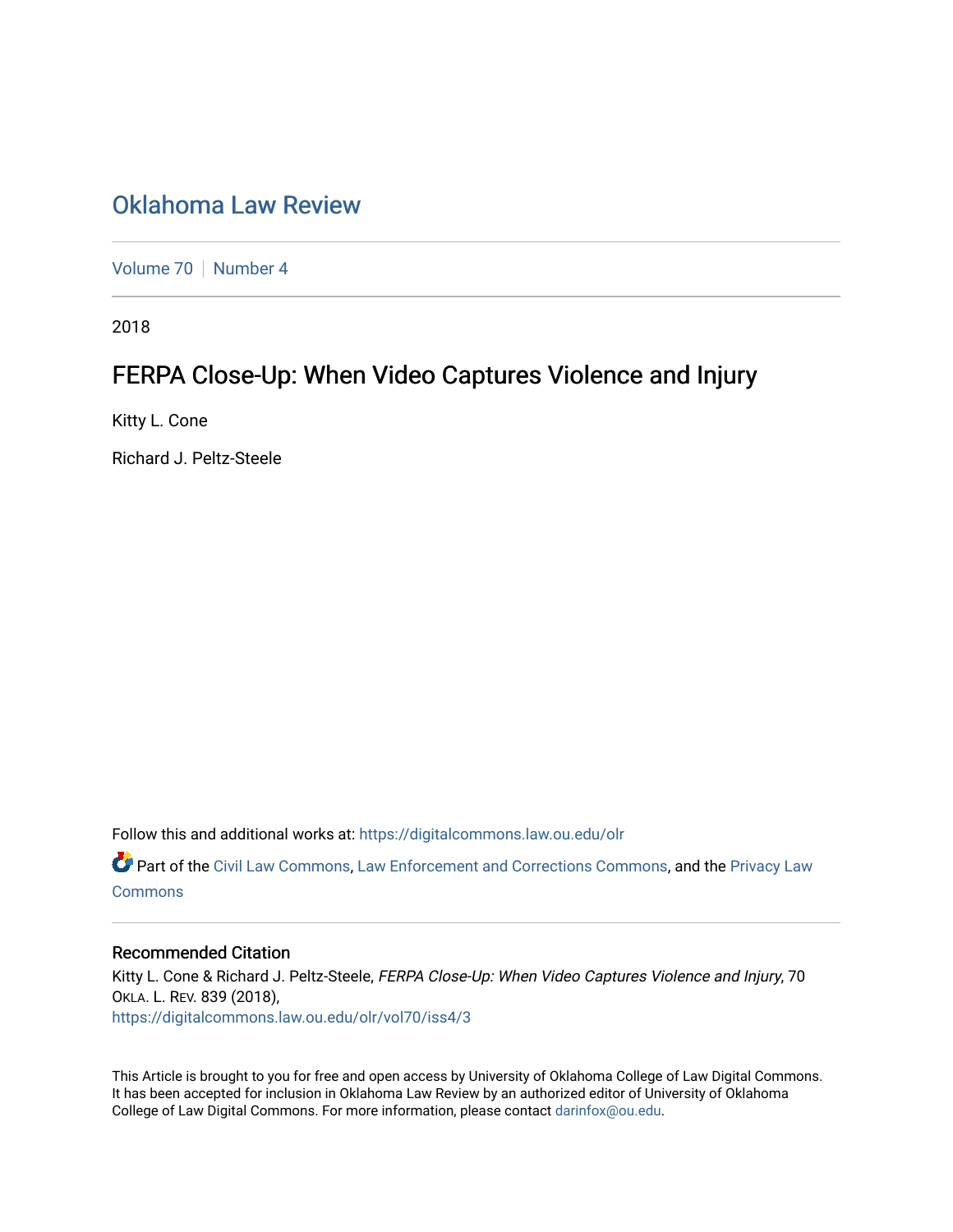## FERPA CLOSE-UP: WHEN VIDEO CAPTURES VIOLENCE AND INJURY

## KITTY L. CONE\* & RICHARD J. PELTZ-STEELE\*\*

#### *Abstract*

*Federal privacy law is all too often misconstrued or perverted to preclude the disclosure of video recordings that capture students victimized by violent crime or tortious injury. This misuse of federal law impedes transparency and accountability and, in many cases, even jeopardizes the health, safety, and lives of children. When properly construed, however, federal law is no bar to disclosure and, at least in public schools, works in tandem with freedom of information laws to ensure disclosure. This Article posits that without unequivocal guidance from federal administrative authorities, uncertainty regarding the disclosure of such recordings will continue to linger, jeopardizing the ability of plaintiffs to access needed information.* 

#### *Table of Contents*

| III. FERPA Upside Down: Protecting Educational Institutions Rather |  |
|--------------------------------------------------------------------|--|
|                                                                    |  |
|                                                                    |  |
|                                                                    |  |
|                                                                    |  |
|                                                                    |  |
|                                                                    |  |
|                                                                    |  |
| F. Interaction of FERPA and State Freedom of Information Acts 868  |  |
|                                                                    |  |
|                                                                    |  |

 <sup>\*</sup> Attorney, Caldwell Law Office, Little Rock, Arkansas, https://www.specedattorney. com/attorneys.html. Ms. Cone thanks Richard Peltz-Steele for his knowledge of FOI law and collaboration in writing this Article, and Theresa L. Caldwell for her knowledge of special education law and feedback on this Article.

 <sup>\*\*</sup> Professor, University of Massachusetts Law School, http://www.umassd.edu/ directory/rpeltzsteele/. Professor Peltz-Steele thanks Kitty Cone for not letting go of this important issue in information law; and the ace staff of the UMass Law Library for their research assistance: Jessica Almeida, Emma Wood, and always and especially, Misty Peltz-Steele. This work was supported by a grant from the UMass Law School.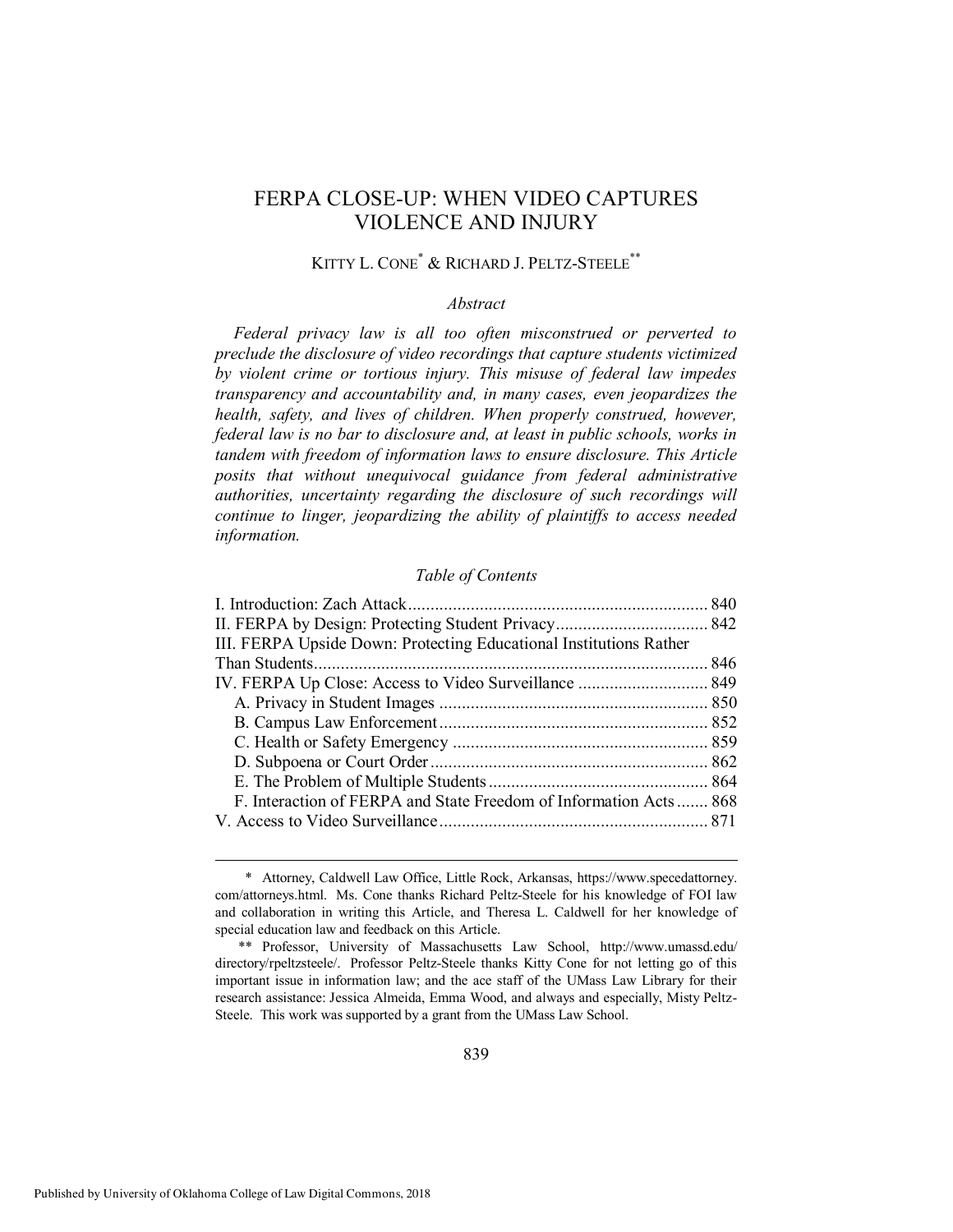| A. Video Recordings Usually Are Not "Education Records" Under       |  |
|---------------------------------------------------------------------|--|
|                                                                     |  |
| B. Even When a Video Recording Is an Education Record, FERPA        |  |
|                                                                     |  |
| C. Even if a Video Recording Captures Multiple Students, FERPA      |  |
| Allows for Disclosure, and at a Public Educational Institution, FOI |  |
|                                                                     |  |
|                                                                     |  |

#### <span id="page-2-3"></span><span id="page-2-2"></span><span id="page-2-1"></span>*I. Introduction: Zach Attack*

<span id="page-2-0"></span>On a hot August day in northwest Arkansas, seven-year-old Zachary "Zach Attack" Moore left his house with his parents for a football game at the local elementary school.<sup>1</sup> While his parents, Brooke and Josh Moore, watched the game, Zach played with friends on the school playground, where tragedy unfolded.<sup>2</sup> The Moores did not see the accident. Summoned to the playground by frantic children,<sup>3</sup> another parent discovered Zach in desperate straits,<sup>4</sup> struggling to breathe and trapped beneath a metal bench weighing more than sixty pounds.<sup>5</sup> Doctors later diagnosed Zach as having suffered "multiple skull fractures, brain swelling and a hole in one of his arteries."<sup>6</sup> After being freed from the bench, Zach was medevaced to Arkansas Children's Hospital in Little Rock, 130 miles away.<sup>7</sup>

Zach had been an ordinarily energetic boy with his whole life ahead of him; suddenly, his parents wondered whether he would regain consciousness or even survive the day.<sup>8</sup> With Zach still unconscious in intensive care six days after the incident, his mother told local media, "Every single doctor that we have seen so far has asked us what has

- 6. Rogers, *supra* note [1.](#page-2-1)
- 7. Monteverdi, *supra* not[e 2.](#page-2-3)
- 8. Rogers, *supra* note [1 \(](#page-2-1)video).

 <sup>1.</sup> Chandler Rogers, *Child Remains in ICU Six Days After Playground Accident*, 5 NEWS ONLINE (Aug. 25, 2015, 10:45 P.M.), http://5newsonline.com/2015/08/24/childremains-in-icu-six-days-after-playground-accident/ (with video).

 <sup>2.</sup> Laura Monteverdi, *Child Severely Injured in Playground Accident*, THV11 (Aug. 25, 2015, 7:15 P.M.), http://www.thv11.com/news/local/child-severely-injured-in-play ground-accident/188884809.

 <sup>3.</sup> Zuzanna Sitek & Laura Simon, *Video: Cedarville School District Releases Video of Playground Injury*, 5 NEWS ONLINE (Sept. 16, 2015, 5:06 P.M.), http://5newsonline.com/ 2015/09/16/video-cedarville-school-district-releases-video-of-playground-injury/ (story and video).

 <sup>4.</sup> Rogers, *supra* note [1.](#page-2-1) 

 <sup>5.</sup> Sitek & Simon, *supra* not[e 3.](#page-2-2)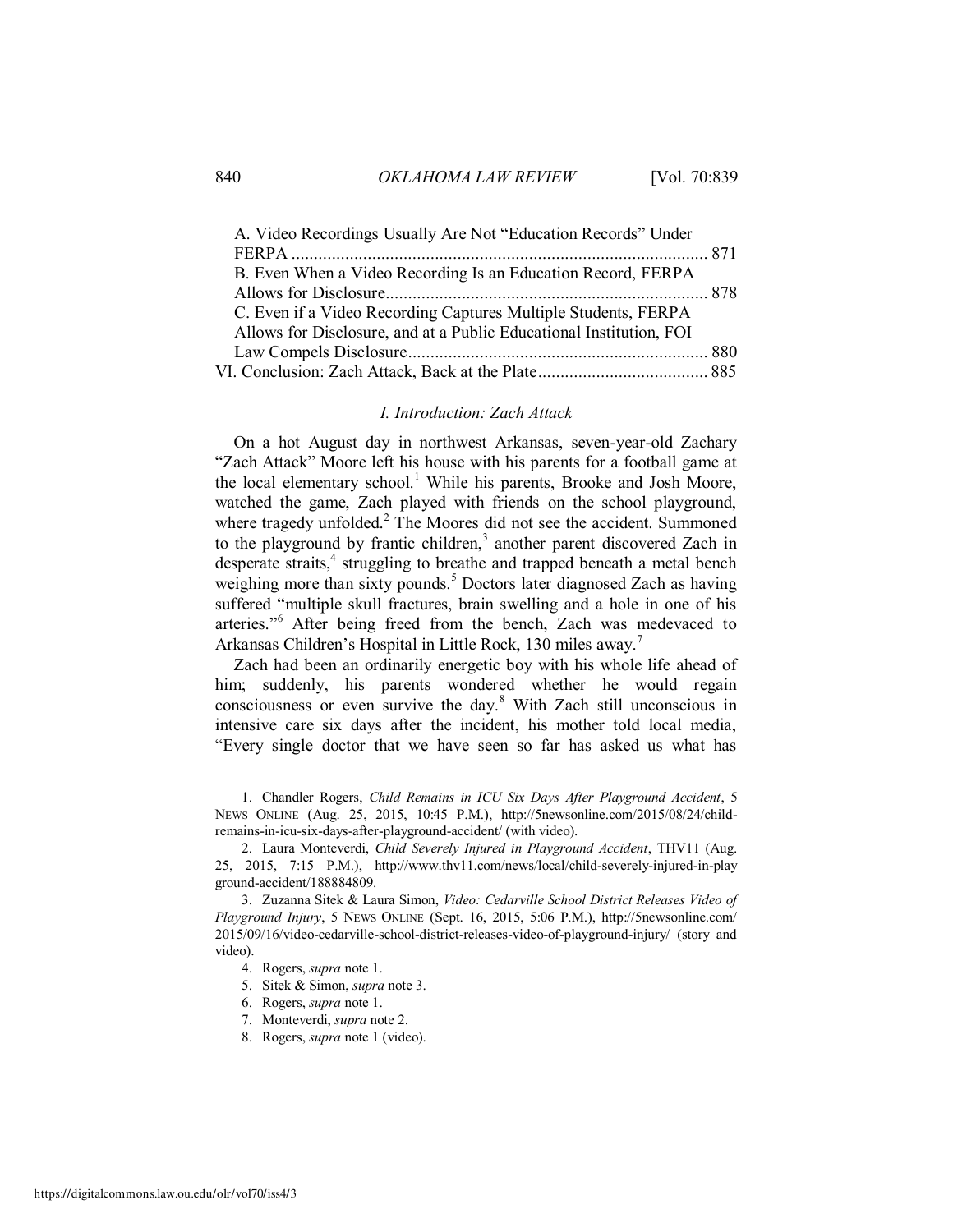happened, and we cannot tell them with certainty what has happened."<sup>9</sup> "I can't tell you how many times I've envisioned different scenarios of what could have happened or what did happen," added Zach's anguished father.<sup>10</sup> "I just want somebody to tell me that knows exactly what happened," he pleaded: "just tell me what happened."<sup>11</sup>

To determine what happened to Zach, the Moores enlisted the help of their family attorney, who, under the Arkansas Freedom of Information Act, asked the school district for a copy of the surveillance video of the playground at the time Zach was injured.<sup>12</sup> The school district refused the request, citing the privacy requirements of the federal Family Educational Rights and Privacy Act (FERPA).<sup>13</sup> When the Moores, through their attorney, made clear that their request was necessitated by a medical emergency and that they waived any of Zach's privacy interests, $14$  the school district still refused,  $15$  insisting that federal law required the district to protect the identity of other children who appeared in the video.<sup>16</sup>

Zach's case is a tragic example of a legal error that has become all too common: educational institutions' improper reliance on FERPA to deny access to public records. This Article focuses on the misuse of FERPA to shield from public view videos that portray students victimized by violent crime or tortious injury. Regulations issued pursuant to FERPA, guidance from the federal Family Policy Compliance Office (FPCO), and judicial precedents all point to the propriety of public disclosure. Yet this problem persists, indicating an urgent need for unequivocal resolution.

 $\overline{a}$ 

 15. Complaint, *supra* note 12, at Exhibit C (also found in the Verified Preliminary Draft of Complaint, *supra* note 14, at Exhibit E).

 <sup>9.</sup> *Id.*

 <sup>10.</sup> *Id.*

 <sup>11.</sup> *Id.*

 <sup>12.</sup> Complaint at Exhibit A, Atwell v. Foreman, No. CV-15-314 II (Ark. Cir. Ct. Sept. 4, 2015); Rogers, *supra* note [1.](#page-2-1) An electronic version of the Complaint is available at AOC PUBLIC COURTCONNECT, https://caseinfo.aoc.arkansas.gov/cconnect/PROD/public/ck\_ public qry main.cp main idx (last visited Mar. 17, 2018) (follow "Display case information and activities" hyperlink; then submit "17CV-15-314" in the "Case ID" window; then scroll to "Docket Entries" header and follow "Complaint" hyperlink).

 <sup>13.</sup> Complaint, *supra* note 12, at Exhibit B (citing 34 C.F.R. "Part 39," probably meaning subpart A, part 99); Rogers, *supra* note 1, at 2. *See generally* 20 U.S.C. § 1232(g) (2012).

 <sup>14.</sup> Verified Preliminary Draft of Complaint in *Atwell v. Foreman* at Exhibits C-D (Aug. 21, 2015), https://localtvkfsm.files.wordpress.com/2015/08/cedarville-schools-lawsuit. pdf.

 <sup>16.</sup> *Id.*; Rogers, *supra* not[e 1.](#page-2-1)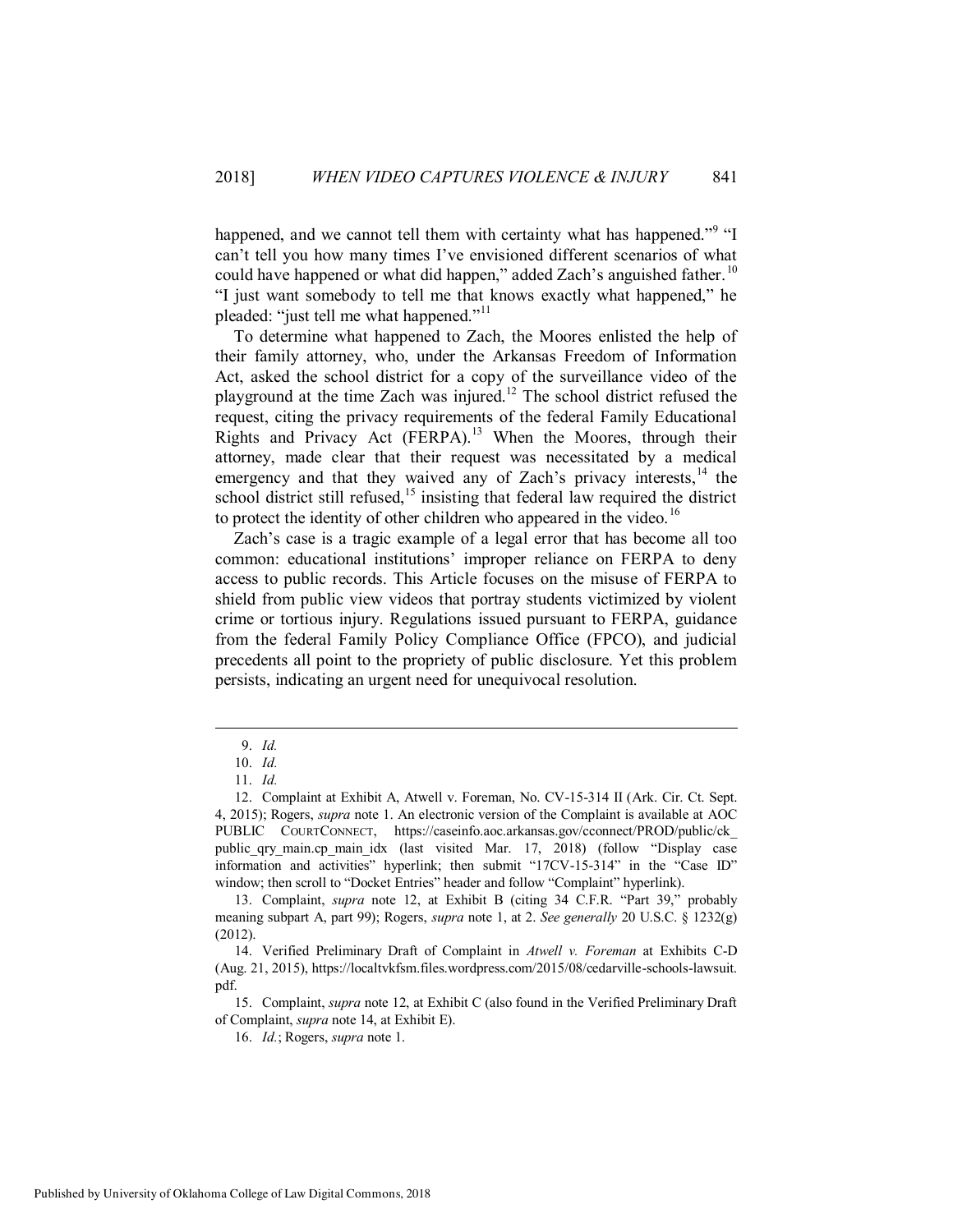This Article begins in Part II by briefly exploring FERPA's history and explaining its purpose—to protect student privacy in education records.<sup>17</sup> Part III explains how FERPA has strayed from that purpose and too often acts as an obstacle to transparency and accountability. Part IV examines six specific FERPA-related issues arising when, in cases such as Zach's, video surveillance captures injurious events. Part V then demonstrates how disclosure of the video surveillance is consistent with FERPA. Part VI concludes.

#### *II. FERPA by Design: Protecting Student Privacy*

<span id="page-4-0"></span>FERPA was signed into law by President Gerald Ford on August 21,  $1974<sup>18</sup>$  For decades after its enactment, the law was known as "the Buckley" amendment," named after its key Senate sponsor, Senator James L. Buckley. Using the federal spending power as its "hook" to regulate local and state authorities, FERPA prohibits the disclosure of personally identifiable information in student education records without the prior written consent of the student or, if the student is a minor, the student's parents.<sup>19</sup> FERPA also entitles parents or adult students "to inspect and review" the student's education records.<sup>20</sup> FERPA's scope is, critically, limited to "education records," a term encompassing only information "directly related to a student" and "maintained by an educational agency or institution" or its agent. $^{21}$  Excluded are records maintained for purposes of law enforcement, employment, or medical treatment.<sup>22</sup>

<span id="page-4-1"></span>FERPA's prohibition on the disclosure of personally identifying information is further circumscribed by a dizzying array of exceptions. Principal among them—and sensibly so—is that education officials may

 <sup>17.</sup> We follow FERPA's example and use the nominative *education* as an adjective to describe *records*. Otherwise we vary our adjectival usage between *education* and *educational* according to convention, both meaning *pertaining to education*, as distinct from *educational,* meaning *serving to educate*.

 <sup>18.</sup> Education Amendments of 1974, Pub. L. No. 93-380, § 513, 88 Stat. 484, 571. Significant clarifying amendments were incorporated before the year was out. *See generally* U.S. DEP'T OF EDUC., LEGISLATIVE HISTORY OF MAJOR FERPA PROVISIONS, https://www2.ed.gov/policy/gen/guid/fpco/ferpa/leg-history.html (last modified Feb. 11, 2004).

 <sup>19. 20</sup> U.S.C. § 1232g(b)(1) (2012). When a student turns eighteen or attends a postsecondary educational institution, parental rights transfer to the child. 34 C.F.R. §§ 99.3, 99.5 (2017).

 <sup>20. 20</sup> U.S.C. § 1232g(a)(1)(A).

 <sup>21.</sup> *Id.* §§ 1232g(a)(4)(A)(i)-(ii).

 <sup>22.</sup> *Id.* §§ 1232g(a)(4)(B)(ii)-(iv).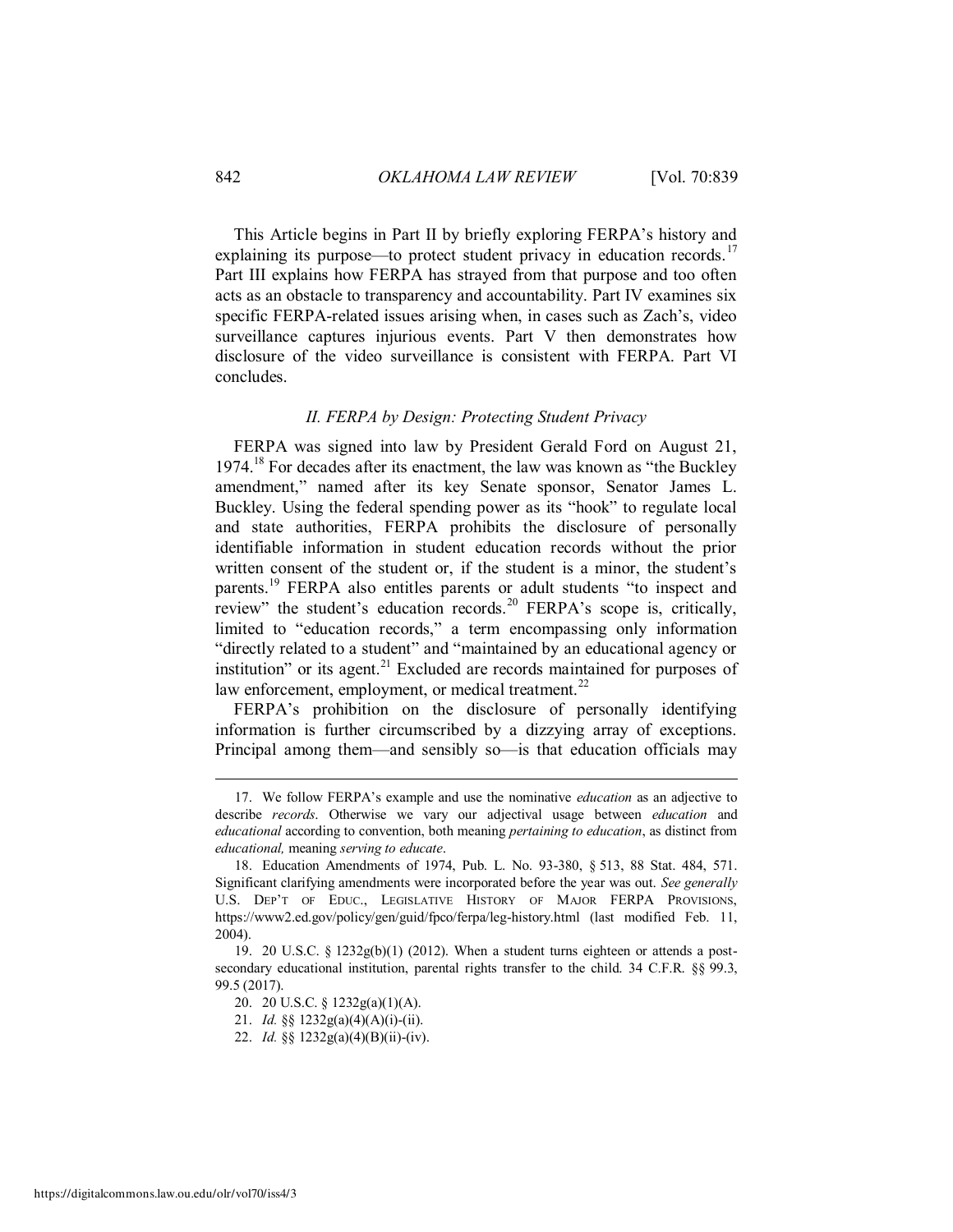disclose records upon a "legitimate educational interest; $^{223}$  thus, for example, teachers may conference with a second teacher about a student's performance to develop a coordinated support plan. Another important exception concerns the disclosure of "directory information."<sup>24</sup> Subject to a student's opt out, an educational institution may disclose a "student's name, address, telephone listing, date and place of birth, major field of study, ... dates of attendance, [and] degrees and awards received."<sup>25</sup>

Other FERPA exceptions pertain to law enforcement, legal process, consent, and emergencies. A limited exception allows disclosures to juvenile justice systems only "to effectively serve, prior to adjudication, the student whose records are released."<sup>26</sup> The law authorizes compliance with judicial orders and subpoenas.<sup>27</sup> A minor's parents always may consent to disclosure, "specifying records to be released, the reasons for such release, and to whom."<sup>28</sup> Pursuant to a 1998 amendment,<sup>29</sup> FERPA allows the disclosure of both personally identifying information and the disposition of the adjudication of a student in the event of a specified violent crime or "nonforcible sex offense."<sup>30</sup>

An emergency exception allows record disclosures "subject to regulations of the Secretary [of Education], in connection with an emergency, [to] appropriate persons if the knowledge of such information is necessary to protect the health or safety of the student or other persons."<sup>31</sup> Regulations accordingly permit—but do not require—an educational

 $\overline{a}$ 

 26. *Id.* § 1232g(b)(1)(E)(ii)(I). The release must be authorized by state law, and subsequent disclosure is prohibited. *Id.* § 1232g(b)(1)(E)(ii)(II). A slightly more permissive provision applies to state laws enacted before November 19, 1974. *See id.*  $§ 1232g(b)(1)(E)(i).$ 

27. *Id.* §§ 1232g(b)(1)(J), (2)(B).

28. *Id.* § 1232g(b)(2)(A).

 29. Higher Education Amendments of 1998, Pub L. No. 105-244, § 951, 112 Stat. 1581, 1835.

 30. 20 U.S.C. § 1232g(b)(6)(B). Disclosure can be made generally—meaning to anyone who requests the information—if the accused is found in violation of institutional rules; otherwise, disclosure can be made to the victim only. *Id.* Specified violent crimes include arson, assault, burglary, homicide, vandalism, kidnapping, robbery, and rape; "nonforcible sex offense" refers to statutory rape and incest. 34 C.F.R. § 99.39 (2017).

31. 20 U.S.C. § 1232g(b)(1)(I).

 <sup>23.</sup> *Id.* § 1232g(b)(1)(A).

 <sup>24.</sup> *Id.* §§ 1232g(b)(1)-(2).

 <sup>25.</sup> *Id.* § 1232g(a)(5)(A). "Directory information" also includes "participation in officially recognized activities and sports, weight and height of members of athletic teams, . . . and the most recent previous educational agency or institution attended by the student." *Id.*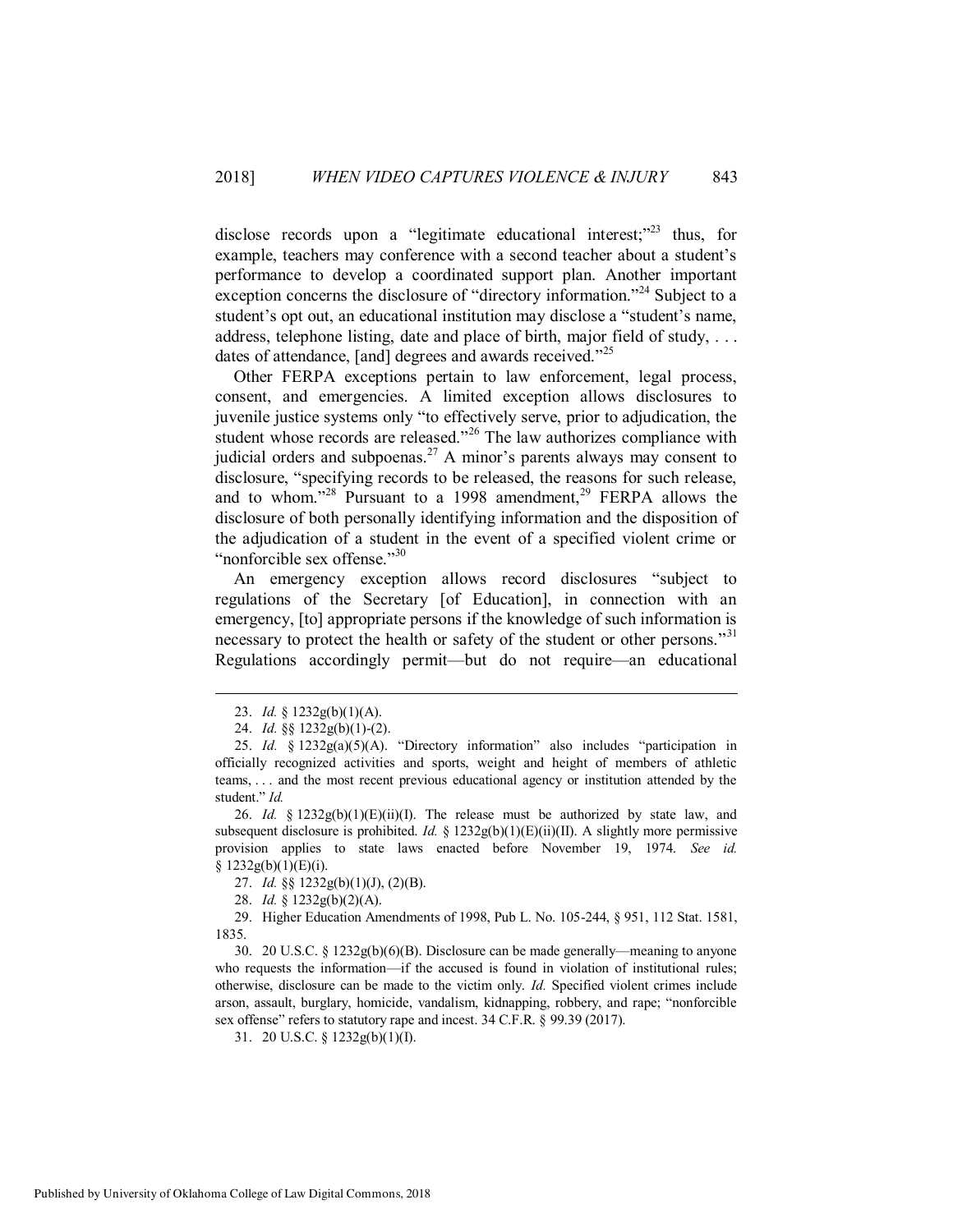<span id="page-6-1"></span>institution to "take into account the totality of the circumstances" to determine whether an "articulable and significant threat to the health or safety of a student or other[s]" warrants disclosure.<sup>32</sup> In an enforcement letter from the FPCO, the Department of Education (DOE) further restricted this exception. Citing legislative history, the letter offered as exemplary emergencies an "outbreak of an epidemic"; a "case of a smallpox, anthrax or other bioterrorism attack"; or the September 11 terrorist attack.<sup>33</sup> Thus, a prerequisite to disclosure is "a *specific situation* that presents *imminent danger* to students or other members of the community, or that requires an *immediate need* for information in order to avert or diffuse serious threats to the safety or health of a student or other individuals."<sup>34</sup>

<span id="page-6-0"></span>FERPA on its face provides no private cause of action as a remedy, an omission the United States Supreme Court confirmed in *Gonzaga University v. Doe* in 2002.<sup>35</sup> Prior to *Gonzaga University*, some federal courts entertained 42 U.S.C. § 1983 civil rights actions predicated on FERPA violations.<sup>36</sup> But the Court reasoned that the plain language of FERPA, which provides that "[n]o funds shall be made available [to noncompliant entities], $\frac{37}{7}$  constrains government funding of educational institutions *qua* institutions and provides for no other enforcement mechanism, much less an individual cause of action.<sup>38</sup> Section 1983 language from pre-*Gonzaga University* case law lingers,<sup>39</sup> but the Court's

34. Letter to Strayer University, *supra* not[e 33.](#page-6-0)

 35. 536 U.S. 273, 279 (2002); *see also* Wiggins v. Martin Cty. Bd. of Educ., No. 4-04- CV-17-FL(4), 2004 WL 3312156, at \*3 (E.D.N.C. Aug. 18, 2004).

37. 20 U.S.C. §§ 1232g(a)(1)(A), (a)(2), (b)(1), (b)(2), (e) (2012).

38. *Gonzaga Univ.*, 536 U.S. at 290.

 39. *See* Lee v. S. Univ. Law Ctr., Civ. Action No. 07-632-JVP-SCR, 2008 WL 1995056, at \*4 (M.D. La. May 7, 2008).

 <sup>32. 34</sup> C.F.R. § 99.36(c) (2017); *accord* U.S. DEP'T OF EDUC., FERPA AND THE DISCLOSURE OF STUDENT INFORMATION RELATED TO EMERGENCIES AND DISASTERS 4 (June 2010), https://www2.ed.gov/policy/gen/guid/fpco/pdf/ferpa-disaster-guidance.pdf [hereinafter EMERGENCIES AND DISASTERS].

 <sup>33.</sup> Letter from LeRoy S. Rooker, Dir., U.S. Dep't of Educ. Family Policy Compliance Office, to Strayer University (Mar. 11, 2005), https://www2.ed.gov/policy/gen/guid/fpco/ ferpa/library/strayer031105.html) [hereinafter Letter to Strayer University] (citing LeRoy S. Rooker, U.S. Dep't of Educ., Recent Amendments to Family Educational Rights and Privacy Act Relating to Anti-Terrorism Activities (Apr. 12, 2002), https://www2.ed.gov/policy/gen/ guid/fpco/pdf/htterrorism.pdf; Joint Statement in Explanation of Buckley/Pell Amendment, 120 CONG. REC. S21,489 (Dec. 13, 1974)).

 <sup>36.</sup> *E.g.*, [Tarka v. Cunningham, 917 F.2d 890, 891 \(5th Cir. 1990\);](https://a.next.westlaw.com/Link/Document/FullText?findType=Y&serNum=1990159839&pubNum=350&originatingDoc=Ibaa000b3565411d997e0acd5cbb90d3f&refType=RP&fi=co_pp_sp_350_891&originationContext=document&transitionType=DocumentItem&contextData=(sc.Keycite)#co_pp_sp_350_891) [Fay v. S. Colonie](https://a.next.westlaw.com/Link/Document/FullText?findType=Y&serNum=1986148134&pubNum=350&originatingDoc=Ibaa000b3565411d997e0acd5cbb90d3f&refType=RP&fi=co_pp_sp_350_33&originationContext=document&transitionType=DocumentItem&contextData=(sc.Keycite)#co_pp_sp_350_33)  [Cent. Sch. Dist., 802 F.2d 21, 33 \(2d Cir. 1986\);](https://a.next.westlaw.com/Link/Document/FullText?findType=Y&serNum=1986148134&pubNum=350&originatingDoc=Ibaa000b3565411d997e0acd5cbb90d3f&refType=RP&fi=co_pp_sp_350_33&originationContext=document&transitionType=DocumentItem&contextData=(sc.Keycite)#co_pp_sp_350_33) Lewin v. Med. Coll. of Hampton Roads, 931 F. Supp. 2d 443, 444 (E.D. Va. 1996).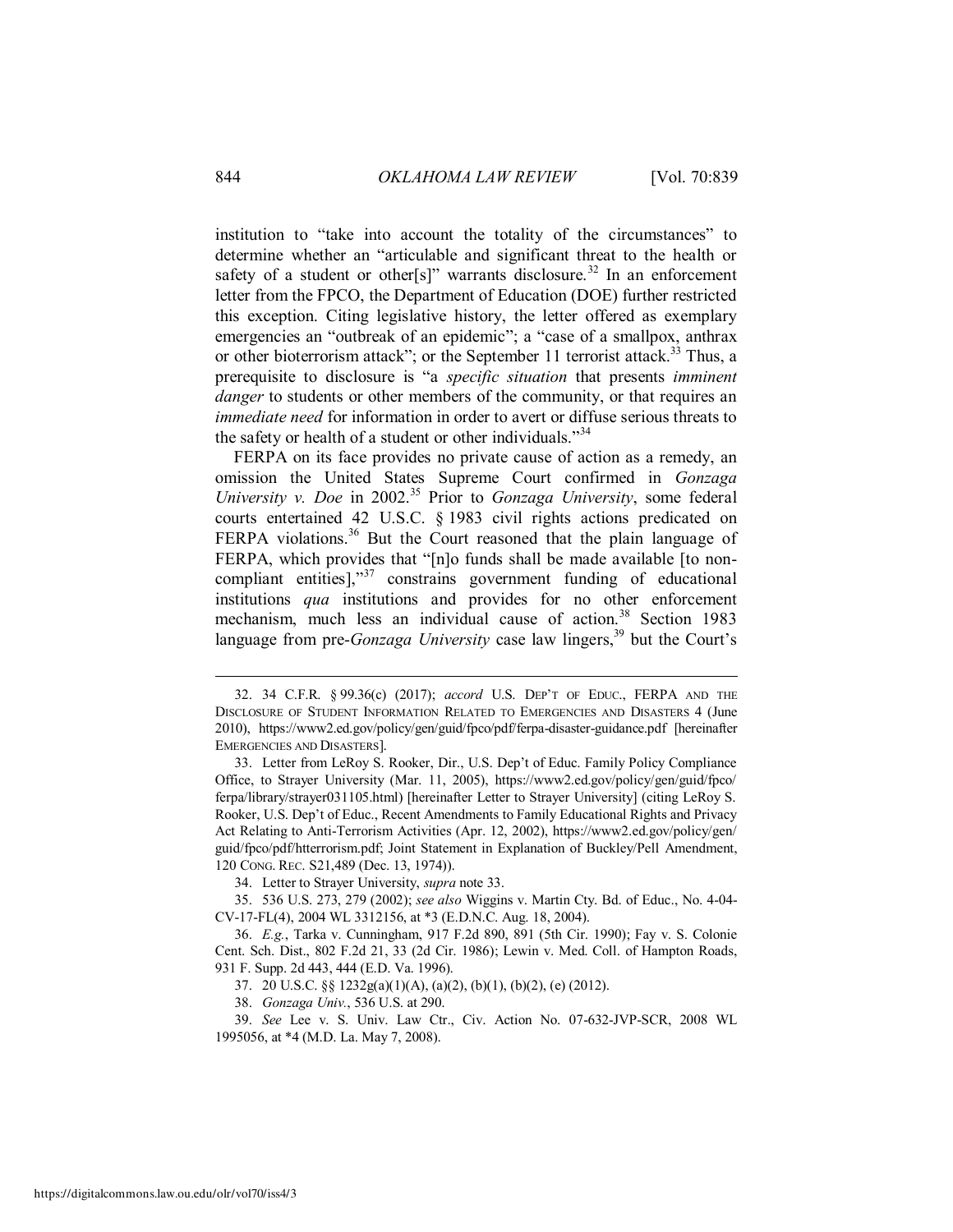decision seems to leave no room for such a theory of liability (at least absent some other violation of fundamental rights). $^{40}$  FERPA is therefore enforceable only by the withholding of federal funding.

<span id="page-7-0"></span>The FPCO, however, has strongly preferred collaborative rehabilitation to contempt.<sup>41</sup> Even if a school were to violate FERPA in one instance, the law authorizes the withholding of funds only for a "policy or practice" of violation.<sup>42</sup> A Connecticut court accordingly reasoned that "[d]isclosure on isolated occasions," with justification, would not necessarily place a state university in jeopardy of FERPA enforcement, even if the disclosures discretely violated the law. $43$ 

In the wake of Watergate, the authors of FERPA were concerned about government abuse that might be abetted by secretly accumulated personal data.<sup>44</sup> Thus the twin provisions of access and privacy complement one another. Education officials cannot maintain and use education records without the student understanding the basis for any adverse treatment and having an opportunity to seek redress. At the same time, educational institutions cannot exploit private information to impugn a student's reputation, to invade a student's privacy through disclosure, or to extort a student's submission upon threat of disclosure. Despite these straightforward objectives, a complex latticework of regulation, administrative guidance, and customary practice has arisen around FERPA in the four decades since its enactment.

It is likely Senator Buckley and his principal cosponsor, Senator Claiborne Pell, $45$  would scarcely recognize the administrative thicket they

 45. At the time of this writing, Senator Buckley is ninety-five years old, but has turned his attention to the bigger political picture, having published a book in 2014, *Saving* 

 <sup>40.</sup> *E.g.*, *Wiggins*, 2004 WL 3312156, at \*3.

 <sup>41.</sup> *See* Lynn M. Daggett, *FERPA in the Twenty-First Century: Failure to Effectively Regulate Privacy for All Students*, 58 CATH. U. L. REV. 59, 64-66 (2008).

 <sup>42. 20</sup> U.S.C. §§ 1232g(b)(1), (2).

 <sup>43.</sup> Haughwout v. Tordenti, No. CV166032526, 2016 WL 7444083, at \*10 (Conn. Super. Ct. Nov. 17, 2016), *cited in* Frank LoMonte, *A (Rare) Faithful Reading of FERPA: Court Says Federal Privacy Law Doesn't Penalize One-Time Release of Records*, STUDENT PRESS L. CTR. (Dec. 28, 2016), http://www.splc.org/blog/splc/2016/12/haughwout-ccsuferpa-ruling.

 <sup>44.</sup> Karen J. Stone & Edward N. Stoner, Revisiting the Purpose and Effect of FERPA 2- 3 (Stetson Univ. Coll. of Law 23rd Annual Nat'l Conference on Law and Higher Educ., Feb. 2002), http://www.stetson.edu/law/academics/highered/home/media/2002/Revisiting\_the\_ Purpose of FERPA.pdf (quoting 120 CONG. REC. 36,528-29 (1974) (entering into record Diane Divokey, *Cumulative Records: Assault on Privacy*, N.J. EDUC. ASS'N REV., Sept. 1973, at 16-18, on behalf of Sen. Buckley)).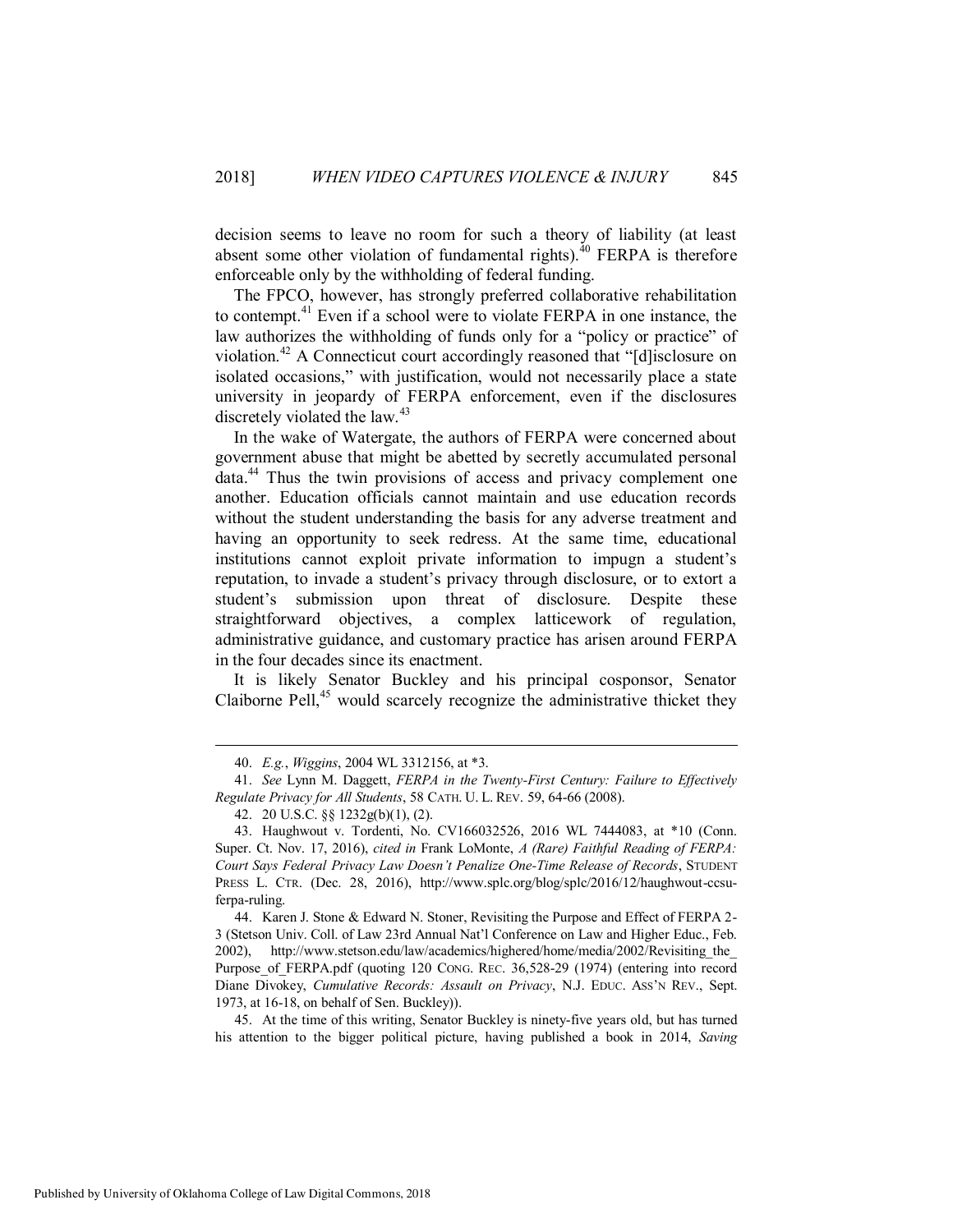helped to create. Amid this complexity, commentators have found fault with FERPA for causing unintended harsh consequences as a result of its lawful invocation and with educational institutions for misuse and abuse of the statute.<sup>46</sup> Certainly Senators Buckley and Pell would not recognize FERPA at all were they to see it employed as a means to conceal official misconduct—or worse, to enable the victimization of the students whose rights the law was designed to protect.

#### <span id="page-8-0"></span>*III. FERPA Upside Down: Protecting Educational Institutions Rather Than Students*

Despite the best intentions of FERPA's drafters to create a law to protect the privacy of children and students—and despite the inclusion of affirmative access provisions—FERPA has become a go-to device for educational institutions to shield information against access by students and their parents. FERPA is even interposed to shield information from disclosure when a child has been the victim of a crime or serious injury on campus.

This misuse of the law is especially concerning when an employee of the educational institution might be the perpetrator of the crime or the cause of the student's injury. Video surveillance creates public records that can be crucial for investigators and parents. For instance, when a bus driver was accused of inappropriately touching a thirteen-year-old girl with special needs in Fairfax, Virginia in 2014, an attendant tipped off investigators to check bus surveillance video.<sup>47</sup> By the time the surveillance footage was requested, the video from that day had been recorded over.<sup>48</sup> Further review of surveillance video, however, captured the bus driver assaulting the same student two days later, and the driver was charged with assault.<sup>49</sup>

*Congress from Itself: Emancipating the States and Empowering Their People*. Senator Pell passed away in 2009.

 <sup>46.</sup> *See, e.g.*, Daggett, *supra* note [41.](#page-7-0) *See generally* Ann Maycunich, FERPA: An Investigation of Faculty Knowledge Levels and Organization Practices at Three Land-Grant Universities (2002) (unpublished Ph.D. dissertation), https://lib.dr.iastate.edu/cgi/view content.cgi?article=2010&context=rtd.

 <sup>47.</sup> Julie Carey, *Ex-Fairfax County School Bus Driver Charged With Assault of Special Needs Student*, NBC4 WASH. (Oct. 14, 2014, 12:57 P.M.), http://www.nbcwashington.com/ news/local/Ex-Fairfax-Co-School-bus-driver-charged-assault-of-special-needs-student— 279154611.html.

 <sup>48.</sup> *Id.*

 <sup>49.</sup> *Id.*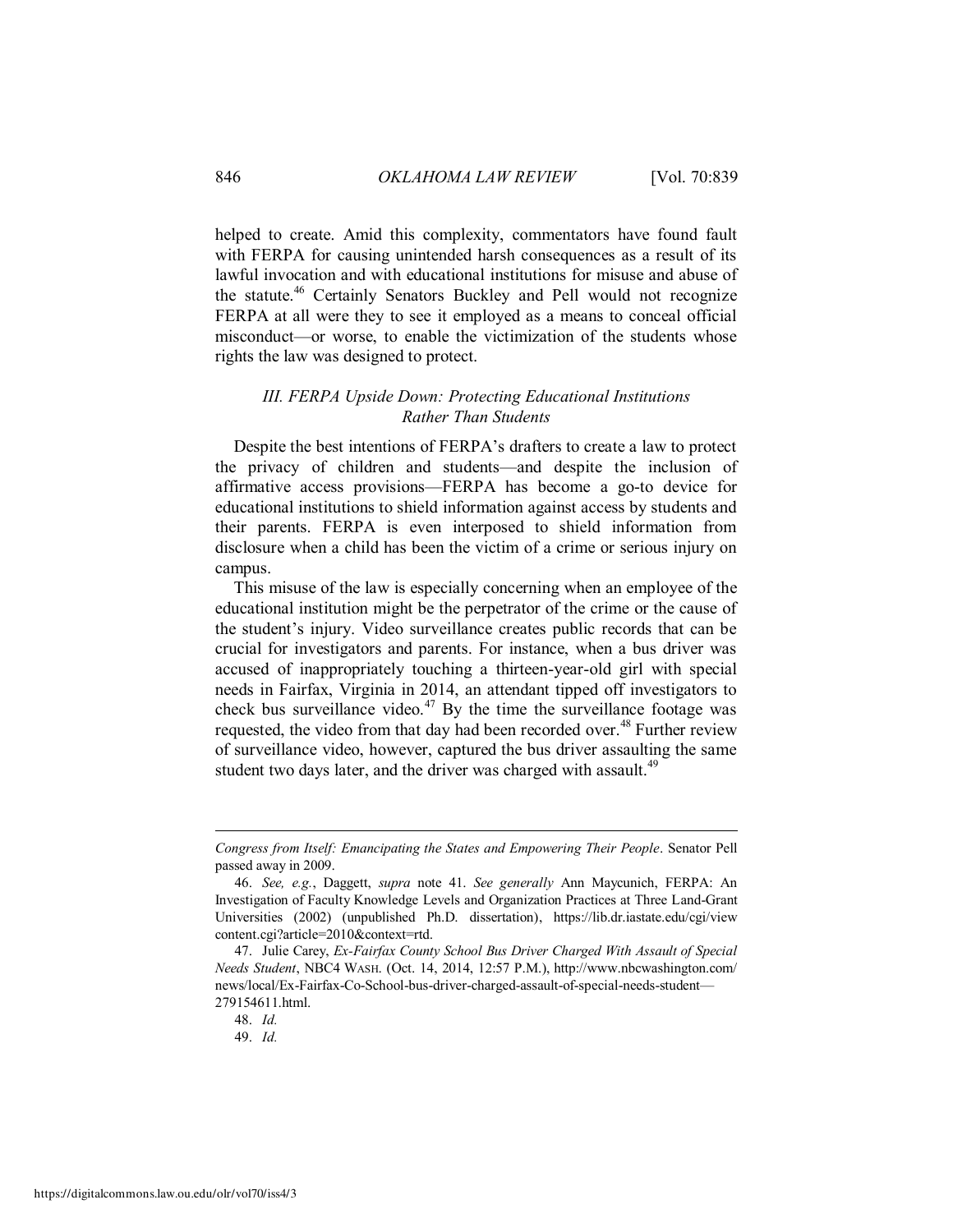<span id="page-9-0"></span>Sadly, Zach's story<sup>50</sup> is far from the first instance of a school wrongly using FERPA to shield information from disclosure—not even in Arkansas. In Russellville, Arkansas, in 2015, a nine-year-old boy with Down's Syndrome and other disabilities was traveling on a special-education bus when, court documents alleged, his aide attempted to suffocate him, placing "a glove or tissue" over his mouth.<sup>51</sup> The incident was recorded on bus surveillance video, which investigators reviewed.<sup>52</sup> The aide was charged with and pleaded guilty to aggravated assault.<sup>53</sup> The boy's mother was able to see the video, which she said showed her son "being suffocated," not "just once[;] I counted 15 times."<sup>54</sup> But the school district refused her request for a copy of the public record.<sup>55</sup> "I want the community to see what my son was put through," she explained.<sup>56</sup> The Russellville School District claimed that FERPA precluded release of the video to the parent, even though the video had been released to the Department of Human Services, the Sheriff's Office that investigated the incident, and the prosecutor's office.<sup>57</sup> The video was later obtained by the parent during the course of litigation against the school district. $58$ 

<span id="page-9-1"></span>Student privacy concerns have been similarly invoked to obstruct media investigation of matters of public interest.<sup>59</sup> In 2013, sixteen-year-old

 <sup>50.</sup> *See supra* Part I.

 <sup>51.</sup> *School District Denies Parent Bus Video of Bus Aide Assaulting Her Child*, ARK. MATTERS (KARK NEWS) (Aug. 28, 2015), [http://www.arkansasmatters.com/news/local](http://www.arkansasmatters.com/news/local-news/school-district-denies-parent-bus-video-of-bus-aide-assaulting-her-child)[news/school-district-denies-parent-bus-video-of-bus-aide-assaulting-her-child](http://www.arkansasmatters.com/news/local-news/school-district-denies-parent-bus-video-of-bus-aide-assaulting-her-child) [hereinafter *School District Denies Parent*].

 <sup>52.</sup> Michelle Storment, *Bus Aide Charged with Aggravated Assault After Restraining Special Needs Child*, RIVER VALLEY LEADER (May 13, 2015), http://www.rivervalley leader.com/news/article\_c24e3b04-f9b1-11e4-b579-b7c4fb336a78.html.

 <sup>53.</sup> State v. Oliver, No. 58CR-15-273 (Ark. Cir. Ct. Oct. 7, 2015). The case is available in electronic format at AOC PUBLIC COURTCONNECT, https://caseinfo.aoc.arkansas.gov/ cconnect/PROD/public/ck\_public\_qry\_main.cp\_main\_idx (last visited Mar. 17, 2018) (follow "Display case information and activities" hyperlink; then submit "58CR-15-273" in the "Case ID" window). Oliver was sentenced to forty-eight months' probation and an \$850 fine. Sentencing Order, *Oliver* (No. 58CR-15-273).

 <sup>54.</sup> *School District Denies Parent*, *supra* not[e 51.](#page-9-0)

 <sup>55.</sup> *Id.*

 <sup>56.</sup> *Id.*

 <sup>57.</sup> *Id.*

 <sup>58.</sup> Order of Dismissal ¶ 3, Segura v. Russellville Sch. Dist., No. H-15-19 (Ark. Dep't of Educ. Aug. 31, 2015). Co-author Cone served as counsel for plaintiff Segura. The case was settled prior to hearing.

 <sup>59.</sup> *See generally* Konrad R. Krebs, Case Note, ESPN v. Ohio State*: The Ohio Supreme Court Uses FERPA to Play Defense for Offensive Athletic Programs*, 20 JEFFREY S.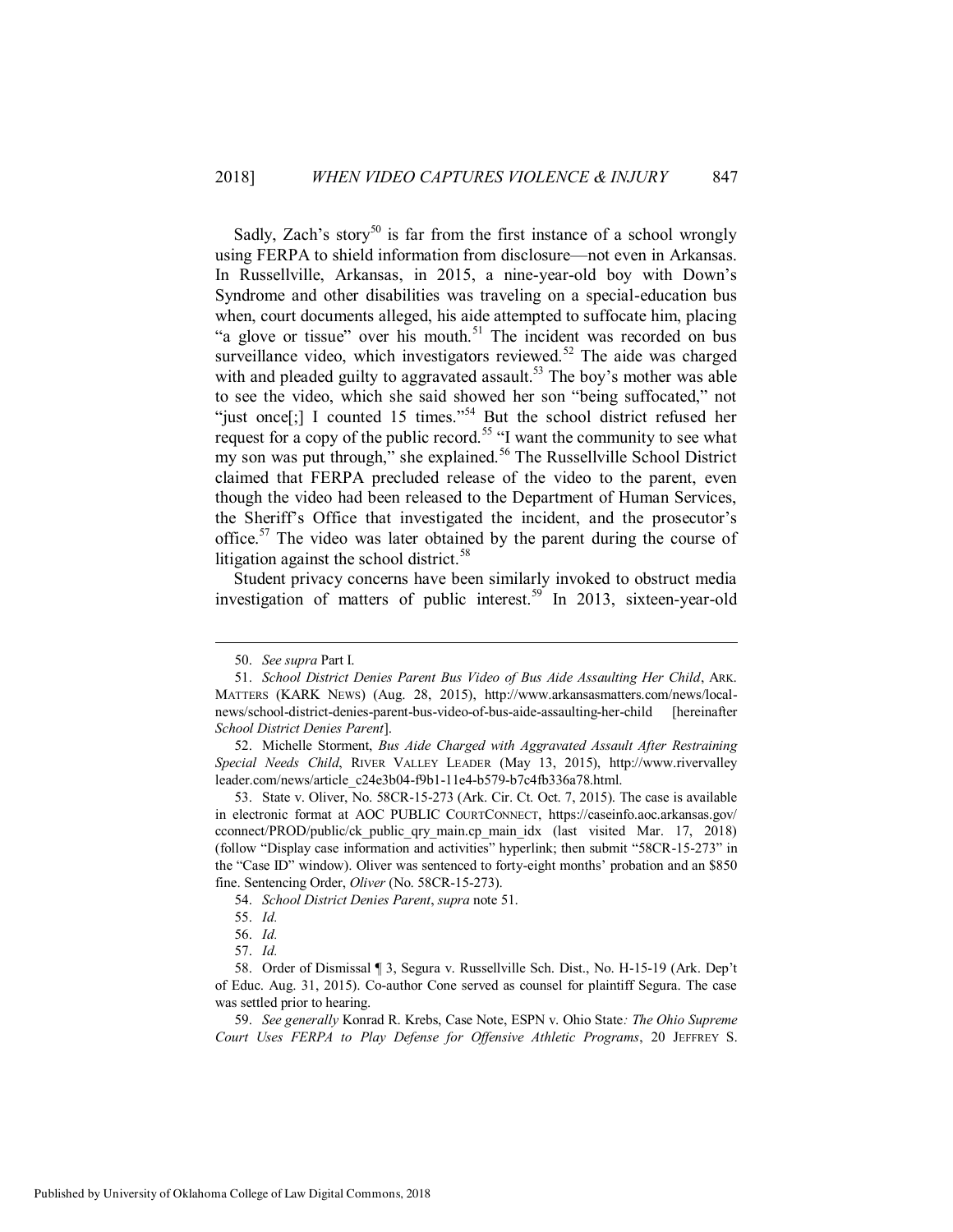<span id="page-10-0"></span>Damon Janes, a football player at the public Westfield Academy and Central School near Buffalo, New York, collapsed on the field.<sup>60</sup> He died three days later from a brain injury, and his death kicked off another round of debate over the safety and inherent risks in American football, especially for youth.<sup>61</sup> Janes's parents sued the school districts on various theories, including failure to establish baseline cognitive function for student athletes and inadequate training of staff to recognize signs of a brain injury.<sup>62</sup> When the *Buffalo News* sought copies of video recordings of football games from the aborted season—games obviously held in plain view of an invited public—officials refused, citing FERPA.<sup>63</sup> "Ridiculous," responded both Student Press Law Center Executive Director Frank D. LoMonte and New York State Committee on Public Access to Records Executive Director Robert J. Freeman.<sup>64</sup> The *News* quoted the Brocton Central School Superintendent, who justified the district's refusal to disclose records on the grounds that "[t]his is really sensitive stuff."<sup>65</sup>

Congress has tangled with educational institutions before over their stranglehold on information. In 1986, Lehigh University student Jeanne Clery was raped and murdered by a former student.<sup>66</sup> Her parents alleged in a successful lawsuit that the incident would not have happened had they known about the risk of violent crime on campus.<sup>67</sup> At the instigation of the non-profit they founded, federal law was amended to require affirmative disclosure of campus crime statistics.<sup>68</sup> FERPA was amended specifically to

MOORAD SPORTS L.J. 573, 575-76 (2013) (discussing university use of FERPA to hide athletic scandals).

 <sup>60.</sup> Matthew Spina, *Parents of High School Football Player Who Died File Claim*, BUFFALO NEWS (Jan. 27, 2014), http://buffalonews.com/2014/01/27/parents-of-high-schoolfootball-player-who-died-file-claim/.

 <sup>61.</sup> *Id.*

 <sup>62.</sup> Matthew Spina, *Suit Filed in Football Player's Death Faults School Districts, Medical Response*, BUFFALO NEWS (Nov. 2, 2014), http://buffalonews.com/2014/11/02/suitfiled-in-football-players-death-faults-school-districts-medical-response/.

 <sup>63.</sup> Spina, *supra* not[e 60.](#page-10-0)

 <sup>64.</sup> *Id.*

 <sup>65.</sup> *Id.*

 <sup>66.</sup> *E.g.*, Rob O'Dell & Anne Ryman, *'It Means Her Life Was Not in Vain': The Tragedy That Gave Birth to the Clery Act*, AZ CENTRAL (ARIZ. REPUBLIC) (Apr. 15, 2016, 7:52 P.M.), http://www.azcentral.com/story/news/local/arizona-investigations/2016/04/15/ tragedy-that-gave-birth-to-clery-act/82811052/.

 <sup>67.</sup> *See Lehigh to Pay in Suit Filed Over Slaying*, N.Y. TIMES (July 27, 1988), http:// www.nytimes.com/1988/07/27/us/education-lehigh-to-pay-in-suit-filed-over-slaying.html.

 <sup>68.</sup> *See* 20 U.S.C. § 1092(f) (2012).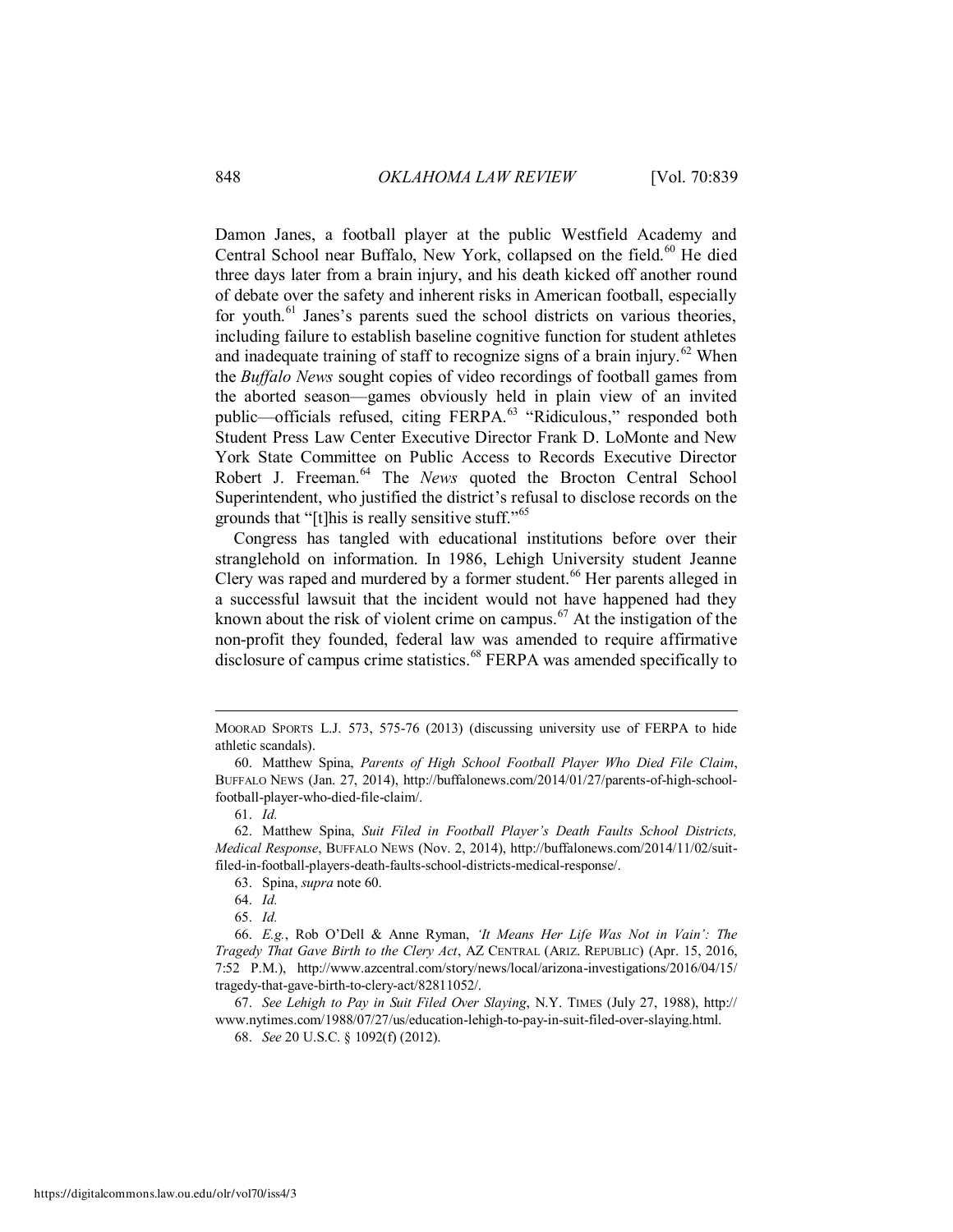allow the disclosure of disciplinary outcomes to victims of violent crimes.<sup>69</sup> Despite this clear congressional directive, FERPA remains a sticking point in public information released about sexual assaults on campus. A 2014 investigation by the *Columbus Dispatch* and Student Press Law Center documented an alarming trend of secret campus justice imposing light penalties for violent crimes.<sup>70</sup> Worse, 85 of 110 colleges surveyed failed to respond at all to investigators' requests for information, which FERPA did not shield from disclosure. $^{71}$ 

The Student Press Law Center interviewed FERPA's principal sponsor, former Senator James L. Buckley, to clarify the intent behind the law. "If someone commits a crime, I don't see any rationale for treating students differently than you treat anyone else," Buckley said.<sup>72</sup> "I hope somebody in Congress will take an interest in the entire law and rewrite the blessed thing to make it clear that you are talking about certain narrow areas of information."<sup>73</sup> He characterized the shielding of "vast numbers of nonacademic records" as "twisted."<sup>74</sup>

#### *IV. FERPA Up Close: Access to Video Surveillance*

<span id="page-11-0"></span>The DOE charges the FPCO with the enforcement and policy administration of FERPA as it relates to educational institutions. In recent years, much confusion in the interpretation of FERPA has arisen from the proliferation of electronic media that were scarcely imaginable when FERPA was written.<sup>75</sup> This situation has only been further complicated by video surveillance and digital media, which have created exponentially greater volumes of data in which students are personally identifiable. Widely reported incidents of violence in schools have compounded the problem, amplifying public demands for security and accountability. FPCO

 <sup>69.</sup> Student Right-to-Know and Campus Security Act, Pub. L. No. 101-542, § 203, 104 Stat. 2381, 2385 (1990) (amending 20 U.S.C. § 1232g(b)(6)).

 <sup>70.</sup> *College Disciplinary Boards Impose Slight Penalties for Serious Crimes*, COLUMBUS DISPATCH (Columbus, Ohio) (Nov. 23, 2014, 12:01 A.M.), http://www. dispatch.com/content/stories/local/2014/11/23/campus-injustice.html.

 <sup>71.</sup> *Id.*

 <sup>72.</sup> *Id.* 

 <sup>73.</sup> *Id.*

 <sup>74.</sup> *Id.*

 <sup>75.</sup> *See, e.g.,* Letter from LeRoy S. Rooker, Dir., U.S. Dep't of Educ. Family Policy Compliance Office, to B. Alan McGraw (Oct. 7, 2005), http://familypolicy. ed.gov/content/letter-tazewell-county-va-school-board-re-unauthorized-access-educationrecord-systems (analogizing authorized electronic access to student records to access to paper records in conventional mailbox).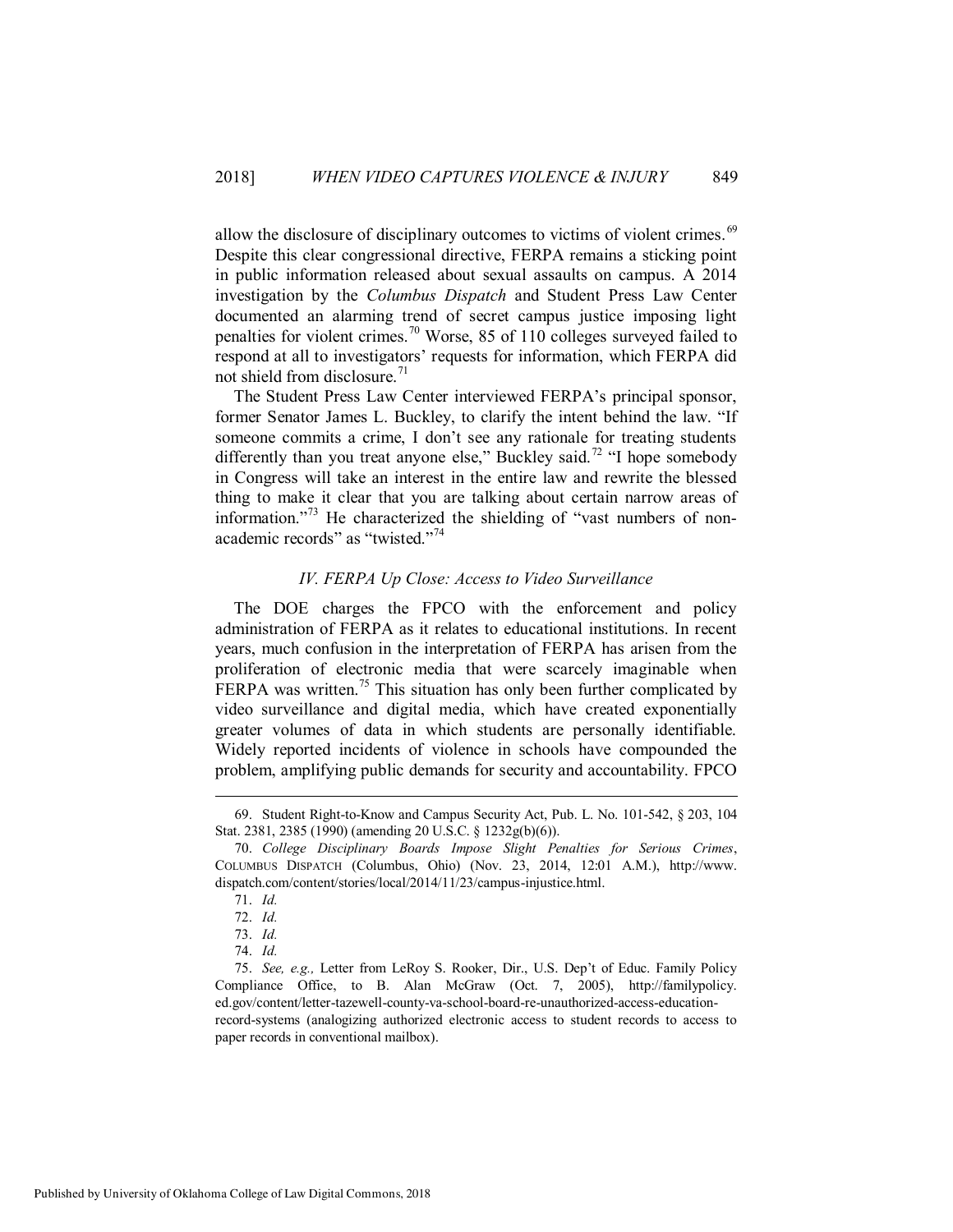policy guidance, however, has not kept up with pleas for guidance from educational institutions, parents, and concerned advocates.

Despite the lack of guidance, it is clear that the video surveillance records contemplated by this Article—namely, those that capture injury to students, whether intentional or accidental—are rarely properly withheld from disclosure under FERPA, especially when requested by or on behalf of the injured party. A review of the legal issues that arise in cases of intentional or accidental injury on campus reveals thin grounds on which to refuse disclosure and ample bases supporting disclosure.

#### <span id="page-12-0"></span>*A. Privacy in Student Images*

Initial confusion stems from misunderstandings regarding what records FERPA *does* shield from disclosure. FERPA is not a "right of publicity" statute, $76$  and it does not protect a student's likeness per se against exploitation. FERPA also is not a European-style data protection law, which is implicated upon mere capture of a person's image.<sup>77</sup> FERPA protects students' personally identifying information in a school's own education records.<sup>78</sup> Biometric data, which may be represented in a photographic or video image, are included.<sup>79</sup>

But the foremost goal of FERPA is protection of *educational* privacy.<sup>80</sup> That definitional *sine qua non* is often forgotten in hyper-technical readings of FERPA and its regulations. As described in Part  $II$ ,  $81$  the statutory definition of education records, reinforced by regulation,  $82$  awkwardly hastens the analysis to focus on a two-part test, the twin pillars of student identification and record custodianship. As such, the forest is often missed for the trees; only *education* records—not *all* records—are being defined and protected. Even the FPCO's expert guidance has become muddled for missing this very point, as discussed below with respect to law enforcement records and captured images of multiple students.<sup>83</sup>

 <sup>76.</sup> *E.g.*, N.Y. CIV. RIGHTS LAW §§ 50-51 (McKinney 2011).

 <sup>77.</sup> *See*, *e.g.*, Case C-212/13, Ryneš v Úřad, 2014 E.C.R. 2428 (holding data protection law applicable to home video surveillance). *See generally* Richard J. Peltz-Steele, *The Pond Betwixt: Differences in the US-EU Data Protection/Safe Harbor Negotiation*, J. INTERNET L., July 2015, at 1, 15, 16 (outlining EU data protection framework).

 <sup>78. 20</sup> U.S.C. § 1232g(a)(4) (2012); 34 C.F.R. § 99.3 (2017) ("education record").

 <sup>79. 20</sup> U.S.C. § 1232g(a)(4); 34 C.F.R. § 99.3 ("biometric record" and "record").

 <sup>80.</sup> *E.g.*, Red & Black Pub. Co. v. Bd. of Regents, 427 S.E.2d 257, 261 (Ga. 1993).

 <sup>81.</sup> *See supra* text accompanying not[e 21.](#page-4-1)

 <sup>82. 20</sup> U.S.C. § 1232g(a)(4); 34 C.F.R. § 99.3 ("education record").

 <sup>83.</sup> *See infra* Sections IV.B & IV.E (regarding definitional threshold of "education record").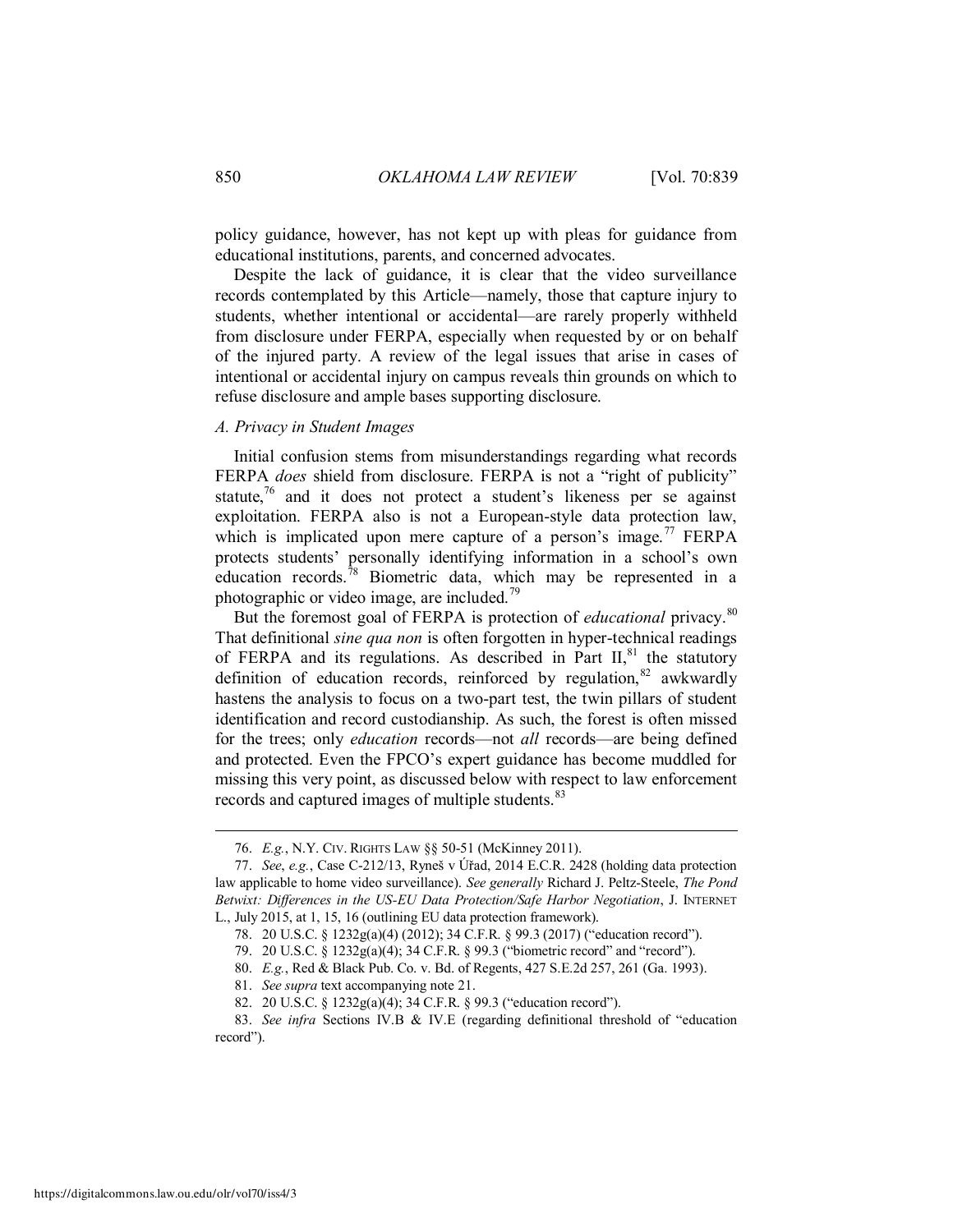By default, subject to a student's opt out, FERPA expressly excludes from its scope mundane data such as "directory information."<sup>84</sup> Directory information includes a "student's name, address, telephone listing, date and place of birth, major field of study, participation in officially recognized activities and sports, weight and height of members of athletic teams, dates of attendance, degrees and awards received."<sup>85</sup> The DOE has updated this exclusion to include e-mail addresses and photographs.<sup>86</sup>

As these definitions suggest, FERPA was not designed to halt the publication of student directories or the athletic rosters and graduation announcements that appear in local newspapers. Unless a parent or adult student affirmatively opts out of disclosure, entering a U.S. educational institution is not like vanishing from the Muggle world to King's Cross Platform 9<sup>3</sup>/<sub>4</sub> en route to Hogwarts.<sup>87</sup> FERPA has not compelled schools to remove team photos from trophy cases, $88$  though FERPA is often misused by schools to conceal athletic scandal.<sup>89</sup> FERPA has not compelled schools to suppress news releases about student achievements,<sup>90</sup> though schools have lawfully protected information such as a student's financial need as the basis of a scholarship award.<sup>91</sup> Images captured by third parties, including student media, camera-toting parents, and local news crews at Friday night football, are not records of the educational institution and, therefore, are not covered by FERPA. $^{92}$ 

 $\overline{a}$ 

 89. Michael Bragg, *FERPA Defense Play: Universities Often Cite the Federal Student Privacy Law to Shield Athletic Scandals*, STUDENT PRESS L. CTR. (Mar. 31, 2015, 11:14 A.M.), http://www.splc.org/article/2015/03/ferpa-defense-play.

 90. David Chartrand, *FERPA Tales: It Doesn't Always Apply*, *in* REPORTER'S GUIDE TO FERPA: NAVIGATING THE FAMILY EDUCATIONAL RIGHTS AND PRIVACY ACT (Soc'y Prof'l Journalists ed., n.d.), http://www.spj.org/ferpa5.asp.

 91. *E.g.*, Sonny Albarado, *Introduction: FERPA Often Misconstrued*, *in* REPORTER'S GUIDE TO FERPA: NAVIGATING THE FAMILY EDUCATIONAL RIGHTS AND PRIVACY ACT, *supra* note [90.](#page-13-0)

 92. *See Naming Names: Identifying Minors*, STUDENT PRESS L. CTR. (Jan. 2011), http://www.splc.org/article/2011/01/naming-names-identifying-minors.

<span id="page-13-0"></span> <sup>84. 20</sup> U.S.C. § 1232g(a)(5)(A).

 <sup>85.</sup> *Id.*

 <sup>86. 34</sup> C.F.R. § 99.3 ("directory information" part (a)).

 <sup>87.</sup> *See* HARRY POTTER AND THE SORCERER'S STONE (Warner Bros., Heyday Films & 1492 Pictures 2001).

 <sup>88.</sup> *Cf*. Paul J. Batista, *Student Athletes and the Buckley Amendment: Right to Privacy Does Not Include the Right to Sue*, 14 MARQ. SPORTS L. REV. 319, 331-35 (2004) (describing FERPA applicability to student athletes and NCAA requirement of express authorization to disclose data).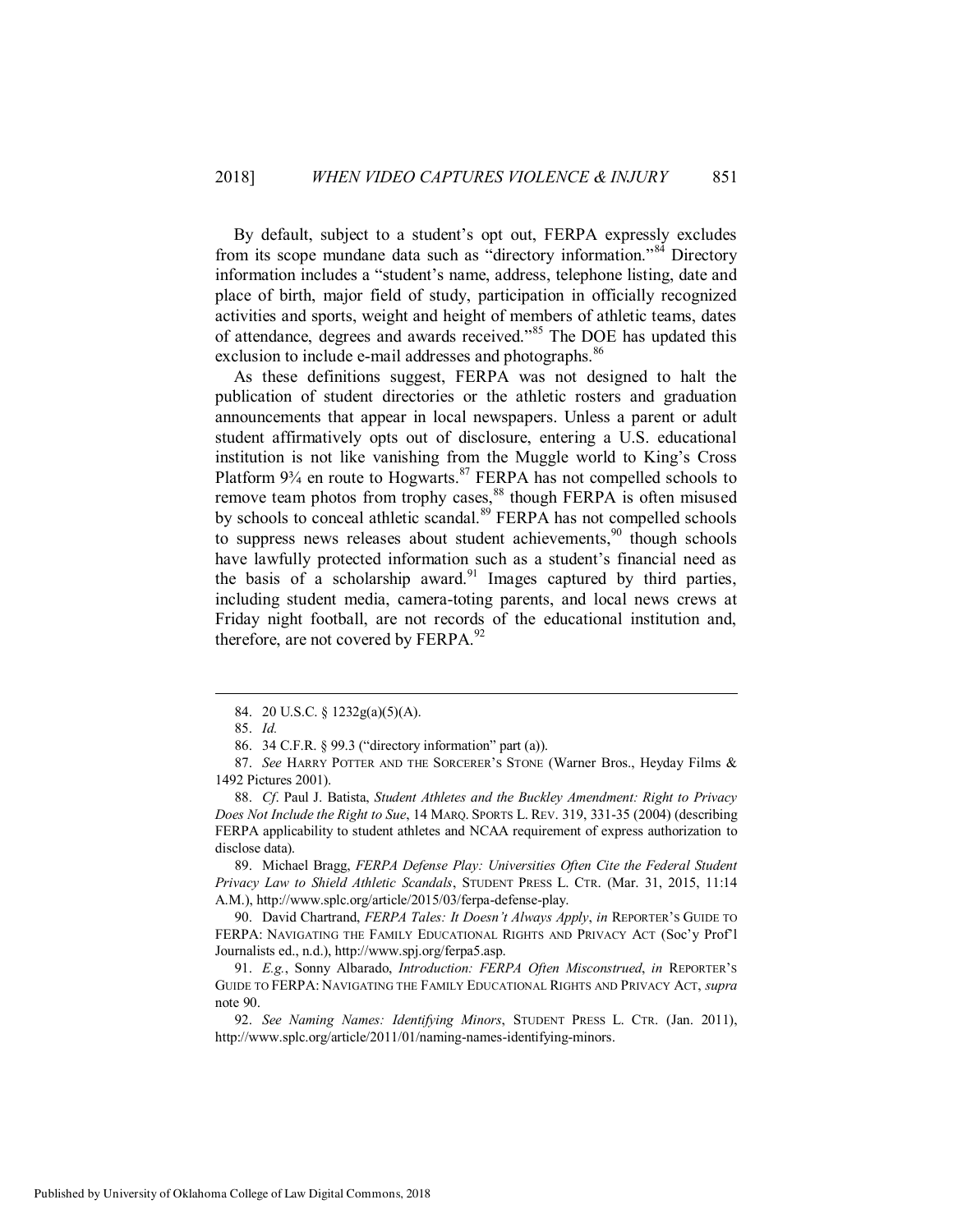That is not to say that photographic or video images cannot become education records shielded from disclosure by FERPA. On one end of the spectrum, a school might capture video of students making class presentations, plainly FERPA-protected. At the other end of the spectrum, video that merely documents or confirms directory information, such as athletic participation or receipt of an award, is far removed from the intended scope of FERPA's protection. A New York court in *Jacobson v. Ithaca City School District* concluded that a video recording of a protestor on campus was not an education record, despite the appearance of other students on the recording.<sup>93</sup> "The mere fact that information may be held by an educational agency is insufficient to make it an educational record," the court explained.<sup>94</sup> The school district failed to tie the recording "in any way" to the educational performance of the students depicted" or show "that copies of the video recordings are maintained with, referenced in, or indexed to, any individual student files maintained by the central registrar or custodian of student records."<sup>95</sup> Routine video surveillance presents an arguable case for secrecy at best and falls decidedly closer to the noneducational pole of the spectrum.

#### <span id="page-14-0"></span>*B. Campus Law Enforcement*

FERPA is also no bar to the disclosure of campus law enforcement records.<sup>96</sup> By definition, FERPA excludes from its scope "records" [1] maintained by a law enforcement unit of the educational agency or institution [2] that were created by that law enforcement unit [3] for the purpose of law enforcement."<sup>97</sup> Confusion about the applicability of the exclusion arises from the fact that student misconduct sometimes reverberates into both of the somewhat overlapping, somewhat bifurcated spheres of institutional policy and law enforcement. At one pole, an offense

 <sup>93. 39</sup> N.Y.S.3d 904, 907 (Sup. Ct. 2016).

 <sup>94.</sup> *Id.*

 <sup>95.</sup> *Id.*

 <sup>96.</sup> This issue is sometimes confused with access to campus law enforcement under state freedom of information (FOI) law. Public access to campus law enforcement records at private schools has been a challenging subject in FOI law when private-sector units are empowered to act like police, implicating citizens' rights and the public interest in accountability. *See generally, e.g.*, Chava Gourarie & Jonathan Peters, *Why Private-College Police Forces Are a New Front in the Fight Over Public Records*, COL. JOURNALISM REV. (Feb. 29, 2016), https://www.cjr.org/united\_states\_project/private\_police\_records.php. That issue is unrelated to the operation of FERPA and, at any rate, leaves no room for ambiguity when public schools are concerned.

 <sup>97. 20</sup> U.S.C. § 1232g(a)(4)(B)(ii) (2012).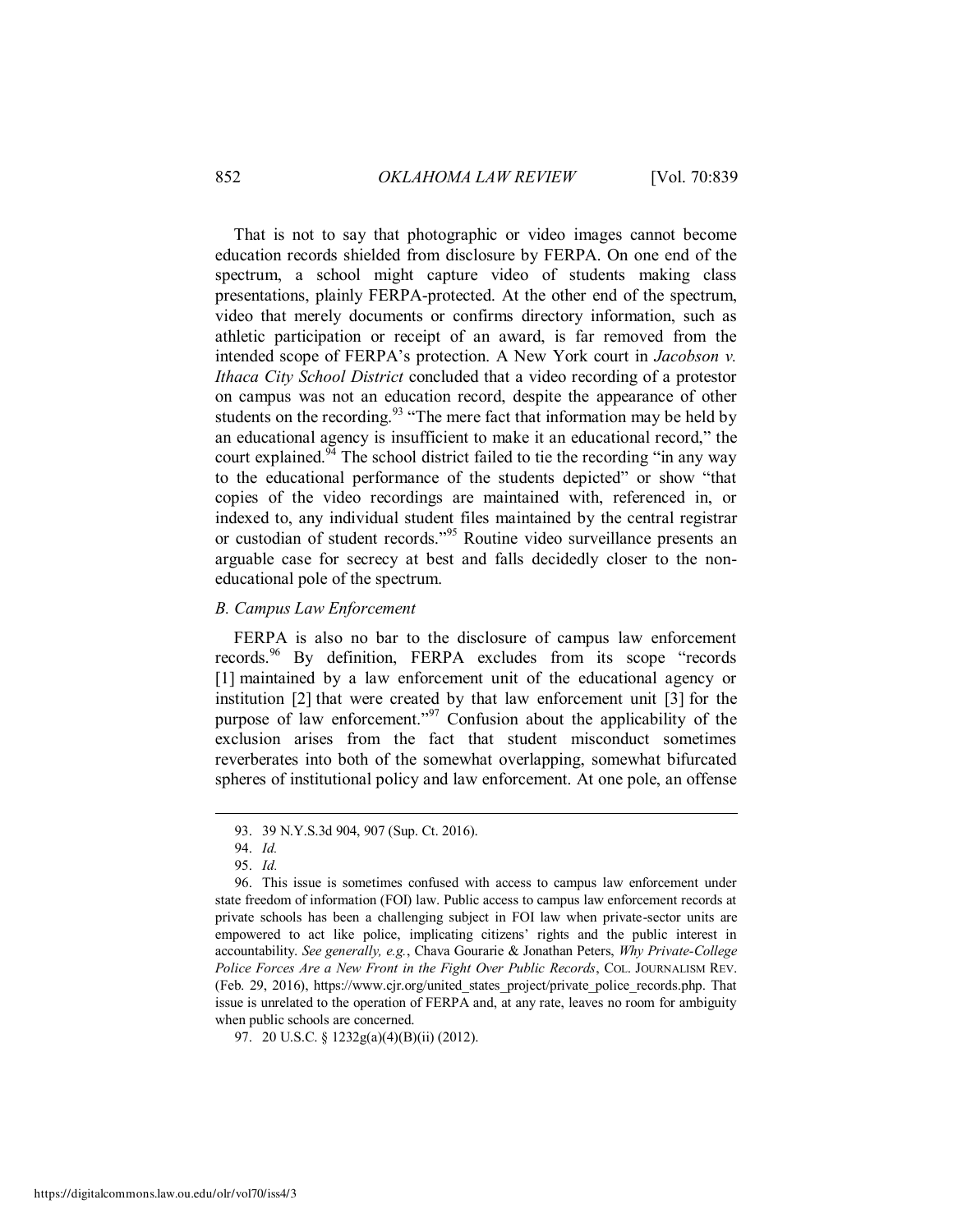such as cheating is handled as an educational matter only, a question of institutional policy, without implicating school security or law enforcement. The law enforcement exclusion, then, does not apply. Cheating accomplished by a break-in, $98$  however, implicates both institutional policy and law enforcement. And even at the opposite pole, an offense such as vandalism or assault, which presents plainly as a law enforcement matter, may also precipitate collateral consequences under educational or institutional policy.<sup>99</sup> Records within the law enforcement unit remain excluded from FERPA, notwithstanding the existence of educational or other institutional policy records concerning the same matter.

In one of the few cases of video surveillance and FERPA to reach a final decision, a New York trial court had no trouble concluding that a videosurveillance recording was not an education record subject to FERPA. The 2005 case, *Rome City School District Disciplinary Hearing v. Grifasi*, arose over video of a fight involving two students.<sup>100</sup> After reviewing the definition of a "law enforcement unit" in FERPA, the court concluded summarily that "the videotape in question . . . was recorded to maintain the physical security and safety of the school building" and in no way related to "the educational performance of the students."<sup>101</sup> Thus, FERPA did not preclude disclosure.<sup>102</sup> This analysis properly recognized *education* as an essential element in a record's creation and purpose, as discussed above.<sup>103</sup>

<span id="page-15-0"></span>Unfortunately, *Rome City* is diluted as precedent by a confounding FPCO guidance letter from 2004 concerning the problem of multiple students.<sup>104</sup> The 2004 letter summarily treated a video recording as an

 <sup>98.</sup> *E.g.*, Christopher Mele, *Student Arrested After Crawling Into a Duct to Steal an Exam*, N.Y. TIMES (May 4, 2017), https://www.nytimes.com/2017/05/04/us/university-ofkentucky-stolen-test.html.

 <sup>99.</sup> *See, e.g.*, Norwood v. Slammons, 788 F. Supp. 1020, 1022-23 (W.D. Ark. 1991) (rejecting for lack of standing plaintiff's theory that record subjects waived FERPA privacy and therefore not reaching question of FERPA applicability to university judicial board records regarding sexual assault allegations against student athletes); *'Prank' Leads to Criminal Charges; Nearly Half of Seniors to Miss Graduation*, WGN TV (May 11, 2016, 4:25 P.M.), http://wgntv.com/2016/05/11/prank-leads-to-criminal-charges-nearly-half-ofseniors-to-miss-graduation/.

 <sup>100. 806</sup> N.Y.S.2d 381, 382 (Sup. Ct. 2005).

 <sup>101.</sup> *Id.* at 383.

 <sup>102.</sup> *Id.*

 <sup>103.</sup> *See supra* Section II.A.

 <sup>104.</sup> Letter from FPCO to Berkeley County School District (Feb. 10, 2004) (on file with authors). This oft-cited letter is so difficult to locate that we wonder whether every attorney or judge who cites it has actually read it. The letter, which we could not find in the FPCO online public library, is often cited as "7 FAB 40" or "104 LRP 44490." "FAB" stands for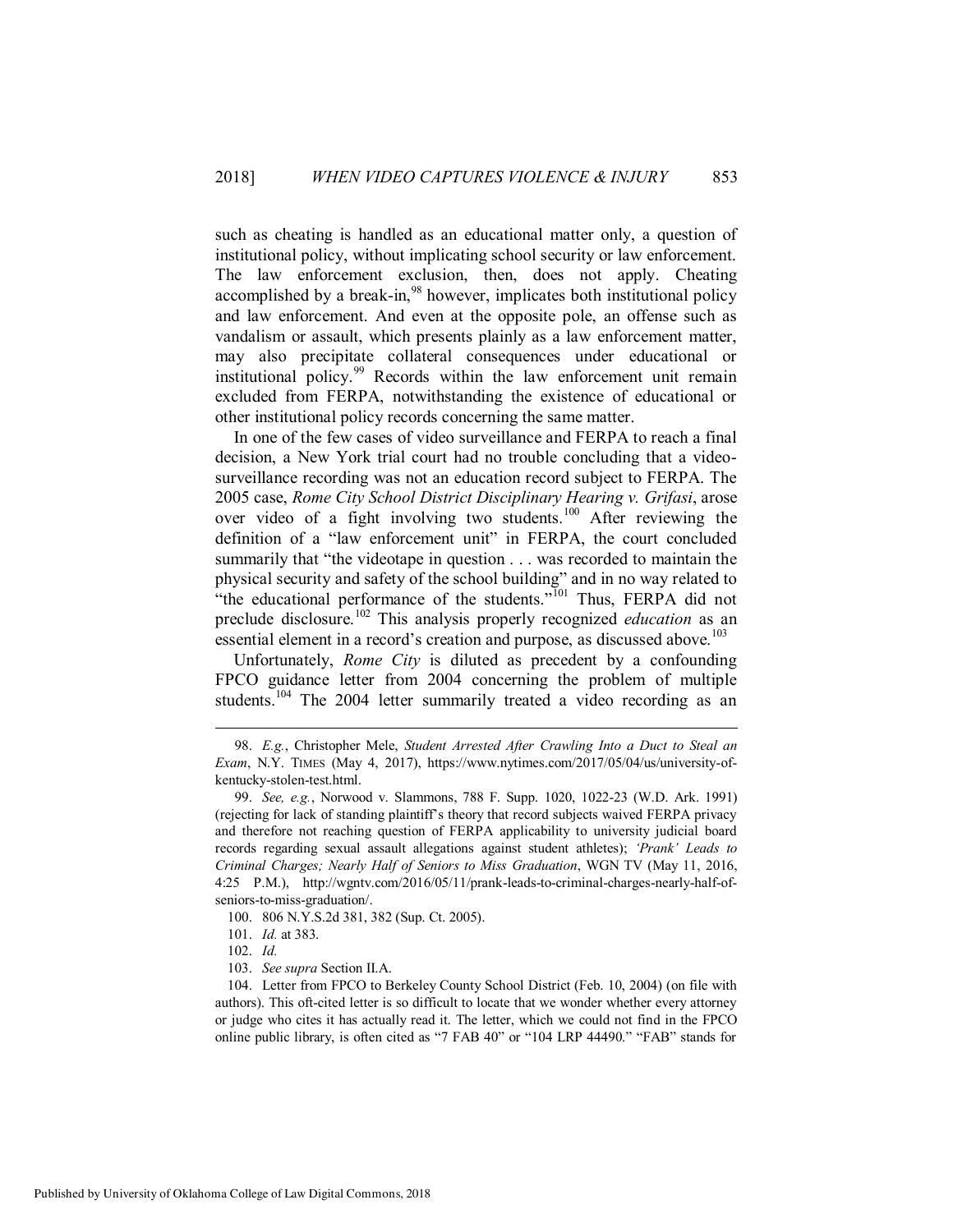<span id="page-16-2"></span>education record, citing the twin "pines" of student identification and school custodianship, notwithstanding the "forest" of educational creation and purpose.<sup>105</sup> As discussed later in this Section and again in Section IV.E, we believe this conclusion to be erroneous, and the FPCO itself might no longer employ the same approach. Nevertheless, the Utah Court of Appeals, in *Bryner v. Canyons School District*, permitted a school to rely on the 2004 letter to conclude that video recordings were education records based only on students' personal identifiability and school custodianship.<sup>106</sup> In a footnote, the court dismissed the significance of law enforcement creation and purpose, instead pointing to regulatory language to hold as dispositive a record's custodianship in an education unit.<sup>107</sup>

<span id="page-16-3"></span><span id="page-16-1"></span><span id="page-16-0"></span>Classification can become an especially sticky problem when records are shared across the education-law enforcement boundary—for example, when suspicious circumstances in an educational context lead to a report to law enforcement.<sup>108</sup> DOE regulations provide that a record from the education side of the divide does not lose privacy protection as a law enforcement record merely because it is handled and employed by a law enforcement

105. Letter from FPCO to Berkeley County School District, *supra* not[e 104.](#page-15-0)

 106. 2015 UT App 131, ¶¶ 21–26, 351 P.3d 852, 858-59 (2015), *cert. denied*, 366 P.3d 1213 (Table) (Utah 2016), *cert. denied*, 137 S. Ct. 49 (Mem) (2016).

107. *Id.* ¶ 26 n.5, 351 P.3d 859 n.5 (citing 34 C.F.R. § 99.8(b)(2)).

<sup>&</sup>quot;FERPA Answer Book" and refers to a collection of FPCO guidance documents in a back edition of the loose-leaf *What Do I Do When . . . The Answer Book on the Family Educational Rights and Privacy Act (FERPA)*, published by "LRP," which is LRP Publications, a Florida-based media company. *See What Do I Do When . . .* , LRP PUBLC'NS, https://www.shoplrp.com/product p/300086.htm (last visited Aug. 4, 2017). We could not find *What Do I Do When . . .* in any library via WorldCat. We thank attorney Thomas E. Myers, see *infra* notes [187](#page-28-0)[-196](#page-29-0) and accompanying text, who shared a copy of the 2004 letter with our diligent UMass Law librarian, Jessica Almeida. We subsequently confirmed that the letter is available via subscription to LRP's proprietary resource website, SPECIAL ED CONNECTION, https://www.specialedconnection.com/LrpSecStoryTool/splash.jsp (last visited Aug. 4, 2017). While we have no doubt about the legitimacy of the 2004 letter as an official FPCO document, we suggest that its obscurity should subtract substantially from its precedential value.

 <sup>108.</sup> LeRoy S. Rooker, U.S. Dep't of Educ., Recent Amendments to Family Educational Rights and Privacy Act Relating to Anti-Terrorism Activities (Apr. 12, 2002), https:// www2.ed.gov/policy/gen/guid/fpco/pdf/htterrorism.pdf [hereinafter Recent Amendments] ("Of course, a school official, based on his or her own observations, may notify law enforcement officials of suspicious activity or behavior."); *cf.* Ohio v. Clark, 135 S. Ct. 2173, 2182 (2015) (holding that teachers who performed mandatory reporting of possible child abuse were not converted to law enforcement officials for Confrontation Clause purposes when teachers' primary objective was protection of child and not "uncovering and prosecuting criminal behavior").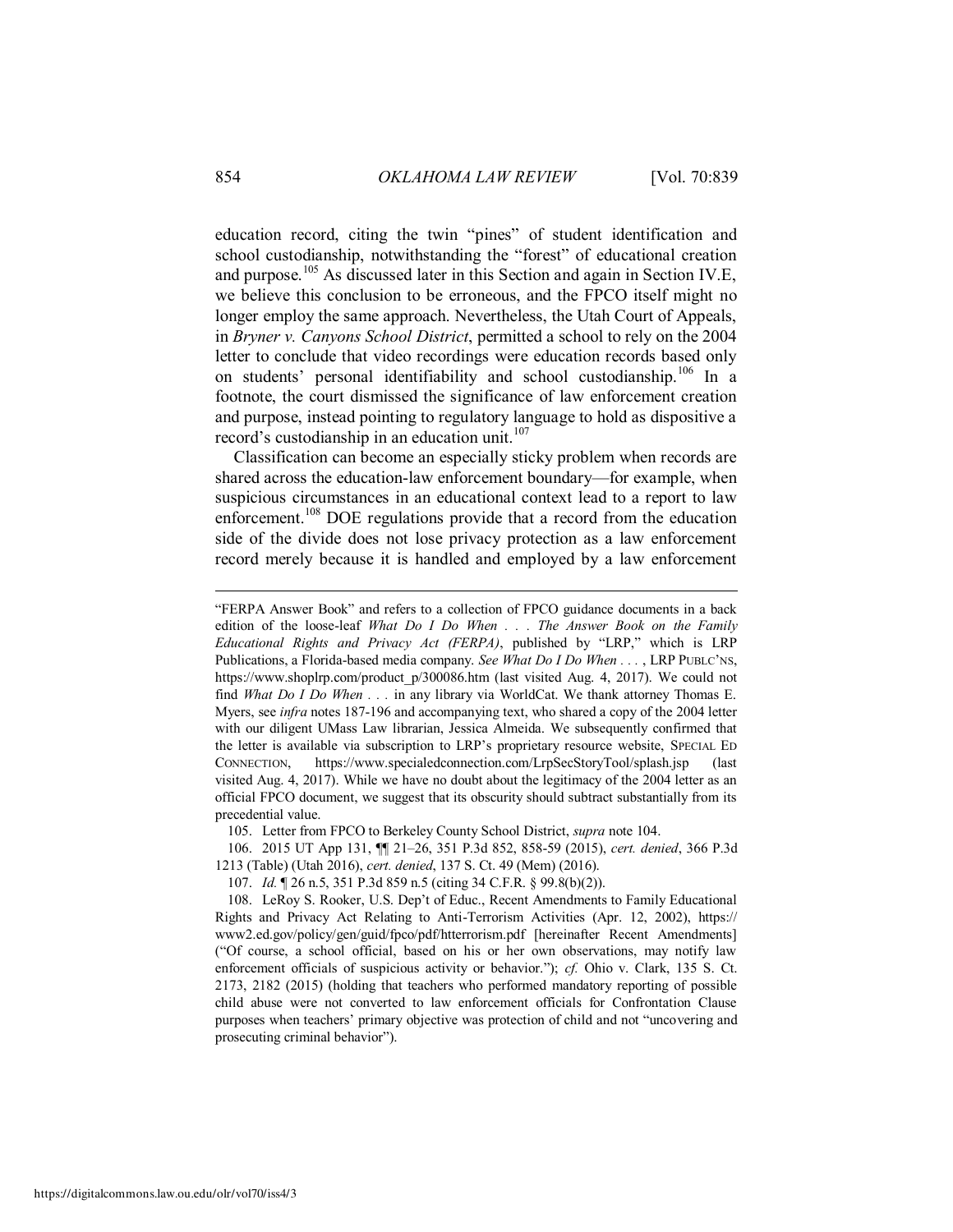unit.<sup>109</sup> Indeed, under FERPA's own terms, such records are not created by the law enforcement unit. Regardless, FERPA may permit sharing education records with law enforcement units upon a range of circumstances. For example, after shootings in Arizona and Virginia, the FPCO specifically contemplated in a 2011 policy document that campus education personnel and law enforcement authorities may share "legitimate education interests" in student information, even in circumstances shy of emergency. $110$ 

Of course, the converse remains true, too. In a 1991 decision, *Bauer v. Kincaid*, a federal court evinced little patience for the argument that records created by campus law enforcement and shared after redaction with education officials were private under FERPA merely because their disclosure would reveal students' names, which are private in collateral education records.<sup>111</sup> The court relied heavily on statements by Senator Buckley in FERPA's legislative history, such as his concern over "ethnic attitudes, personality tests, family life, values and social development," and "potentially prejudicial and anecdotal comments and factual inaccuracies [in] school records."<sup>112</sup> In contrast, the court concluded, "criminal investigation and incident reports" are not "educationally related information" within FERPA.<sup>113</sup> Law enforcement records, "although they may contain names and other personally identifying information, . . . relate in no way whatsoever to . . . individual student academic performance, [or] financial aid or scholastic probation."<sup>114</sup> The FPCO reasoned similarly in a 2006 advice letter, in which the office pointed again to record creation and purpose as the touchstone of the law enforcement exclusion.<sup>115</sup> Records

<span id="page-17-0"></span> <sup>109. 34</sup> C.F.R. § 99.8(c)(2) (2017); *see also* Belanger v. Nashua, N.H., Sch. Dist., 856 F. Supp. 40, 50 (D.N.H. 1994) (holding selected district attorney juvenile court files "education records" under FERPA when parent sought access under FERPA, and district attorney was not a "law enforcement" unit of the educational institution that would exclude records from FERPA).

 <sup>110.</sup> EMERGENCIES AND DISASTERS, *supra* not[e 32,](#page-6-1) at 6.

 <sup>111. 759</sup> F. Supp. 575, 591 (W.D. Mo. 1991).

 <sup>112.</sup> *Id.* at 590.

 <sup>113.</sup> *Id.* at 591.

 <sup>114.</sup> *Id.*; *cf.* Jacobson v. Ithaca City Sch. Dist., 39 N.Y.S.3d 904, 908 (Sup. Ct. 2016) (holding that video recordings are not educational records because they are not "indexed to . . . any individual student files maintained by the central registrar or custodian of student records").

 <sup>115.</sup> Letter from LeRoy S. Rooker, Dir., U.S. Dep't of Educ. Family Policy Compliance Office, to Montgomery County Public Schools (Feb. 15, 2006), https://www2.ed.gov/policy/ gen/guid/fpco/ferpa/library/montcounty0215.html [hereinafter Montgomery County Public Schools Letter]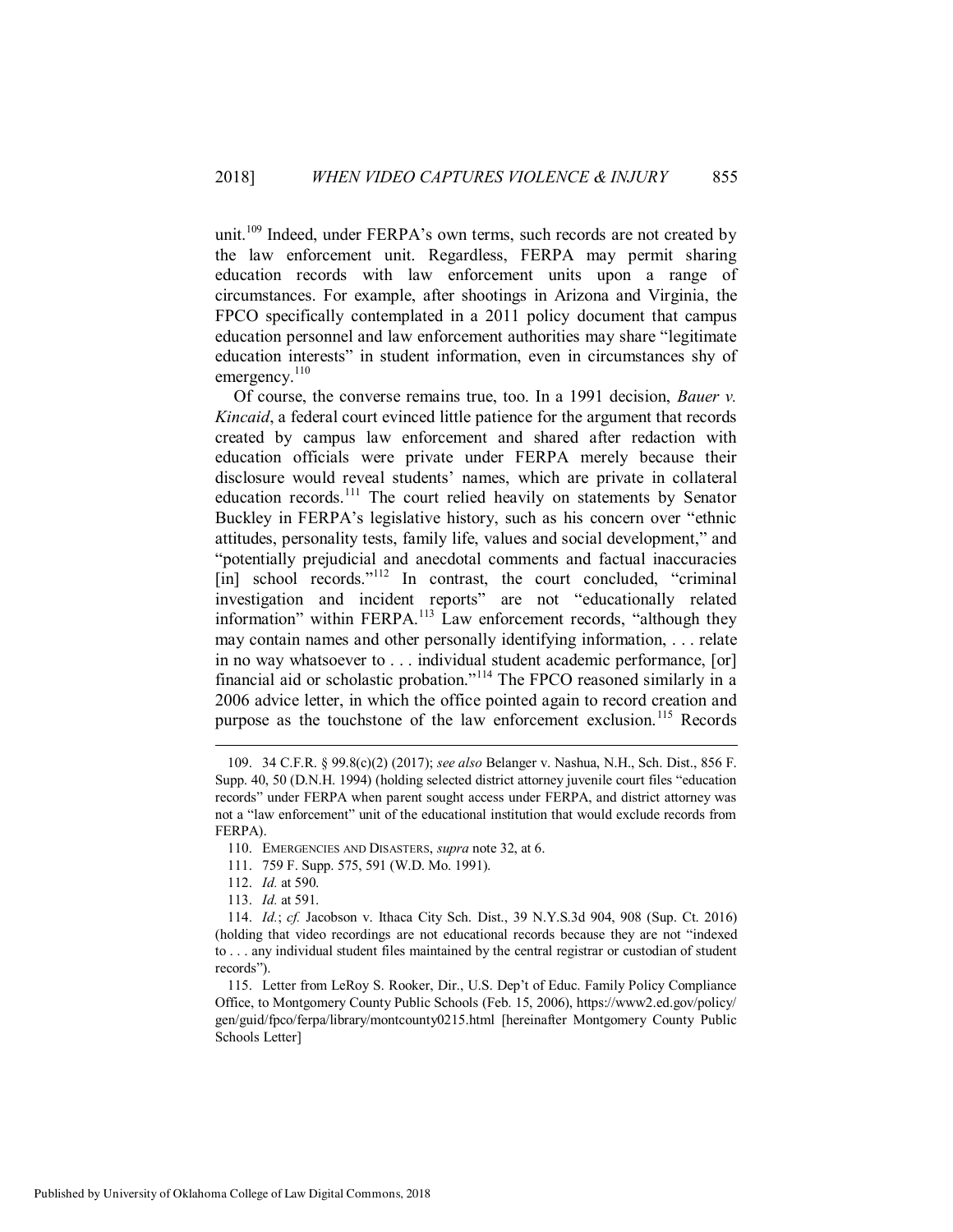identifying student witnesses were therefore excluded from FERPA when witness statements were collected by school security in the course of an investigation into "possible violation of criminal laws," even when school security performed dual disciplinary and law enforcement roles.<sup>116</sup>

DOE regulations flesh out the definition of a law enforcement unit. FERPA's exclusion embraces a unit charged with enforcing local, state, or federal law or referring violations to external authorities; the exclusion also applies to a unit charged with "[m]aintain[ing] the physical security and safety of the agency or institution."<sup>117</sup> As articulated by the FPCO in the 2006 letter referenced above, however, non-law enforcement duties, such as "investigation of incidents . . . that lead[] to a disciplinary action," do not forfeit law enforcement status.<sup>118</sup> By the same token, "a disciplinary action or proceeding conducted by the educational . . . institution" is not a law enforcement purpose, so "[r]ecords created and maintained by a law enforcement unit exclusively" for that non-law enforcement purpose are not law enforcement records.<sup>119</sup> The potential for confusion over "disciplinary" action" is evident, though, with institutional policy and safety marking opposite poles.

This "disciplinary action" problem was at the heart of the matter in *United States v. Miami University*. <sup>120</sup> The Ohio public records law authorized exemption from disclosure co-extensive with FERPA.<sup>121</sup> With public universities caught in the middle, journalists clashed with the DOE over the disposition of student disciplinary records.<sup>122</sup> The journalists sought "records of all disciplinary proceedings handled by the university's internal judicial system." $123$  The request seemed to acknowledge DOE's distinction between institutional policy matters and law enforcement matters. But the journalists were especially vexed that "serious criminal" matters would be excluded from public inspection by virtue of their seemingly arbitrary purpose and location in the student disciplinary process, rather than in law enforcement.<sup>124</sup> Nevertheless, the court extended *Chevron* deference to the DOE's stringently conjunctive reading of the statutory

 <sup>116.</sup> *Id.*

 <sup>117. 34</sup> C.F.R. § 99.8(a)(1) (2017).

 <sup>118.</sup> *Id.* § 99.8(a)(2).

 <sup>119.</sup> *Id.* § 99.8(b)(2)(ii).

 <sup>120. 294</sup> F.3d 797 (6th Cir. 2002).

 <sup>121.</sup> *Id.* at 803.

 <sup>122.</sup> *Id.* at 815.

 <sup>123.</sup> *Id.*

 <sup>124.</sup> *Id.* at 814.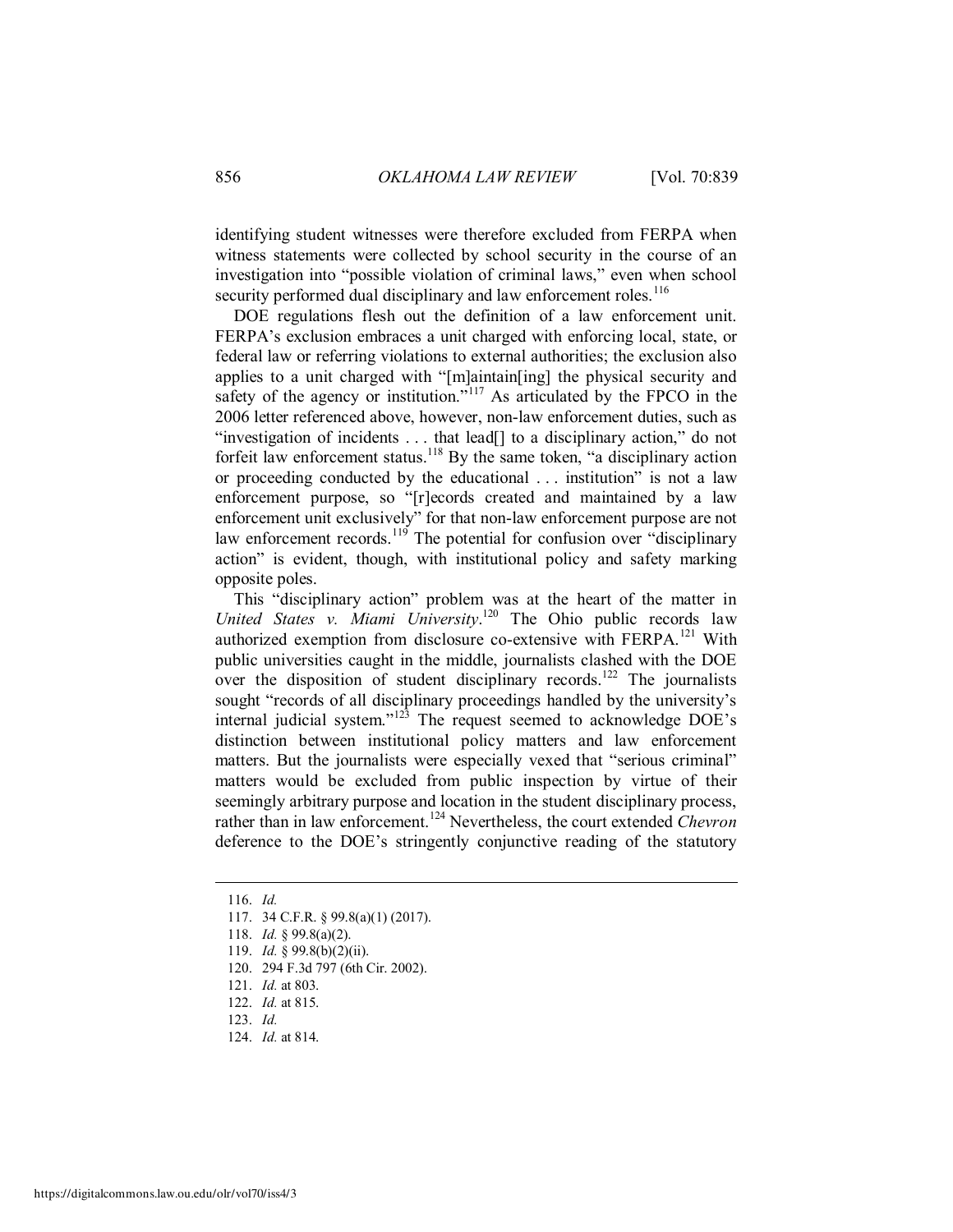definition of law enforcement records, so the disciplinary records remained private.<sup>125</sup>

However, the conclusion that campus disciplinary records are not law enforcement records does not necessarily mean that FERPA shields the records from disclosure. It must be remembered that not every record of an institution, even a record containing personally identifying information about a student, is necessarily an "education record" under the purview of FERPA. Accordingly, the Georgia Supreme Court refused to block disclosure of the records of a student disciplinary court concerning hazing charges against social fraternities, ruling the records not educationally related.<sup>126</sup> The Maryland Court of Appeals reached the same conclusion with respect to student-athletes' parking tickets, further reasoning that that conclusion obviated the necessity of an inquiry into the law enforcement exclusion.<sup>127</sup> Applying similar logic but reaching a different conclusion, the FPCO opined in a 2002 advice letter that "disciplinary records relating to incidents that occurred in student housing," as distinct from campus law enforcement records, were education records protected by FERPA.<sup>128</sup> And again, in decisions such as *Bryner*, courts have relied on regulatory language in treating the location of a record as dispositive evidence of its education status, regardless of its contents.<sup>129</sup>

 129. *See supra* notes [106](#page-16-0)[-107](#page-16-1) and accompanying text; *see also* United States v. Miami Univ., 294 F.3d 797, 812 (6th Cir. 2002) ("Under a plain language interpretation of the FERPA, student disciplinary records are education records because they directly relate to a student and are kept by that student's university. Notably, Congress made no content-based judgments with regard to its 'education records' definition."), *quoted in* State *ex rel.* ESPN v. Ohio State Univ., 132 Ohio St. 3d 312, 2012-Ohio-3690, 970 N.E.2d 939, at ¶ 29. A law

 <sup>125.</sup> *Id.* at 814-15 (citing Chevron U.S.A., Inc. v. NRDC, 467 U.S. 837, 842-43 (1984)); *accord* 34 C.F.R. § 99.8(b)(1) (2017).

 <sup>126.</sup> Red & Black Pub. Co. v. Bd. of Regents, 427 S.E.2d 257, 261 (Ga. 1993).

 <sup>127.</sup> Kirwan v. Diamondback, 721 A.2d 196, 206 (Md. 1998).

 <sup>128.</sup> Letter from LeRoy S. Rooker, Dir., U.S. Dep't of Educ. Family Policy Compliance Office, to Diane Walker, Director of Judiciary Programs, Kennesaw State Univ. (Sept. 27, 2002), https://www2.ed.gov/policy/gen/guid/fpco/ferpa/library/kennesawuniversity.html. The FPCO distinguished the Georgia Supreme Court precedent on various grounds, including, inter alia, that organizations and not individuals were named in the hazing allegations. *Id.* The feeble efforts at distinction strongly suggest that the FPCO disagrees with the Georgia Supreme Court decision on the merits, and rather would have concluded that student disciplinary proceedings, even related to social infractions, do create education records under FERPA. *See* Lynn M. Daggett & Dixie Snow Huefner, *Recognizing Schools'*  Legitimate Educational Interests: Rethinking FERPA's Approach to the Confidentiality of *Student Discipline and Classroom Records*, 51 AM. U. L. REV. 1, 29 (2001) (concluding that FERPA embraces student disciplinary records, despite contrary court rulings). Regardless, the courts and FPCO agree in principle on the definition of law enforcement records.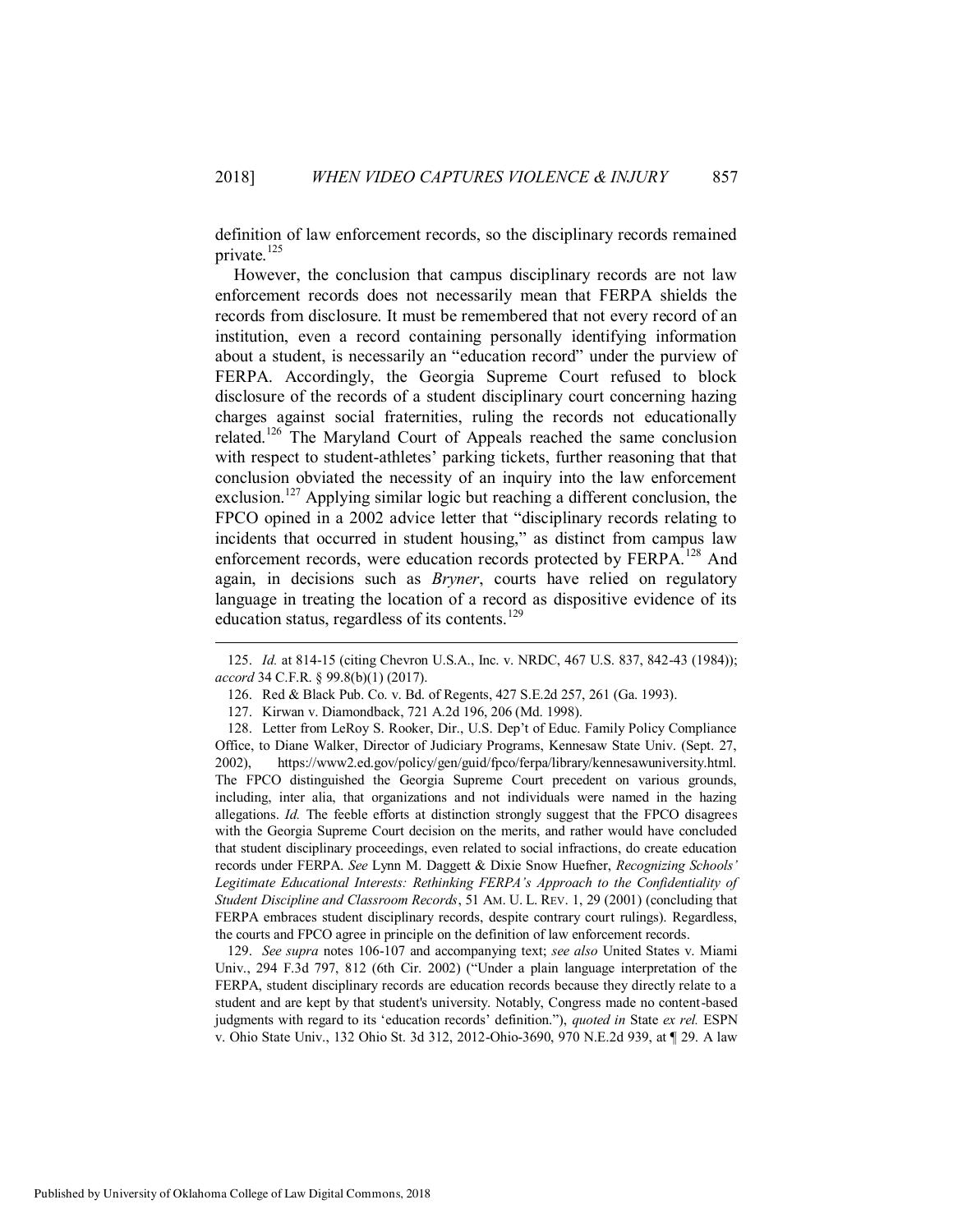Although the FPCO has not issued any official guidance regarding video surveillance, a brochure offering guidance to K–12 schools specifically addressed "Security Videos."<sup>130</sup> The brochure advised:

Schools are increasingly using security cameras as a tool to monitor and improve student safety. Images of students captured on security videotapes that are maintained by the school's law enforcement unit are not considered education records under FERPA. Accordingly, these videotapes may be shared with parents of students whose images are on the video and with outside law enforcement authorities, as appropriate. Schools that do not have a designated law enforcement unit might consider designating an employee to serve as the "law enforcement unit" in order to maintain the security camera and determine the appropriate circumstances in which the school would disclose recorded images.<sup>131</sup>

Contrary to the intimation of the  $2004$  guidance letter, <sup>132</sup> the FPCO recognized that safety is the motivation for video surveillance—"security" explicitly modifies "camera"—pushing the analysis of video recordings toward law enforcement records by definition. Certainly "security cameras" are distinguishable readily from video applications that implicate educational purposes, such as recordings for a speech class or drama club. Indeed, the brochure took for granted that security cameras are located within any existing law enforcement unit, so if there is no such unit, a law enforcement custodian should be designated. Despite the unwavering FPCO position that student disciplinary records are distinguishable from law enforcement records, the brochure did not entertain the use of "security cameras" for non-law enforcement purposes, even if the implications of recorded misconduct might be dual. This position furthermore ignores the

review note-writer thus concluded that body camera video recordings in schools are "education records" only because her analysis focused almost exclusively on recordings by "principals and assistant principals . . . during their interactions with students" for use in disciplinary matters. Sarah Pierce West, Comment, *They['ve] Got Eyes in the Sky: How the Family Educational Rights and Privacy Act Governs Body Camera Use in Public Schools*, 65 AM. U. L. REV. 1533, 1555-58 (2016).

 <sup>130.</sup> FPCO, BALANCING STUDENT PRIVACY AND SCHOOL SAFETY: A GUIDE TO THE *FAMILY EDUCATIONAL RIGHTS AND PRIVACY ACT* FOR ELEMENTARY AND SECONDARY SCHOOLS (n.d.), http://www2.ed.gov/policy/gen/guid/fpco/brochures/elsec.pdf.

 <sup>131.</sup> *Id.*

 <sup>132.</sup> *See supra* note[s 104](#page-15-0)[-105](#page-16-2) and accompanying text.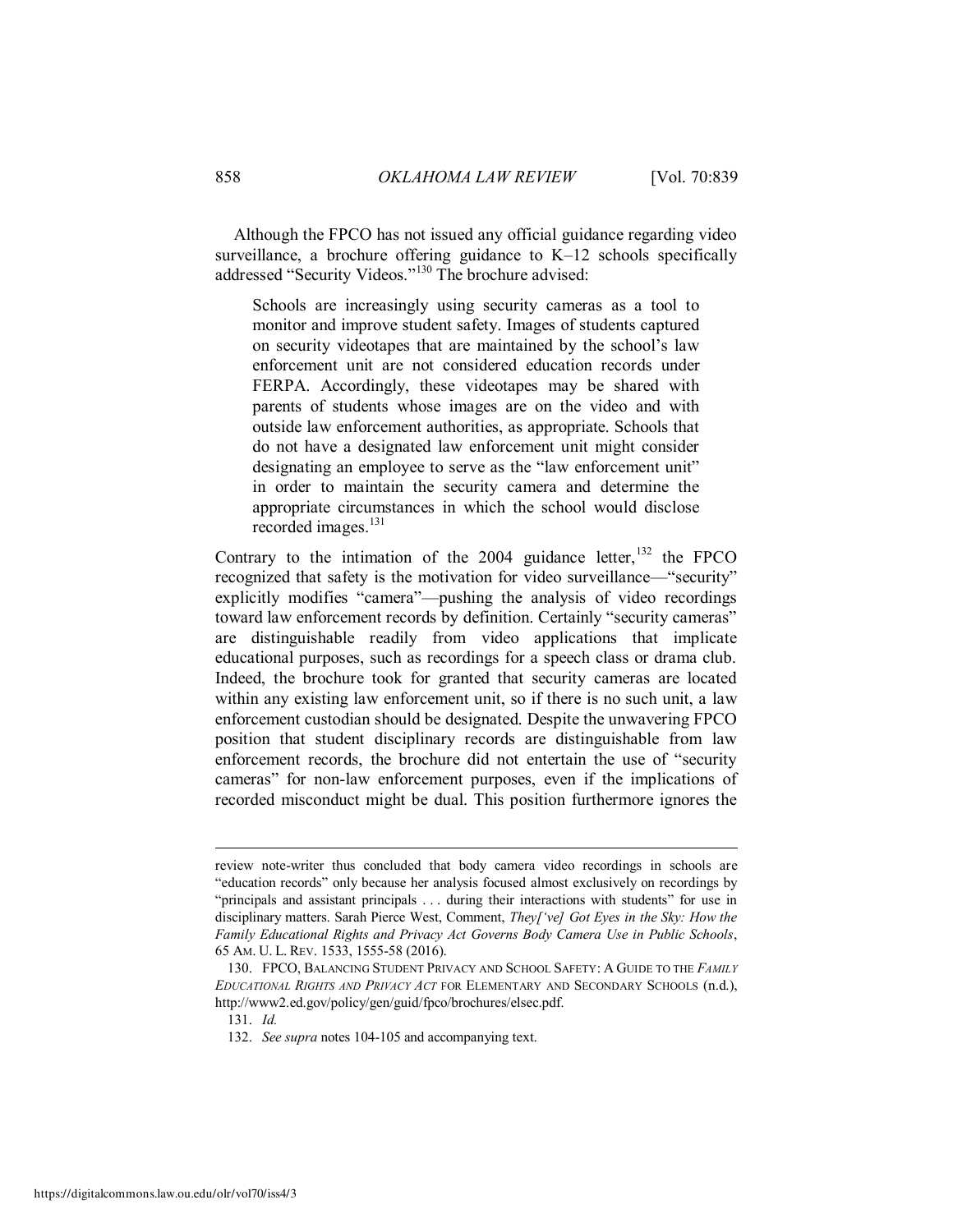reality that schools routinely use their security and surveillance systems to prosecute and discipline students.

It is on this point, as to whether surveillance video is an education record, that there is the greatest lack of clarity. FPCO guidance from more than ten years ago, consonant with extant regulatory language, has been carried forward to interpret FERPA strictly, with superficial emphases on the familiar twin ideals of personal student identifiability and school custodianship. That reading of FERPA, though, strips the term "education" of meaning, disregarding the statutory purpose and the clear intent of FERPA and DOE regulations to distinguish and segregate educational and law enforcement functions. As Student Press Law Center Executive Director Frank LoMonte said in 2015, referencing *Bryner*, "Try saying with a straight face: 'A parent does not have a right to know who beat up her child because we wouldn't want to violate the attacker's privacy."<sup>133</sup> Later FPCO guidance suggests the more sensible recognition of the inherently non-educational nature of video surveillance.<sup>134</sup> The latter position accords with sound public policy, and the DOE and FPCO should forthrightly disavow the 2004 letter and clarify regulations accordingly.

#### <span id="page-21-0"></span>*C. Health or Safety Emergency*

Apropos of safety and security trumping privacy, FERPA allows disclosure of education records in case of emergency. Specifically, the law contemplates disclosure "in connection with an emergency" to "appropriate persons"—without a student or parent's express permission and in accordance with DOE regulations—"if the knowledge of such information is necessary to protect the health or safety of the student or other persons."<sup>135</sup> According to regulations, recipients of emergency disclosures may include a student's parents,<sup>136</sup> teachers, school officials, or officials in

 <sup>133.</sup> David Lim, *Judge Rules School Security Videos Subject to FERPA Protections*, STUDENT PRESS L. CTR. (June 15, 2015, 5:36 P.M.), http://www.splc.org/blog/splc/2015/06/ judge-rules-security-videos-subject-to-ferpa-protections.

 <sup>134.</sup> *Cf.* Lindeman v. Kelso Sch. Dist. No. 458, 172 P.3d 329, 331-32 (Wash. 2007) (en banc) (construing exemption of Washington public records law to find bus surveillance video unconnected with student educational records, despite personal identifiability of students).

 <sup>135. 20</sup> U.S.C. § 1232g(b)(1)(I) (2012); *accord* 34 C.F.R. §§ 99.31(a)(10), 99.36(a) (2017).

 <sup>136. 34</sup> C.F.R. § 99.36(a); *see also Dear Colleague Letter About Family Educational Rights and Privacy Act (FERPA) Final Regulations*, U.S. DEP'T OF EDUC. (Dec. 17, 2008), https://www2.ed.gov/policy/gen/guid/fpco/hottopics/ht12-17-08.html (emphasizing permissibility of health and safety disclosures to parents).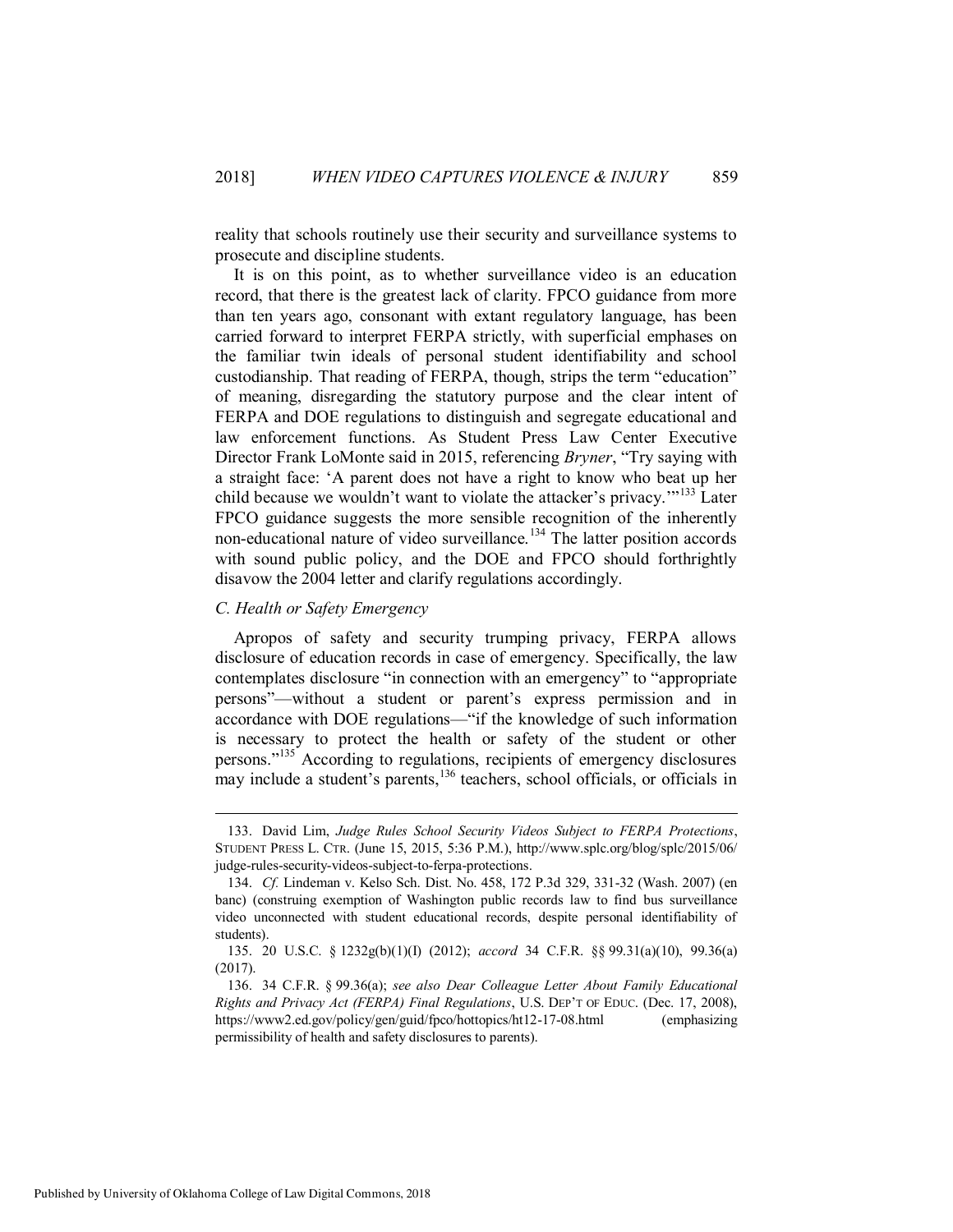other schools "who have been determined to have legitimate educational interests in the behavior of the student."<sup>137</sup> DOE guidance added "law enforcement officials, public health officials, and trained medical personnel" as possible recipients.<sup>138</sup>

DOE regulations are peculiarly specific in protecting school discretion to make an emergency determination. On the front end, "an educational agency or institution may take into account the totality of the circumstances pertaining to a threat to the health or safety of a student or other individuals."<sup>139</sup> The school may disregard FERPA privacy upon identifying "an articulable and significant threat."<sup>140</sup> Then, on the back end, the school is entitled to deference as against DOE second-guessing: "If, based on the information available at the time of the determination, there is a rational basis for the determination, the Department will not substitute its judgment for that of the educational agency or institution  $\ldots$ <sup>141</sup> Given the FPCO policy guidance addressing emergency situations, the school district's steadfast refusal to release the surveillance video in Zach's case, especially when the video would aide his physicians in determining how to treat his injuries, is both baffling and appalling.

<span id="page-22-0"></span>Accordingly, the FPCO has opined that "[t]his is a flexible standard under which the Department defers to school administrators."<sup>142</sup> Thus, "[i]n connection with a disaster, such as a flood," a school might find cause "to disclose to public health authorities immunization records to determine whether or not students are vaccinated for typhus or other water borne illnesses."<sup>143</sup> The FPCO approved the disclosure of records to state health authorities in light of "a student's suicidal statements, coupled with unsafe conduct and threats against another student," and the fact that "six students had died of unknown causes within the previous five months."<sup>144</sup>

 $\overline{a}$ 

 144. Letter to Strayer University, *supra* note [33.](#page-6-0) When a father sued a university for failing to report to him his son's self-destructive behavior before the student's suicide, the Supreme Court of Iowa rejected negligence liability for reason of superseding causation.

 <sup>137. 34</sup> C.F.R. § 99.36(b)(2)-(3).

 <sup>138.</sup> Recent Amendments, *supra* not[e 108.](#page-16-3)

 <sup>139. 34</sup> C.F.R. § 99.36(c).

 <sup>140.</sup> *Id.*

 <sup>141.</sup> *Id.*

 <sup>142.</sup> EMERGENCIES AND DISASTERS, *supra* not[e 32,](#page-6-1) at 4.

 <sup>143.</sup> *Id.* at 5; *cf.* Letter from LeRoy S. Rooker, Dir., U.S. Dep't of Educ. Family Policy Compliance Office, to Martha Holloway, State Sch. Nurse Consultant (Feb. 25, 2004), https://www2.ed.gov/policy/gen/guid/fpco/ferpa/library/alhippaa.html (recognizing applicability of FERPA rather than HIPAA to student health records maintained by educational institutions rather than healthcare providers).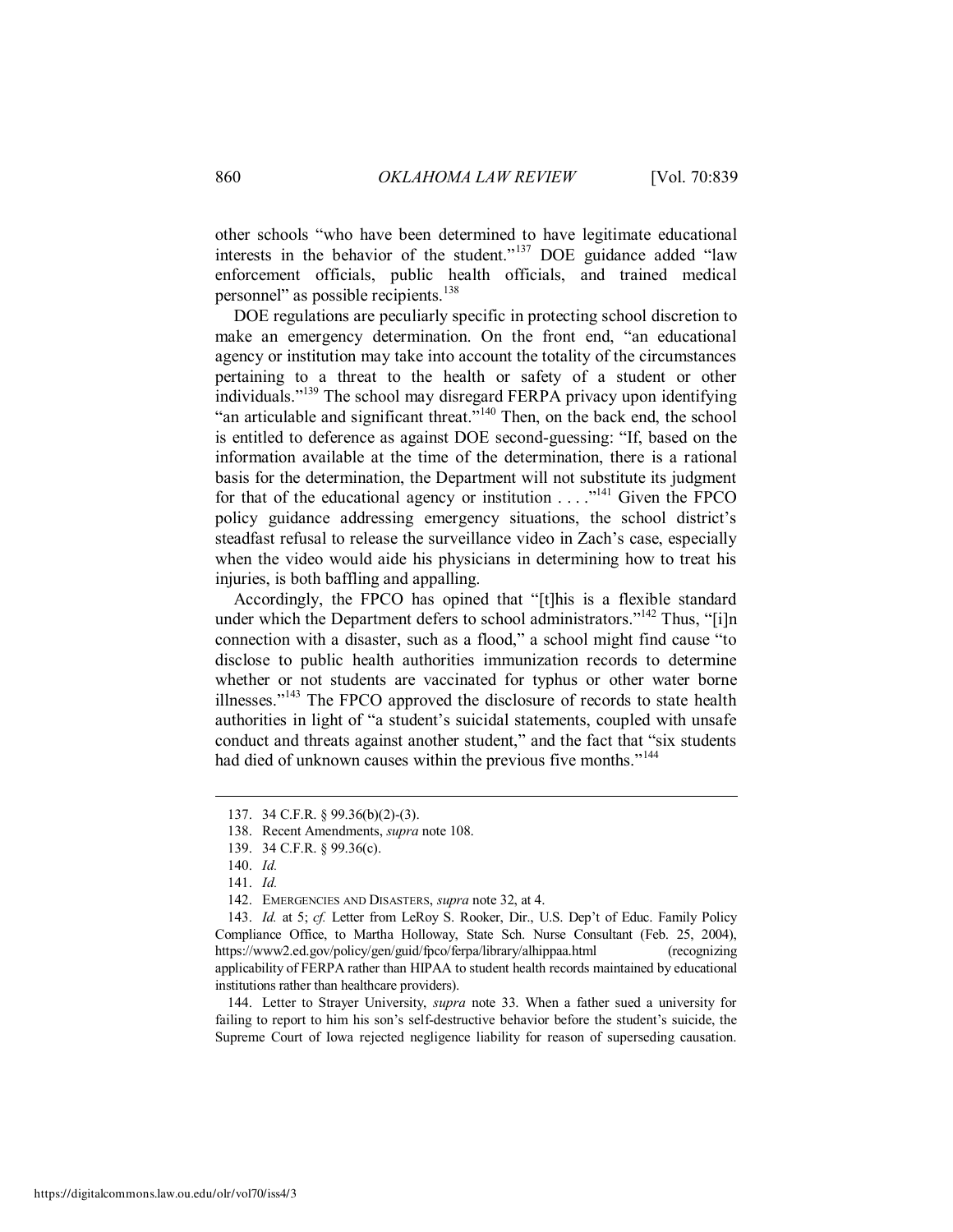In the past, the FPCO subjected the health and safety exception to "strict construction," per congressional intent.<sup>145</sup> A 2008 amendment removed express "strict construction" from the regulations in favor of a "totality of the circumstances" approach.<sup>146</sup> Even prior to this change, the DOE had opined that release must be "narrowly tailored considering the immediacy, magnitude, and specificity of information concerning the emergency," as well as its duration.<sup>147</sup> Those factors are suggestive of relevant circumstances under the totality approach.

Also prior to the rule change but of continuing relevance, the FPCO had opined that a health and safety emergency must involve "a *specific situation* that presents *imminent danger* to students or other members of the community, or that requires an *immediate need* for information in order to avert or diffuse serious threats."<sup>148</sup> Case-by-case inquiry remains essential.<sup>149</sup> The exception "does not support a general or blanket exception in every case in which a student utters a threat."<sup>150</sup> Thus, the FPCO rejected, absent case-by-case assessment for emergency need, a blanket statutory requirement in New Mexico that would have compelled the reporting of communicable diseases.<sup>151</sup> What constitutes a "blanket exception," though, is not entirely clear, and some courts have accepted school actions that could be reasonably construed as blanket exceptions. For example, a New York court in 1997 found that the emergency exception afforded qualified immunity to university officials, as against

- 146. 34 C.F.R. § 99.36(c) (2017).
- 147. Recent Amendments, *supra* not[e 108.](#page-16-3)
- 148. Montgomery County Public Schools Letter, *supra* not[e 115.](#page-17-0)

 149. Family Educational Rights and Privacy, 73 Fed. Reg. 74,806, 74,837 (Dec. 9 2008) (codified at 34 C.F.R. § 99.36 (2017)).

150. Letter to Strayer University, *supra* not[e 33;](#page-6-0) *accord* 34 C.F.R. § 99.36(c).

<span id="page-23-0"></span>Jain v. State, 617 N.W.2d 293, 300 (Iowa 2000). Discussing FERPA, the court acknowledged the possibility of reporting pursuant to the emergency exception, but found no affirmative duty arising from the university's discretion. *Id.* at 298-99.

 <sup>145.</sup> Recent Amendments, *supra* note [108](#page-16-3) (citing *Joint Statement in Explanation of Buckley/Pell Amendment*, 120 CONG. REC. S21,489 (daily ed. Dec. 13, 1974)) (contemplating "smallpox, anthrax or other bioterrorism attack," or "another terrorist attack such as the September 11 attack"); *see also* FPCO, Family Educational Rights and Privacy Act (FERPA) Final Rule 34 CFR Part 99 Section-by-Section Analysis 13 (Dec. 2008), https://www2.ed.gov/policy/gen/guid/fpco/pdf/ht12-17-08-att.pdf (analyzing regulatory changes to facilitate disclosure of health and safety information to parents in wake of Virginia Tech shooting, if still in accordance with congressional intent).

 <sup>151.</sup> Letter from LeRoy S. Rooker, Dir., U.S. Dep't of Educ. Family Policy Compliance Office, to University of New Mexico (Nov. 29, 2004), https://www2.ed.gov/policy/gen/ guid/fpco/ferpa/library/baiseunmslc.html.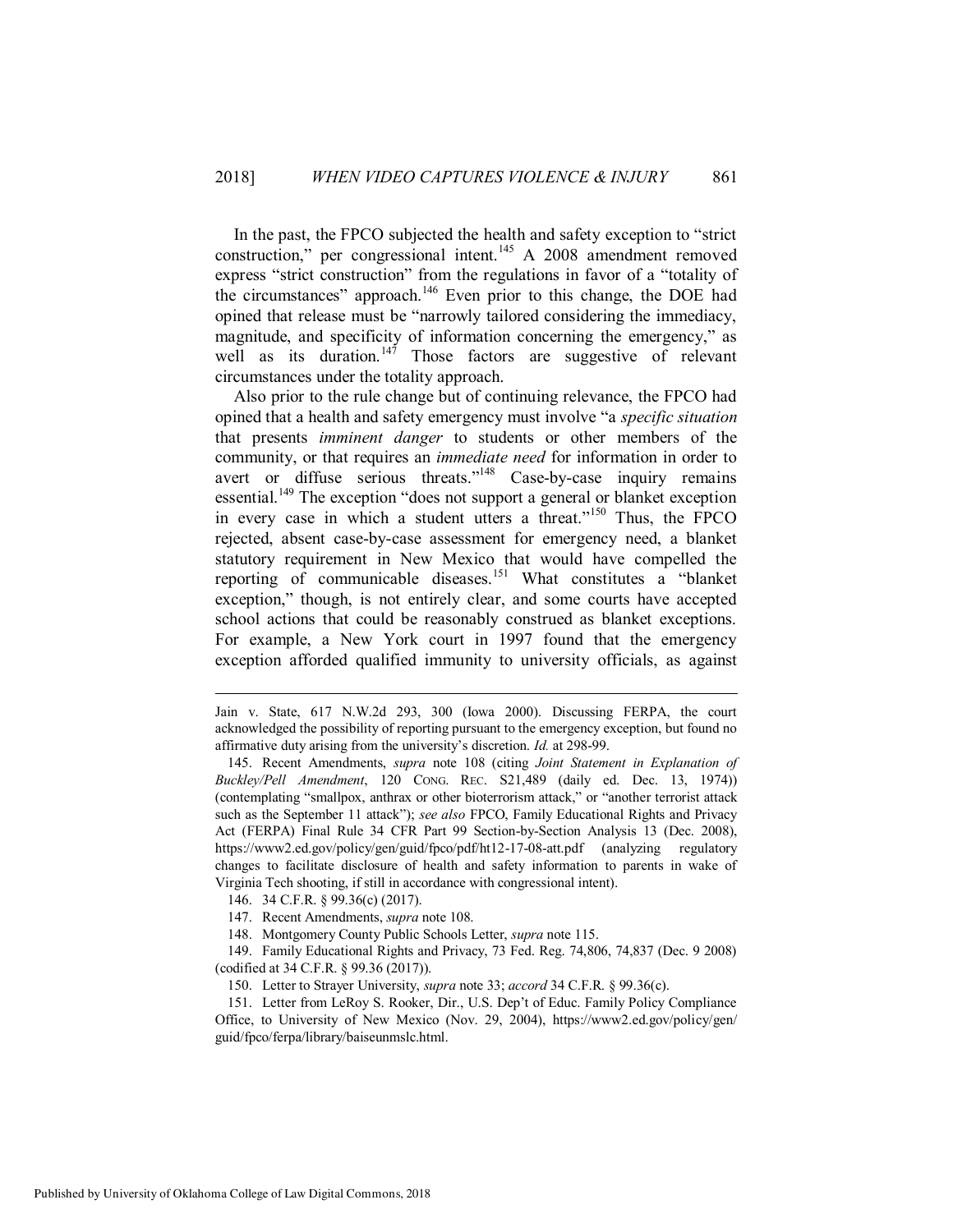civil rights claims, for having released "a list of the names and addresses of . . . black male students" to police searching for "an armed young black male suspect in a violent crime. $^{5.152}$ 

#### <span id="page-24-0"></span>*D. Subpoena or Court Order*

FERPA permits the unconsented disclosure of education records pursuant to a subpoena or court order.<sup>153</sup> In *Rome City*, discussed above in Section IV.B, the court concluded that the videotape in question, capturing a fight between two boys, was not an education record protected by FERPA.<sup>154</sup> Nevertheless, the court reassured the school district, nervous about its federal funding, that it would "be releasing this videotape upon specific Court Order by way of a judicial subpoena *duces tecum*, not by way of a voluntary disclosure."<sup>155</sup> Citing *Rome City*, a Connecticut court invited a parental petition for judicial order to obtain bus surveillance recordings alleged to reveal bullying.<sup>156</sup>

Parents and students must be notified of disclosure, subject to logical exceptions, such as when a subpoena issues in connection with a child abuse or neglect matter in which the parent is involved<sup>157</sup> or in the course of a federal grand jury investigation.<sup>158</sup> Notice affords a record subject—a student whose education record was disclosed—opportunity to object and seek a protective order.<sup>159</sup> Also, the DOE logically permits disclosure to a

155. *Id.*

 $\overline{a}$ 

 156. Goldberg v. Reg'l Sch. Dist. No. 18, No. KNLCV146020037S, 2014 WL 6476823, at \*7 (Conn. Super. Ct. Oct. 20, 2014).

 <sup>152.</sup> Brown v. City of Oneonta, Police Dep't, 106 F.3d 1125, 1127 (2d Cir. 1997), *abrogated on other grounds by* Gonzaga Univ. v. Doe, 536 U.S. 273, 290 (2002). For consideration of the social policy implications of *Brown*, see Priyamvada Sinha, *Police Use of Race in Suspect Descriptions: Constitutional Considerations*, 31 N.Y.U. REV. L. & SOC. CHANGE 131, 140-42 (2006).

 <sup>153. 20</sup> U.S.C. §§ 1232g(b)(1)(J), (b)(2)(B) (2012).

 <sup>154.</sup> Rome City Sch. Dist. v. Grifasi, 806 N.Y.S.2d 381, 383 (Sup. Ct. 2005).

 <sup>157. 20</sup> U.S.C. § 1232g(b)(2)(B).

 <sup>158. 34</sup> C.F.R. § 99.31(a)(9)(i) (2017).

 <sup>159.</sup> *E.g.*, Letter from LeRoy S. Rooker, Dir., U.S. Dep't of Educ. Family Policy Compliance Office, to Linda Simlick (June 22, 1998), https://www2.ed.gov/ policy/gen/guid/fpco/ferpa/library/california.html (citing 20 U.S.C. § 1232g(b)(1)(J); 34 C.F.R. § 99.31(a)(9)(ii)); *see also* DeFeo v. McAboy, 260 F. Supp. 2d 790, 795 (E.D. Mo. 2003) (holding notice sufficient when record subject had opportunity to seek protective order). An educational institution is not obligated itself to seek a protective order. *In re* Subpoena Issued to Smith, 155 Ohio Misc. 2d 46, 2009-Ohio-7086, 921 N.E.2d 731, at ¶ 14.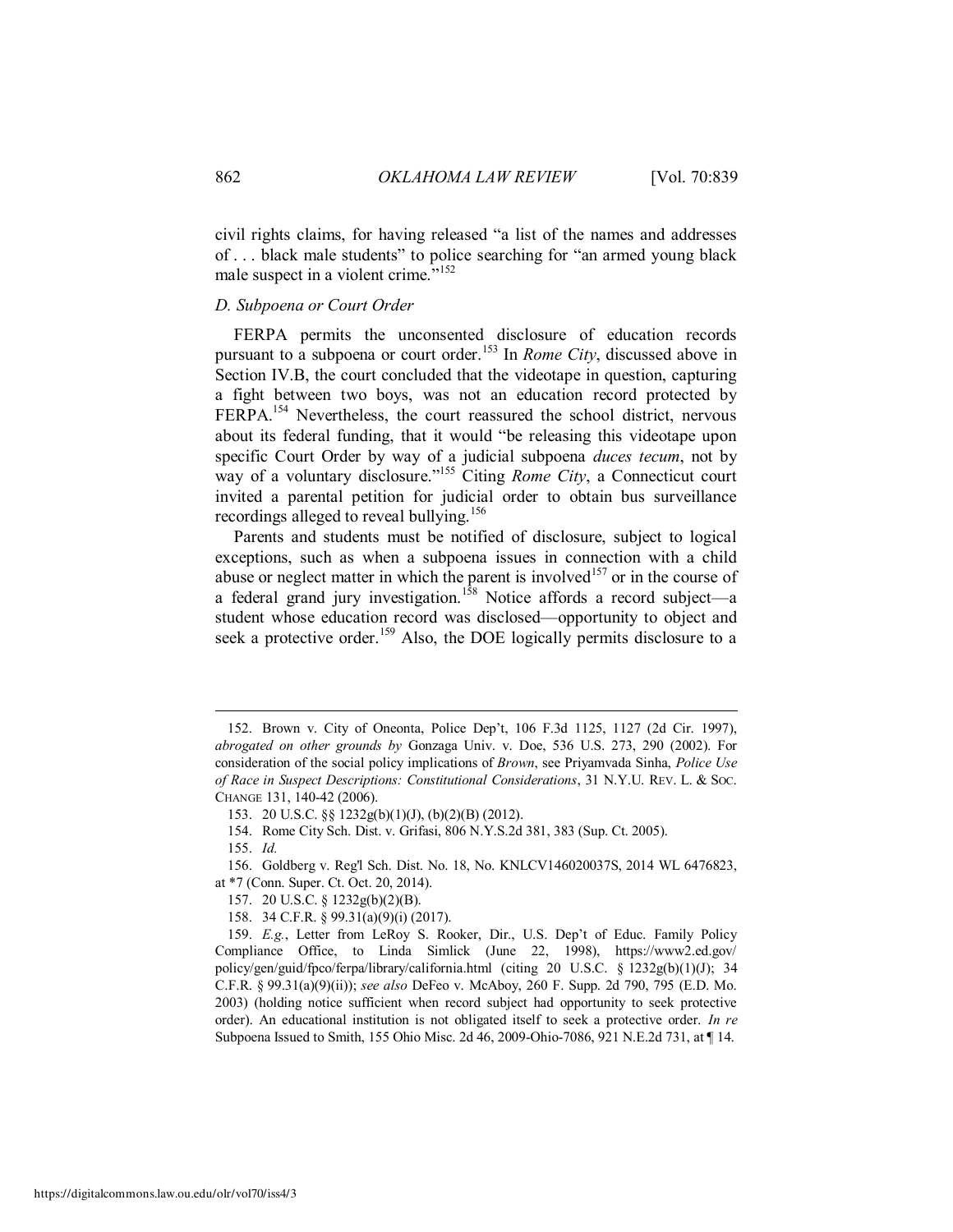court in the course of litigation between an educational institution and student.<sup>160</sup>

<span id="page-25-0"></span>In ordering the disclosure of student records, courts balance the student's privacy interest against the requester's interest in disclosure. Courts have observed that FERPA on its face prohibits "a policy or practice of permitting the release of education records,"<sup>161</sup> and a properly narrow court order is not a policy or practice.<sup>162</sup> Because FERPA provides no private cause of action to remedy statutory violations, an educational institution may not resist disclosure on grounds that it would be subject to privacy litigation.<sup>163</sup> The Maryland Court of Appeals recognized that FERPA's deference to court orders does not mean that a court order of disclosure should follow automatically; rather, a trial judge must exercise equitable discretion in weighing interests.<sup>164</sup>

<span id="page-25-2"></span><span id="page-25-1"></span>Case law demonstrates the requisite balance. One court approved a narrow subpoena on behalf of copyright owners to identify campus music pirates by Internet protocol address and time of computer access, regardless of whether the information sought might also be unprotected directory data.<sup>165</sup> Another court, in an intellectual property dispute over content allegedly copied into a book, denied "fishing expedition" requests for, inter alia, "[a]ll documents concerning the review by [defendant university personnel] of any dissertation of any . . . student," and "all documents

161. 20 U.S.C. §§ 1232g(b)(1), (2).

 162. *E.g.*, Ellis v. Cleveland Mun. Sch. Dist., 309 F. Supp. 2d 1019, 1024 (N.D. Ohio 2004); Zaal v. State, 602 A.2d 1247, 1255-56 (Md. 1992).

 163. D.L. v. Unified Sch. Dist. No. 497, 270 F. Supp. 2d 1217, 1244 (D. Kan. 2002), *vacated on other grounds*, 392 F.3d 1223 (10th Cir. 2004).

165. Interscope Records v. Does 1-14, 558 F. Supp. 2d 1176, 1180 (D. Kan. 2008).

 <sup>160. 34</sup> C.F.R. § 99.31(a)(9)(iii). School districts persist nonetheless in relying on FERPA to resist disclosure of incriminating video. For example, in *Segura*, *see supra* notes [51-](#page-9-0)[58](#page-9-1) and accompanying text, the school district invoked FERPA to shield from disclosure video surveillance of a district staff member assaulting a disabled student on a bus. The school district resisted disclosure even after providing a copy of the video to the sheriff's office, prosecutor's office, and Department of Human Services, resulting in a criminal charge of aggravated assault. In a school district response to motion, the district asserted without citation, "The U.S. Office of Education, Family Compliance Office advises that under FERPA the parent can view the tape but with multiple students on it, a copy should not be released." Response to Motion at 2, Segura v. Russellville Sch. Dist., No. H-15-19 (Ark. Dep't of Educ. Aug. 25, 2015).

 <sup>164.</sup> *Zaal*, 602 A.2d at 1256; Goldberg v. Reg'l Sch. Dist. No. 18, No. KNLCV146020037S, 2014 WL 6476823, at \*6 (Conn. Super. Ct. Oct. 20, 2014) ("Congress implicitly entrusts to courts what equity and common sense require: courts have a gatekeeping function.").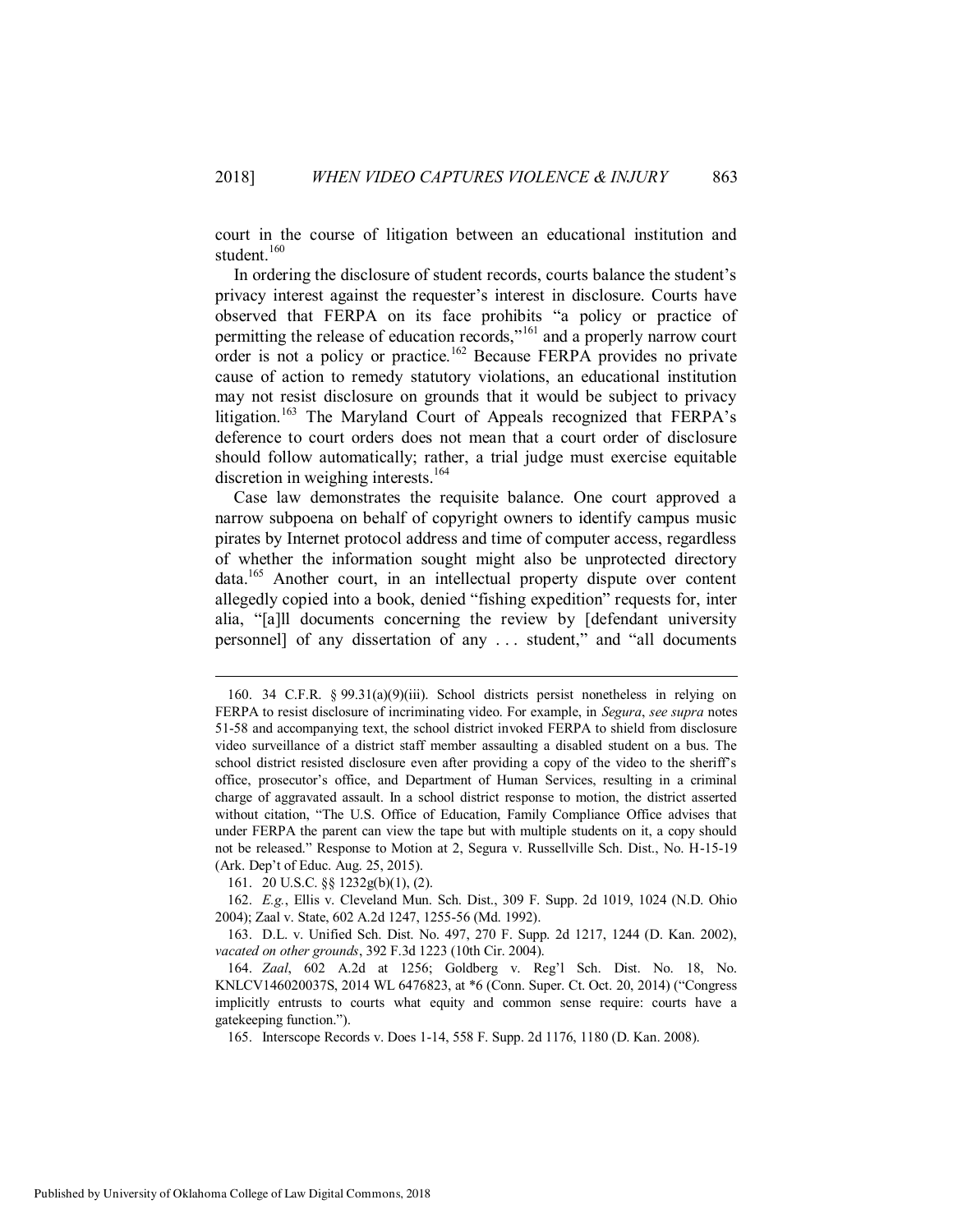concerning the use of [name-brand] plagiarism detection service by students or faculty members."<sup>166</sup>

<span id="page-26-3"></span>Heavily informed by circumstances, $167$  the balancing test requires more than the usual, permissive standards of discovery or public records laws.<sup>168</sup> The aforementioned *Rome City* court, bolstering its subpoena *duces tecum*, wrote that upon balancing the interests of two combatant students, the due process rights of the student facing disciplinary hearing outweighed the school's assertion of confidentiality on behalf of his adversary.<sup>169</sup> Liberal construction of a state's public records law also may weigh in favor of disclosure.<sup>170</sup> In its balancing analysis, a court may employ *in camera* review to determine the relevance of information sought in the proceedings.<sup>171</sup> The court may also fashion a balanced remedy, such as "controlled access by counsel to the records," *in camera* or otherwise;<sup>172</sup> an admissibility hearing;<sup>173</sup> or a stipulated protective order against subsequent disclosure.<sup>174</sup> Thus, when a student alleged improper corporal punishment by a teacher, the court allowed discovery of education records, in part to advance the important public interest in identifying other possible incidents, though it ordered redaction of "the names and addresses of minor children who are purported to be student victims and student witnesses."<sup>175</sup>

#### <span id="page-26-2"></span><span id="page-26-1"></span><span id="page-26-0"></span>*E. The Problem of Multiple Students*

The disposition of video surveillance under FERPA can be complicated by the frequent appearance of multiple persons on a recording. For example, in the case of an aide alleged to have suffocated a child,  $176$  the video recording captured not only the aide and the student victim, but three to five other students at various times during the video.<sup>177</sup>

 <sup>166.</sup> *See* Alig-Mielcarek v. Jackson, 286 F.R.D. 521, 527 (N.D. Ga. 2012).

 <sup>167.</sup> *See Zaal*, 602 A.2d at 1261-62.

 <sup>168.</sup> Ellis v. Cleveland Mun. Sch. Dist., 309 F. Supp. 2d 1019, 1023 (N.D. Ohio 2004).

 <sup>169.</sup> Rome City Sch. Dist. v. Grifasi, 806 N.Y.S.2d 381, 383 (Sup. Ct. 2005).

 <sup>170.</sup> *Ellis*, 309 F. Supp. 2d at 1024 n.4 (interpreting Ohio law).

 <sup>171.</sup> *Zaal*, 602 A.2d at 1261-63.

 <sup>172.</sup> *Id.* at 1264.

 <sup>173.</sup> *Id. Zaal* was a criminal matter; charged with the sexual abuse of his twelve-year-old granddaughter, the defendant sought access to educational records for purpose of impeachment. *Id.* at 1250-51.

 <sup>174.</sup> D.L. v. Unified Sch. Dist. No. 497, 270 F. Supp. 2d 1217, 1244 (D. Kan. 2002), *vacated on other grounds*, 392 F.3d 1223 (10th Cir. 2004); Rios v. Read, 73 F.R.D. 589, 602 (E.D.N.Y. 1977).

 <sup>175.</sup> *Ellis*, 309 F. Supp. 2d at 1025.

 <sup>176.</sup> *See supra* Part III.

 <sup>177.</sup> *See supra* not[e 141](#page-22-0) and accompanying text.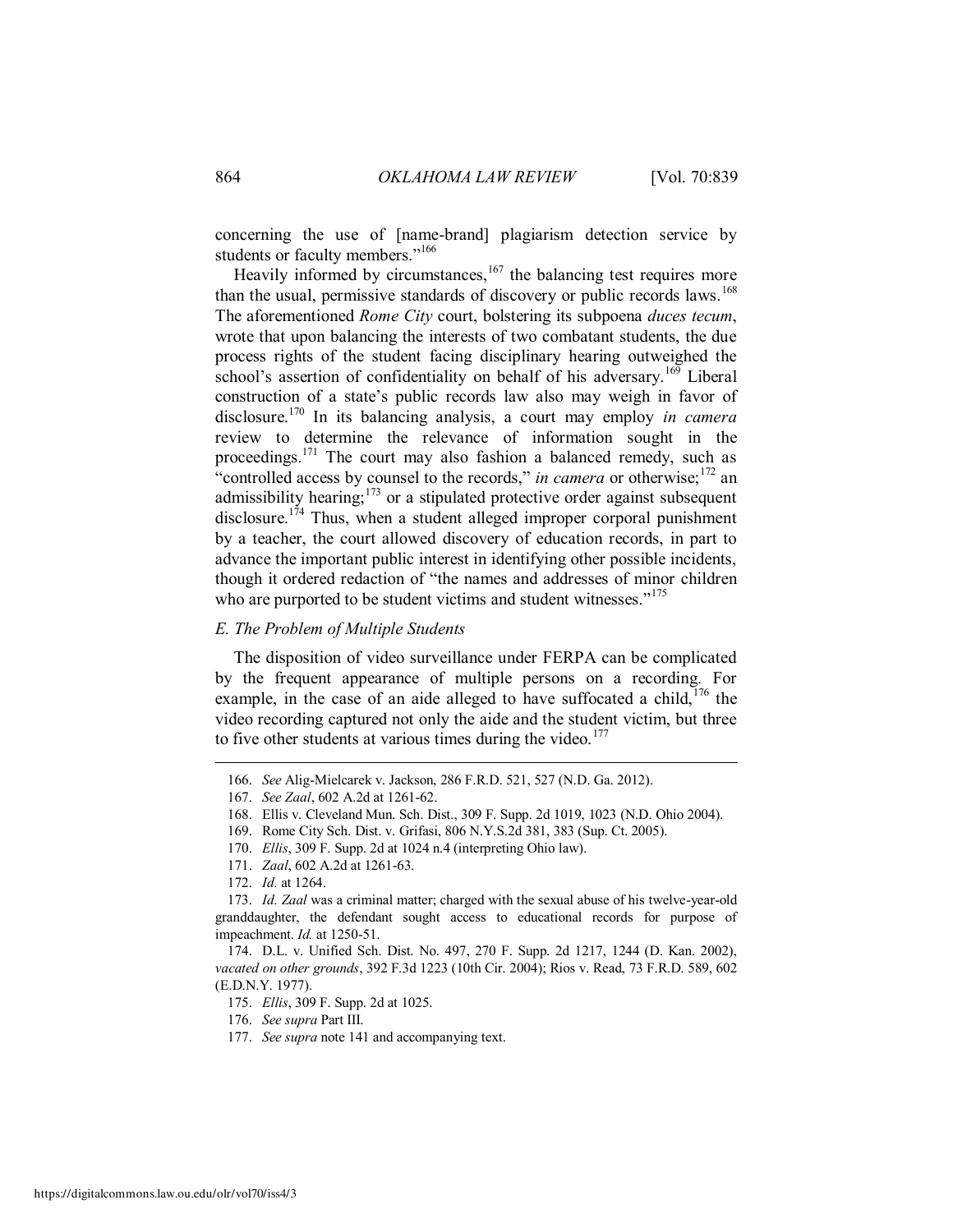<span id="page-27-0"></span>Existing FPCO guidance is mixed on this problem. An advice letter published in 2003 focused on the multiple-student problem. When parents of a disabled student filed a due process claim against the school district under the Individuals with Disabilities Education Act (IDEA) and sought disciplinary records that would identify other students, the school refused to provide the records without first redacting personally identifying information.<sup>178</sup> The IDEA hearing officer ordered full disclosure, reasoning that because the disputed records "contain charges by other students of serious or criminal behavior," the due process rights of the student-accused were paramount.<sup>179</sup> The FPCO disagreed, however, finding no justification in the plain language of FERPA for the officer's conclusion.<sup>180</sup> Rather, the FPCO reasoned straightforwardly that the records were education records of each student named within them, so each student was entitled to FERPA protection.<sup>181</sup>

The following year, the FPCO extended this reasoning in the 2004 letter, discussed above in Section IV.B, specifically regarding a video that captured a fight.<sup>182</sup> The facts recounted in the 2004 letter were inconclusive as to whether the video, said to depict "an altercation between [the parent's] son and a police officer," also depicted other students.<sup>183</sup> In the 2004 letter, an FPCO officer opined that the parent could use FERPA access provisions to see a video of her child, but only "if the child was the only student pictured fighting in the tape."<sup>184</sup> "[I]f another student also was pictured fighting in the video, then the parent would not have FERPA inspection rights over that portion of the tape."<sup>185</sup> The *Rome City* court took notice of the 2004 letter, yet wasted no time in concluding that due process for a

 <sup>178.</sup> Letter from LeRoy S. Rooker, Dir., U.S. Dep't of Educ. Family Policy Compliance Office, to Attorney for School District (Oct. 31, 2003), https://www2.ed.gov/policy/ gen/guid/fpco/ferpa/library/1031.html [hereinafter Letter to Attorney for School District]. In the FPCO's online public library, this letter is titled, "Letter of Technical Assistance to School District re: Disclosure of education records containing information on multiple students." *FERPA Online Library*, U.S. DEP'T OF EDUC., https://www2.ed.gov/policy/gen/ guid/fpco/ferpa/library/index.html?exp=8#two (last visited Mar. 19, 2018) (located under the subheading "2003 FPCO Letters").

 <sup>179.</sup> Letter to Attorney for School District, *supra* not[e 178.](#page-27-0)

 <sup>180.</sup> *Id.* The IDEA incorporates FERPA by express reference at 20 U.S.C. § 1417(c) (2012).

 <sup>181.</sup> Letter to Attorney for School District, *supra* not[e 178.](#page-27-0)

 <sup>182.</sup> Letter from FPCO to Berkeley County School District, *supra* note [104;](#page-15-0) *see also supra* not[e 104](#page-15-0) and accompanying text.

 <sup>183.</sup> Letter from FPCO to Berkeley County School District, *supra* not[e 104.](#page-15-0)

 <sup>184.</sup> *Id.*

 <sup>185.</sup> *Id.*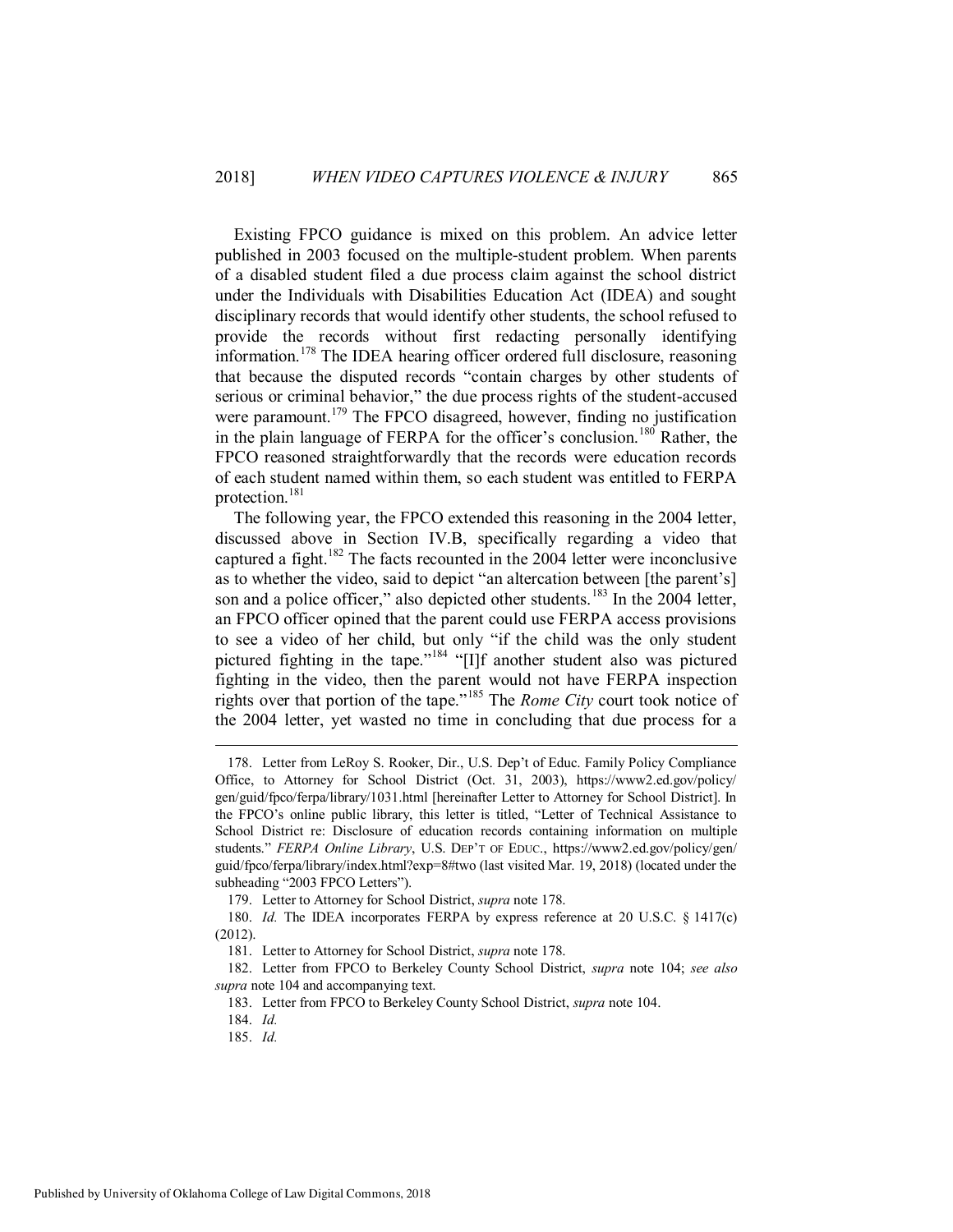student-combatant facing disciplinary action sufficiently outweighed the privacy interests of students collaterally depicted, supporting court-ordered disclosure.<sup>186</sup>

<span id="page-28-0"></span>More importantly, in the last decade, the FPCO position on video recordings has softened, according to Texas attorney Thomas E. Myers. In a presentation to education attorneys, Myers described the different course charted by two similar yet apparently unrelated Texas cases in  $2006$ <sup>187</sup> In both cases, cafeteria security cameras captured altercations involving multiple students, and the parents of involved students sought access to the recordings.<sup>188</sup> In a January 2006 opinion, the Texas Attorney General's Office opined, without citation, that "the [FPCO] has determined that videotapes of this type do not constitute the education records of students who did not participate in the altercation," so FERPA did not bar disclosure.<sup>189</sup> Then in a July 2006 opinion, the office opined, again without citation, that "[t]he DOE has . . . determined that the images of the students involved in the altercation do constitute the education records of those students," but that FERPA still did not bar disclosure because "the other students involved in the altercation are directly related to the requestors or the requestors's [*sic*] children."<sup>190</sup> "Shortly thereafter," Myers asserted, "FPCO provided similar advice in various informal guidance letters."<sup>191</sup>

Myers expanded on the possible change in FPCO position in 2016:

<span id="page-28-1"></span>In conference with FPCO, it is our understanding that FPCO's current position is that where a video (or other picture image) of one or more students is taken, the video or image is "directly related" to, and thus the "education record" of, the student or

 <sup>186.</sup> Rome City Sch. Dist. v. Grifasi, 806 N.Y.S.2d 381, 383 (Sup. Ct. 2005) (citing Letter from FPCO to Berkeley County School District, *supra* not[e 104\)](#page-15-0).

 <sup>187.</sup> Thomas E. Myers, 2016 FERPA Update: Back to the Basics (Or Back to the Future?) at 15 (Apr. 2016) (paper presented at the Nat'l Sch. Boards Ass'n, Council of Sch. Att'ys School Law Seminar, Apr. 7-9, 2016), https://cdn-files.nsba.org/s3fs-public/01- Myers-2016-FERPA-Update-Paper.pdf.

 <sup>188.</sup> Tex. Op. Att'y Gen. No. OR 2006-07701, 2006 WL 2140988, \*1 (July 18, 2006); Tex. Op. Att'y Gen. No. OR 2006-00484, 2006 WL 208275, \*1 (Jan. 13, 2006).

 <sup>189.</sup> Tex. Op. Att'y Gen. No. OR 2006-00484, 2006 WL 208275, \*2.

 <sup>190.</sup> Tex. Op. Att'y Gen. No. OR 2006-07701, 2006 WL 2140988, \*2.

 <sup>191.</sup> Myers, *supra* note [187,](#page-28-0) at 15. The 2012 legal analysis of a Maine attorney concurs in Myers's conclusions, see *infra* text accompanying note [192,](#page-29-1) though it also refers nonspecifically to "informal guidance from the FPCO." M. Thomas Trenholm, *Candid Camera: FERPA's Privacy Requirements Give Schools Reason to Pause*, SCH. L. ADVISORY, 2 (Fall 2012), https://schoollaw.com/wp-content/uploads/2013/08/728-FERPA-privacy-require ments-MTT-Fall-2012.pdf.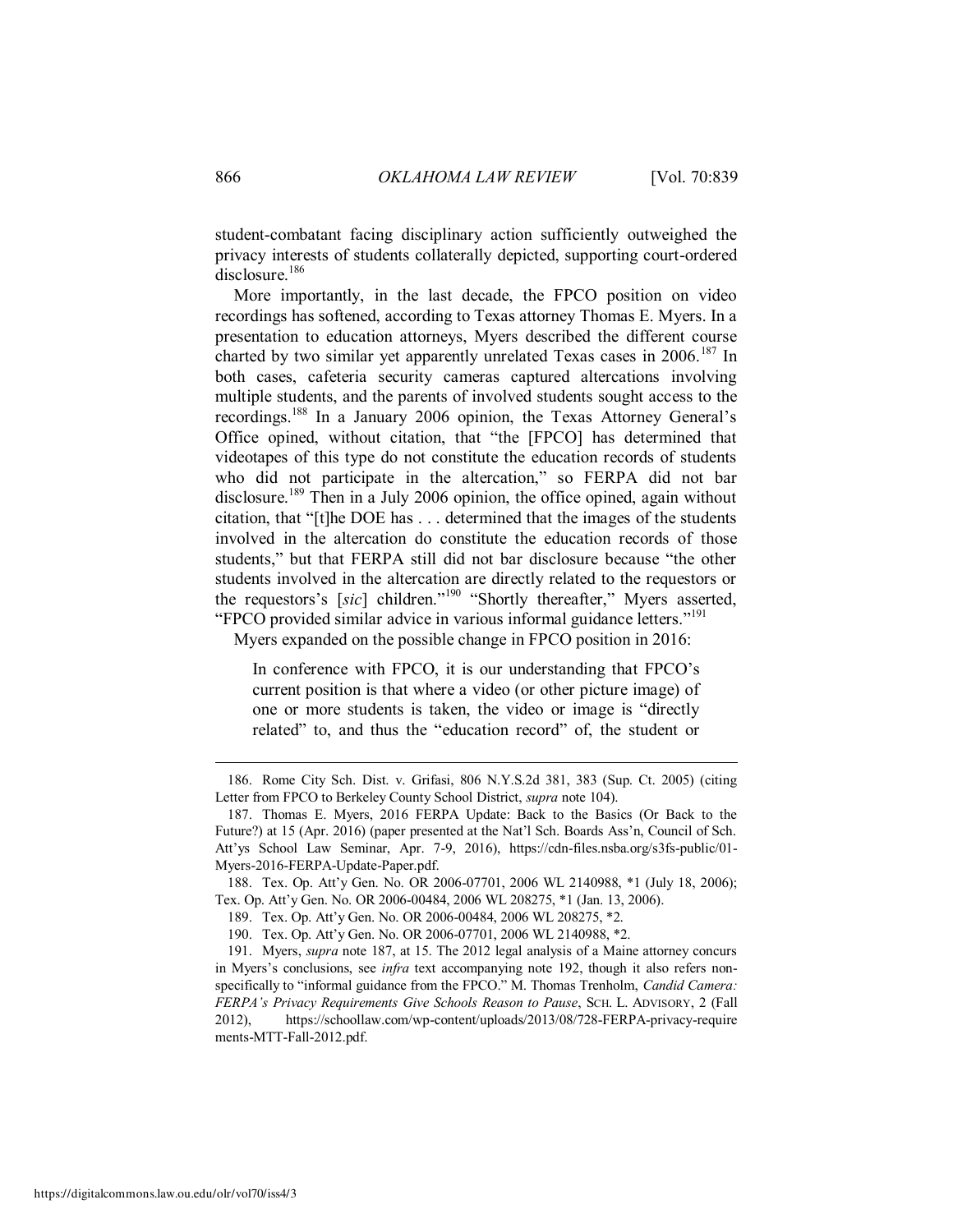students who are the focus of the video (such as two students in an altercation). If multiple students are the "focus" of the video, all students and their parents may view the video, although the school may not give copies of the video to any of the parents without the consent of the other parents. The video would not be a FERPA-protected education record for those students who are "set dressing" (walking down the hall, sitting on the bus, eating lunch, etc., but not involved in the altercation), since they are not the focus of the video. However, if the school uses the video to find witnesses to the altercation and the students are named or used as witnesses, the video becomes the witnessing student's education record also.<sup>192</sup>

<span id="page-29-1"></span>Myers pointed to a 2015 Utah case to evidence judicial support for this position. In *Bryner v. Canyons School District*, <sup>193</sup> a parent sought access to the video recording of a fight involving his middle school child. Relying on the 2006 Texas Attorney General opinions and the 2003 FPCO guidance, the court ruled that the video recording of multiple students involved in the fight was an education record of those students who were "the focus or subject of the video."<sup>194</sup> But the court allowed access upon the parent's payment of \$120 for the commercial redaction by blurring of other students' likenesses.<sup>195</sup> According to Myer, the FPCO itself "stated that it will provide formal guidance" in support of this modified position, but the question "has been pending for quite some time and no formal guidance has been issued yet."<sup>196</sup>

<span id="page-29-0"></span>While the FPCO has not yet addressed video redaction, the *Bryner* redaction solution—however dubious on the education record determination, which took no account of the creation or purpose of the video but looked only to the personally identifying depictions—is wholly consistent with regulations on the disclosure of de-identified student records. In 2008, tension between FERPA and freedom of information (FOI) laws<sup>197</sup> culminated in rule changes to make clear the permissibility of

<span id="page-29-2"></span> <sup>192.</sup> Myers, *supra* not[e 187,](#page-28-0) at 15.

 <sup>193. 2015</sup> UT App 131, ¶ 4, 351 P.3d 852, *cert. denied*, 366 P.3d 1213 (Utah 2016), *cert. denied*, 137 S. Ct. 49 (2016).

 <sup>194.</sup> *Id.* ¶ 22, 366 P.3d at 858.

 <sup>195.</sup> *Id.* ¶ 32, 366 P.3d at 860.

 <sup>196.</sup> Myers, *supra* not[e 187,](#page-28-0) at 15.

 <sup>197.</sup> *See generally* Richard J. Peltz, *From the Ivory Tower to the Glass House: Access to "De-Identified" Public University Admission Records to Study Affirmative Action*, 25 HARV. BLACKLETTER L.J. 181, 187-92 (2009).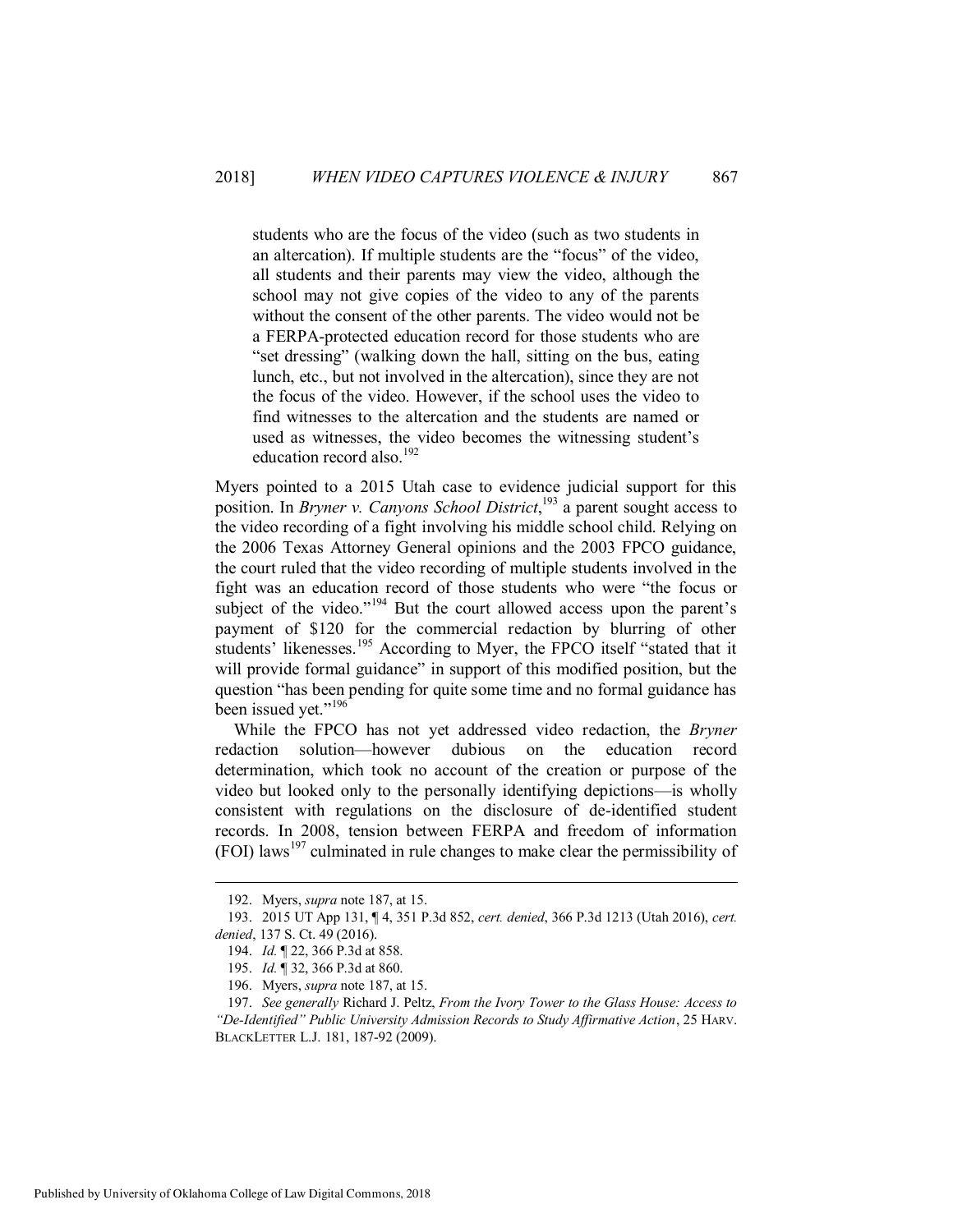disclosing sufficiently de-identified student records.<sup>198</sup> Regulations allow for the unconsented disclosure of records to any person "after the removal of all personally identifiable information," upon the "reasonable determination" that the record subject cannot be re-identified, "taking into account other reasonably available information."<sup>199</sup> The regulations define "Personally Identifiable Information" to include "information that, alone or in combination, is linked or linkable to a specific student that would allow a reasonable person in the school community, who does not have personal knowledge of the relevant circumstances, to identify the student with reasonable certainty."<sup>200</sup> This can be a tricky and controvertible analysis in files that are heavy with multiple, cross-referenceable data points, such as admissions files.<sup>201</sup> However, the rule should be simple to apply when a blur, and if necessary a volume suppression, are all that is required to mask a student's identity.<sup>202</sup>

## <span id="page-30-0"></span>*F. Interaction of FERPA and State Freedom of Information Acts*

For public educational institutions (private educational institutions are not governed by state sunshine laws), FERPA and state FOI acts have coexisted uneasily since FERPA's inception.<sup>203</sup> The problem is not a straightforward application of the Supremacy Clause,<sup>204</sup> because FERPA is not a direct mandate authorized by Article I congressional power; rather, FERPA rewards voluntary compliance by state officials with the carrot of federal funding.<sup>205</sup> So when state law affirmatively requires the disclosure

 202. Blurring of student likenesses and muffling of their voices contented a New York court in authorizing disclosure of a video recording of a campus speaker, though the redaction was accomplished by parties' agreement and required for student privacy in state law "regardless of the applicability of FERPA," the court concluded. Jacobson v. Ithaca City Sch. Dist., 39 N.Y.S.3d 904, 908 (Sup. Ct. 2016).

203. Peltz, *supra* not[e 197,](#page-29-2) at 187-88.

204. U.S. CONST. art. VI, cl. 2.

 205. *E.g.*, Frazier v. Fairhaven Sch. Comm., 276 F.3d 52, 68 (1st Cir. 2002) ("The statute takes a carrot-and-stick approach: the carrot is federal funding; the stick is the termination of such funding . . . ."); *see also* Goldberg v. Reg'l Sch. Dist. No. 18, No. KNLCV146020037S, 2014 WL 6476823, at \*4 (Conn. Super. Ct. Oct. 20, 2014) (recognizing divergent court views

 <sup>198.</sup> *See* Family Educational Rights and Privacy, 73 Fed. Reg. 74,806, 74,834-36 (Dec. 9, 2008) (codified at 34 C.F.R. § 99.31).

 <sup>199. 34</sup> C.F.R. § 99.31(b)(1) (2017). Further information may be released for educational research upon pseudonymous encoding. *Id.* § 99.31(b)(2).

 <sup>200.</sup> *Id.* § 99.3 (defining "Personally Identifiable Information" para. (f)).

 <sup>201.</sup> *See* Family Educational Rights and Privacy, 73 Fed. Reg. at 74,829-31 (reviewing broad range of commentary on notice of proposed rule-making to update definitions); Peltz, *supra* not[e 197,](#page-29-2) at 193-96.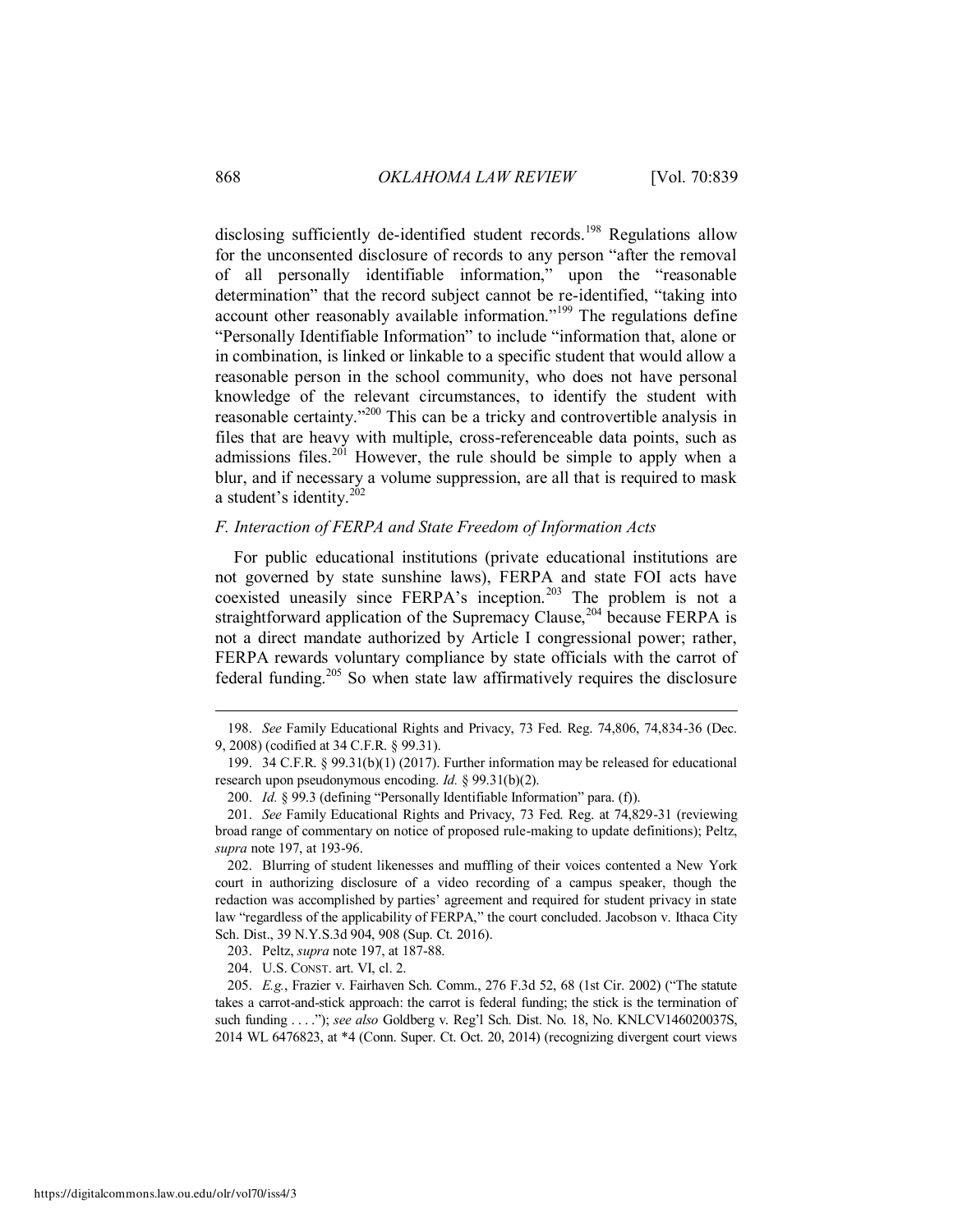of records that contain FERPA-protected information, one can argue that the state legislature knowingly took the risk of FERPA non-compliance, which is within the state's prerogative.

<span id="page-31-0"></span>This problem can be averted by construction of state sunshine laws to be co-extensive with FERPA. But that construction sometimes requires a stretch. State open records acts typically contain exemptions for "other laws"<sup>206</sup> and for personal privacy.<sup>207</sup> Open records laws are subject to broad construction, and, inversely, exemptions are subject to narrow<br>construction.<sup>208</sup> Narrowly construed, "other laws" include only Narrowly construed, "other laws" include only confidentiality mandates, not voluntary compliance as a condition of federal funding.<sup>209</sup> Similarly, when narrowly construed, privacy exemptions, which are not universal in state laws, are not so broad as the personally identifying standard of FERPA.<sup>210</sup> Thus FERPA does not readily fit within state sunshine exemptions and usually has its own statutory accommodation.<sup>211</sup>

Recognition of FERPA as an exemption in state sunshine law is the first step of the analysis; the next step requires reconciling FERPA and the open records law. The segregation of exempt and non-exempt information within

as to whether conditional funding mechanism effects de facto mandate). Direct operation of federal law upon state officials would invite a federalism challenge. *See, e.g*., Printz v. United States, 521 U.S. 898, 933 (1997).

 <sup>206.</sup> *See* RICHARD J. PELTZ-STEELE, LAW OF ACCESS TO GOVERNMENT 322-23 (2012).

 <sup>207.</sup> *See id.* at 305-06.

 <sup>208.</sup> *E.g.*, *id.* at 358.

 <sup>209.</sup> *E.g.*, State *ex rel*. Miami Student v. Miami Univ., 680 N.E.2d 956, 958-59 (Ohio 1997) (recognizing issue, but concluding it unnecessary to resolve because disputed records were outside scope of FERPA); *see also* Chi. Tribune Co. v. Bd. of Trustees, 680 F.3d 1001, 1005 (7th Cir. 2012) (recognizing that state courts might or might not construe Illinois FOIA exemption for federal law to embrace FERPA confidentiality as condition of funding). *But see* United States v. Miami Univ., 294 F.3d 797, 811 (6th Cir. 2002) (applying FERPA to education records, in disagreement with state ruling, but assuming that Ohio Public Records Act exemption for federal law embraces FERPA). *See generally* Kristin Knotts, *FOIA vs. FERPA/Scalia vs. Posner*, 38 S. ILL. U. L.J. 241, 244-50 (2014) (discussing state court approaches to FERPA-FOIA conflict in light of *Chicago Tribune Co. v. Board of Trustees of University of Illinois*); Mathilda McGee-Tubb, Note, *Deciphering the Supremacy of Federal Funding Conditions: Why State Open Records Laws Must Yield to FERPA*, 53 B.C. L. REV. 1045, 1059-67 (2012) (discussing divergent approaches to harmonizing state open records laws with FERPA).

 <sup>210.</sup> *E.g.*, Red & Black Pub. Co. v. Bd. of Regents, 427 S.E.2d 257, 261 (Ga. 1993) (recognizing "serious questions" about interaction of state educational records exemption and FERPA).

 <sup>211.</sup> *See, e.g.*, Peltz, *supra* note [197,](#page-29-2) at 189 (discussing conflict that existed in Arkansas law until 2001 amendment specifically accommodated FERPA).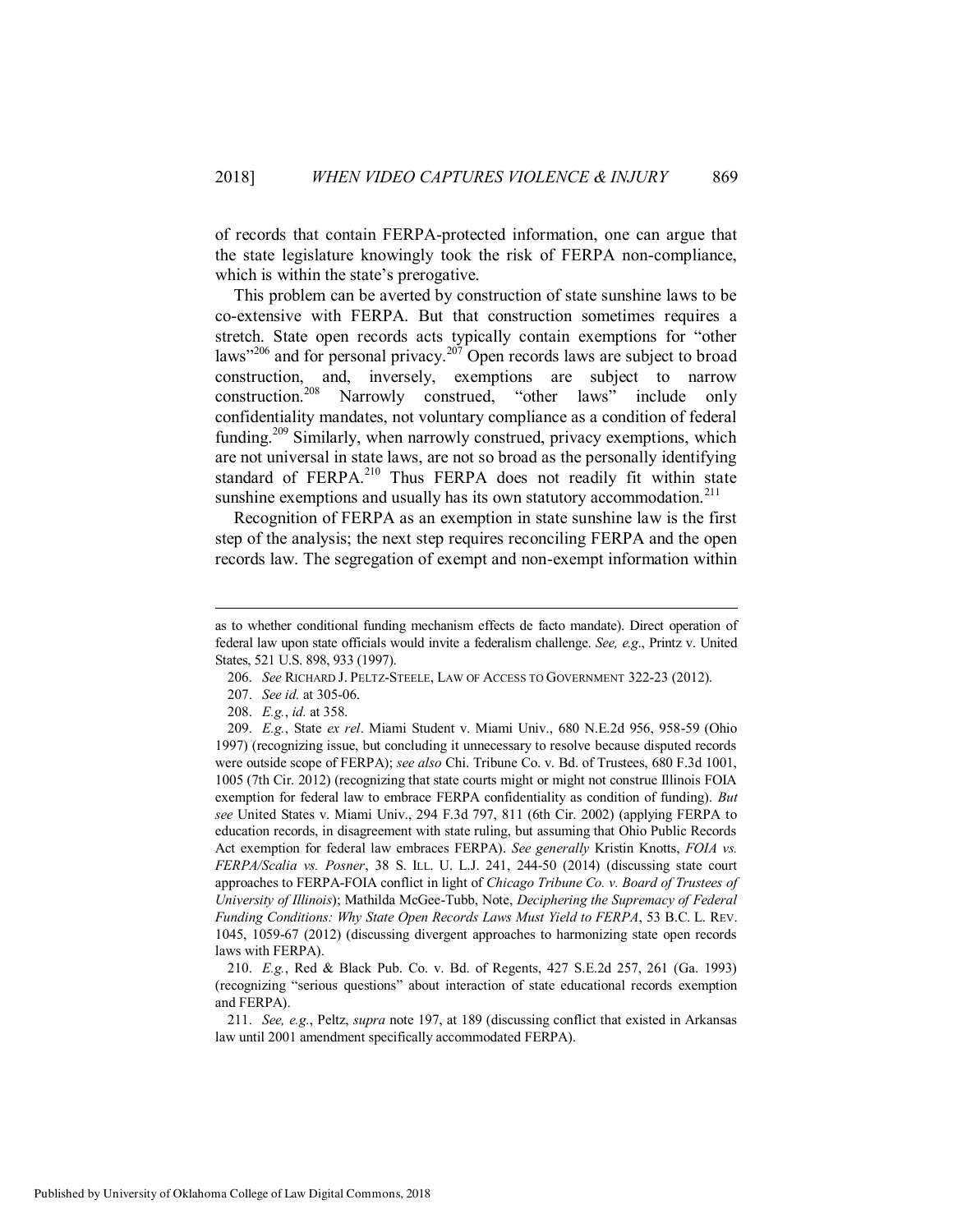records is a near universal norm of open records law.<sup>212</sup> To the extent that a public educational institution can, it must satisfy both FERPA and state open records law by redacting personally identifying information.<sup>213</sup> Thus, in *Osborn v. Board of Regents of the University of Wisconsin System*, the Wisconsin Supreme Court sided with the record requesters seeking access to de-identified student admission records.<sup>214</sup> The researchers had requested data from which personally identifying information was specifically redacted.<sup>215</sup> Recognizing that the researchers, therefore, had not sought "personally identifiable information" under FERPA, the court found that the request reached only "minimal information," "not sufficient, by itself," to render "a student's identity easily traceable."<sup>216</sup> By broadly denying access, the court concluded, "the University inappropriately relied on FERPA."<sup>217</sup> In consonance with Wisconsin law and the *Bryner* approach under FERPA, discussed above in Section IV.E, the University was allowed to demand that the requester-researchers shoulder "the actual, necessary and direct cost" of processing records for production.<sup>218</sup>

The *Osborn* approach accords with DOE interpretation of FERPA.<sup>219</sup> Upon comments raising the FERPA-FOIA problem in the 2008 revision of FERPA regulations, the DOE took pains to emphasize that "FERPA is not an open records statute or part of an open records system."<sup>220</sup> Nevertheless, the DOE concluded "that the regulatory standard for defining and removing personally identifiable information from education records establishes an appropriate balance that facilitates school accountability and educational

 <sup>212.</sup> *Id.* at 189-90.

 <sup>213.</sup> *See generally id.* at 193-96 (applying principle in context of admission records).

 <sup>214. 2002</sup> WI 83, ¶ 48, 254 Wis. 2d 266, 647 N.W.2d 158.

 <sup>215.</sup> *Id.* ¶ 4, 647 N.W.2d at 161. *See generally* Robert Steinbuch & Kim Love, *Color-Blind-Spot: The Intersection of Freedom of Information Law and Affirmative Action in Law School Admissions*, 20 TEX. REV. L. & POL. 181, 194-200, 204-08 (2016) (discussing repetition of conflict in later studies in California and Arkansas, and agreeing with *Osborn* approach).

 <sup>216.</sup> *Osborn*, 2002 WI 83, ¶ 30, 647 N.W.2d at 171.

 <sup>217.</sup> *Id.* ¶ 31, 647 N.W.2d at 171.

 <sup>218.</sup> *Id.* ¶ 6, 647 N.W.2d at 176. *But see* Milwaukee Journal Sentinel v. City of Milwaukee, 2012 WI 65, ¶ 48, 341 Wis. 2d 607, 815 N.W.2d 367 (quoting later Attorney General opinion concluding that cost of redaction itself is not within scope of statutorily permissible fees).

 <sup>219.</sup> *See* Press-Citizen Co. v. Univ. of Iowa, 817 N.W.2d 480, 492 (Iowa 2012) (denying access to record in entirety when redaction would not be sufficient to mask student identity).

 <sup>220.</sup> Family Educational Rights and Privacy, 73 Fed. Reg. 74,806, 74,831 (Dec. 9, 2008) (codified at 34 C.F.R. § 99.36).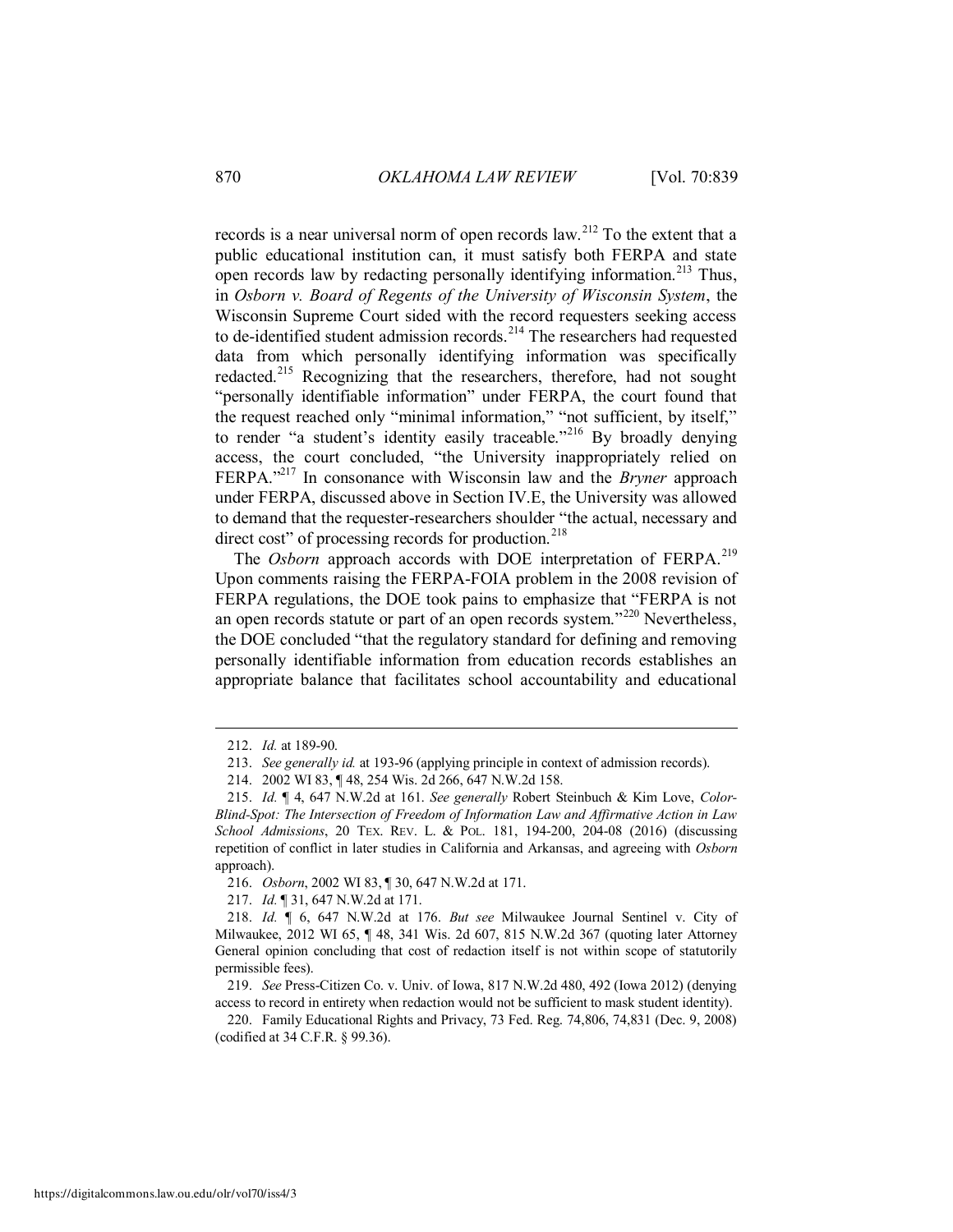research while preserving the statutory privacy protections in FERPA."<sup>221</sup> FPCO guidance issued before 2008 but subsequent to *Osborn* is consistent with these declarations. In 2006, the FPCO declined to review redactions to a student incident report made by a Texas school district endeavoring to comply simultaneously with Texas public records law and FERPA.<sup>222</sup> The FPCO could not construe the disclosure requirements of state law, the office explained.<sup>223</sup> Rather, "educational agencies and institutions . . . are in the best position to analyze and evaluate whether a redacted document is 'easily traceable' and, therefore, whether the information may be disclosed to a third party."<sup>224</sup>

#### *V. Access to Video Surveillance*

<span id="page-33-0"></span>Considering Zach's case, discussed in Part I, the family of an injured child—not to mention police and doctors—should be able to access video surveillance of the injurious incident.<sup>225</sup> The problem of video surveillance in schools points down a road with many forks in the analysis, and there is room for dispute, left or right, at some of those forks. Nevertheless, all roads lead to the same conclusion: disclose.

## <span id="page-33-1"></span>*A. Video Recordings Usually Are Not "Education Records" Under FERPA*

A threshold problem arises in determining whether video surveillance is an education record at all within the scope of FERPA. Initially, FERPA pertains only to a video recording made or "maintained" by a covered educational entity.<sup>226</sup> Video surveillance captured by a local law enforcement camera, even if positioned to face school premises, is not a recording made by the educational institution. Video captured by a journalist or parent—for example, at a football game—is not a recording made by the school. FERPA neither precludes production of these videos nor compels their production. The law enforcement video would be subject to disclosure under state FOI law and possibly subject to analysis under the statutory exemption for ongoing investigation, but FERPA would have no

 <sup>221.</sup> *Id.*

 <sup>222.</sup> Letter from LeRoy S. Rooker, Dir., U.S. Dep't of Educ. Family Policy Compliance Office, to School District in Texas (Apr. 6, 2006), https://www2.ed.gov/policy/gen/guid/ fpco/ferpa/library/tx040606.html.

 <sup>223.</sup> *Id.*

 <sup>224.</sup> *Id.*

 <sup>225.</sup> *See supra* Part I.

 <sup>226. 20</sup> U.S.C. § 1232g(a)(4)(A)(ii) (2012); 34 C.F.R. § 99.3 (2017) (definition of "Education records," part (a)(2)).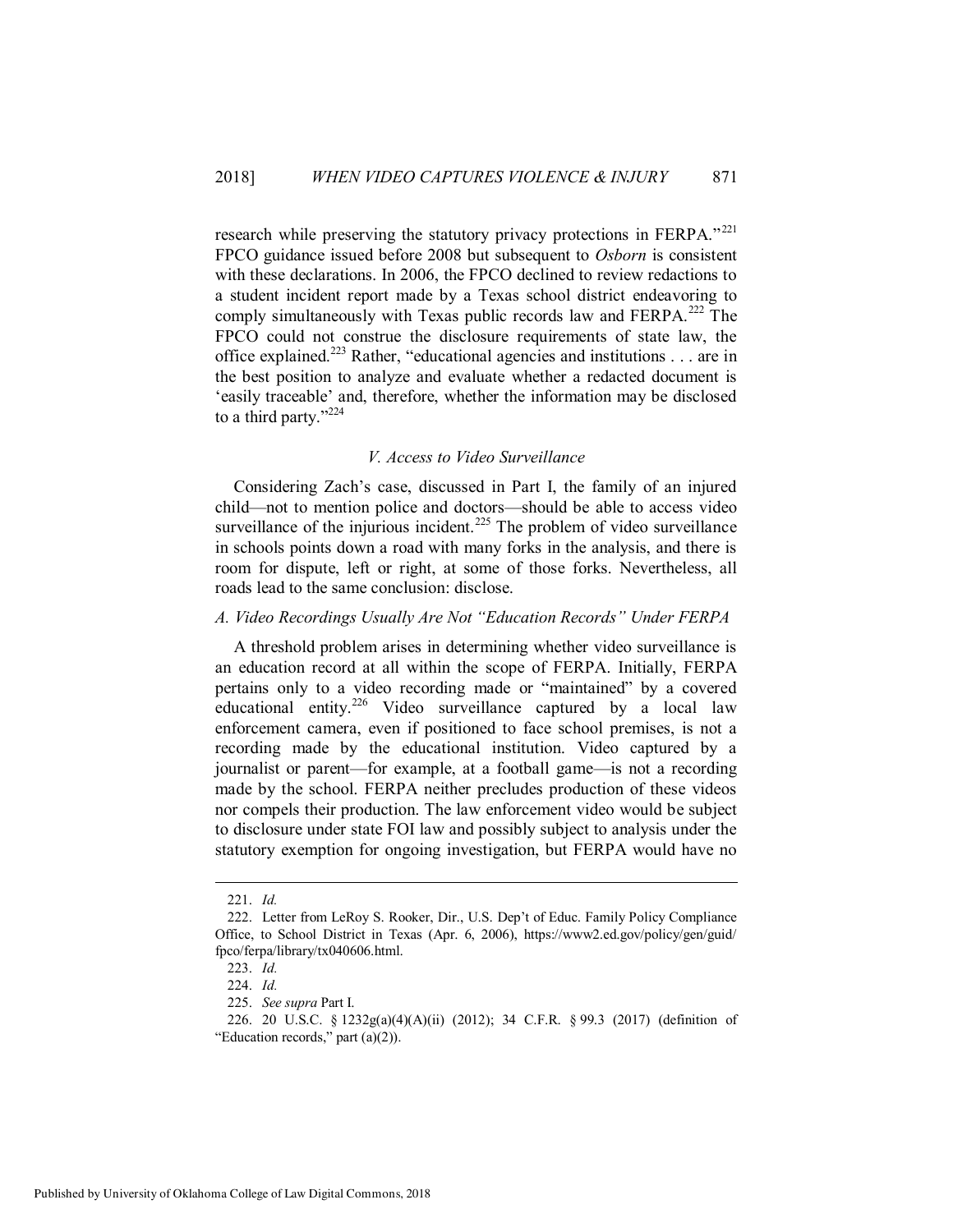bearing. The privately recorded video would lie beyond both FERPA and FOI law, but could be produced voluntarily or upon compulsion in a law enforcement investigation.<sup>227</sup>

A video recording made or "maintained" by an educational institution can be an education record under FERPA.<sup>228</sup> A video recording might "identify [a] student with reasonable certainty,"<sup>229</sup> or otherwise might capture "facial characteristics" that constitute a biometric identifier.<sup>230</sup> A video recording, therefore, may be "directly related to a student" under FERPA.<sup>231</sup> But personal identifiability is not sufficient. Regulations contemplate a photograph as mere directory information, excepted from FERPA privacy.<sup>232</sup> The image of a student athlete in an online team roster or in a graduation announcement released to local media is, consequently, not private under FERPA.<sup>233</sup> Were an online athletic roster made more lively with the addition of video of a baseball player's home run, the recording still merely touts the student's achievement.<sup>234</sup> Shielding such a record from disclosure would contravene Senator Buckley's avowed intent to protect students against stereotyping, prejudice, and inaccuracy.

 <sup>227.</sup> A public record turned over to school authorities might gain FERPA protection as a record "maintained" by the educational institution, 20 U.S.C. § 1232g(a)(4)(A)(ii); 34 C.F.R. § 99.3 (definition of "Education records," part (a)(1)), for purposes of requests lodged with that institution. But FERPA still would have no bearing on a copy of the record simultaneously maintained by a third party outside the educational institution. FERPA binds only educational agencies and institutions, and their agents. 20 U.S.C. § 1232g(a)(3),  $(4)(A)(ii)$ .

 <sup>228. 34</sup> C.F.R. § 99.3 (definition of "Record . . . including . . . video or audio tape, film").

 <sup>229.</sup> *Id.* (definition of "Personally Identifiable Information," part (f)).

 <sup>230.</sup> *Id.* (definition of "Biometric record"; definition of "Personally Identifiable Information," part (d)).

 <sup>231. 20</sup> U.S.C. § 1232g(a)(4)(A)(i); 34 C.F.R. § 99.3 (definition of "Education records," part  $(a)(1)$ ).

 <sup>232. 34</sup> C.F.R. § 99.3 (definition of "Directory information," part (a), "photograph"). FERPA affords no privacy right to personal appearance per se. In a 2006 policy letter, responding to a school district's inquiry regarding whether FERPA was implicated by a parent's request to observe a child's special education classroom, the FPCO characteristically stated, "FERPA does not protect the confidentiality of information in general; rather, FERPA applies to the disclosure of tangible records and of information derived from tangible records." LeRoy S. Rooker, Dir., U.S. Dep't of Educ. Family Policy Compliance Office, to Shari A. Mamas (Dec. 8, 2008), http://www.wrightslaw.com/law/ osep/ferpa.classrm.observe.pdf.

 <sup>233. 34</sup> C.F.R. § 99.3 (definition of "Directory information," part (a), "participation in officially recognized activities and sports" and "degrees, honors, and awards received").

 <sup>234.</sup> *See id.* (definition of "Directory information," part (a)).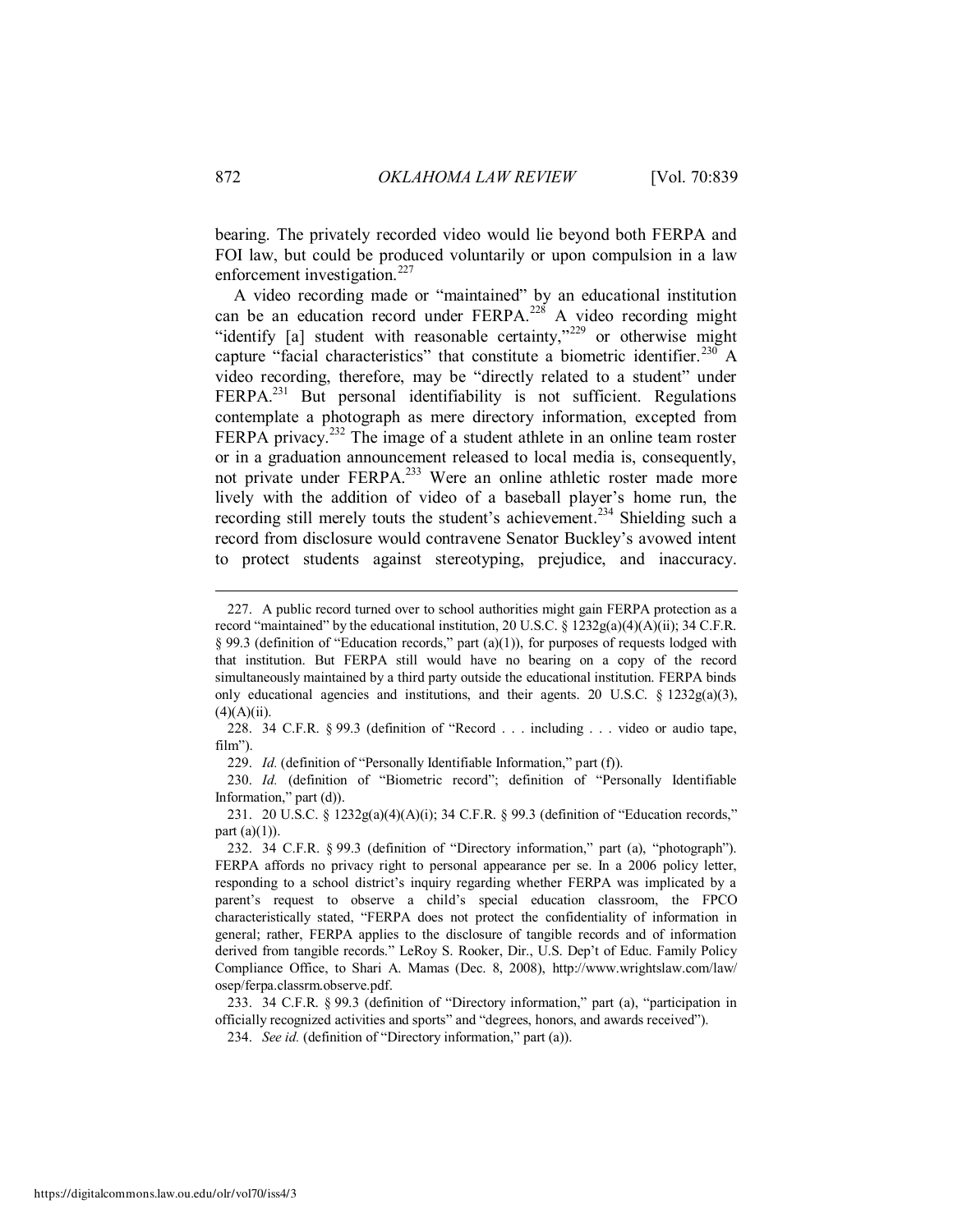Arguably, a video surveillance image does little more than document a student's attendance<sup>235</sup>—like a team photo reports student participation or a game video memorializes a team win, each of which are education records not protected by FERPA.

The analysis might change were a track tryout recorded by the coach to ensure that every contender ran the requisite number of drills, or were a runner's hurdles recorded to help the student-athlete improve performance. The case certainly changes if a speech teacher records student presentations to review the recordings, give critiques, and provide qualitative assessments. A Kentucky court regarded in-classroom video recordings as education records when a camera had been installed to help a teacher "improve her teaching performance and manage her classroom."<sup>236</sup> If video surveillance is conducted for the purported purpose of assessing student compliance with performance expectations, that purpose moves the analysis closer to FERPA's function—to protect student privacy in education records. Still, the expectations must arise in the vein of education. Expectations that students will comport themselves merely within standards of the law, or will conduct themselves with discipline as to preserve the safety and security of the school environment, point to a FERPA-excepted law enforcement purpose, rather than a FERPA-protected educational purpose.

It seems, then, that the disposition of video surveillance as an education record or not under FERPA is, as the FPCO reasoned, a function of creation and purpose. A general school program of video surveillance—employing "security cameras"<sup>237</sup> beyond the confines of classrooms—is typically intended to fulfill a law enforcement function, $^{238}$  ensuring "physical

 238. Mere recognition that the term "surveillance" describes the function is indicative of a law enforcement purpose. Every reference to "surveillance" in *Black's Law Dictionary* (10th ed. 2014) refers to a law enforcement context implicating the Fourth Amendment

 <sup>235.</sup> *See id.* (definition of "Directory information," part (a), "dates of attendance").

 <sup>236.</sup> Medley v. Bd. of Educ., 168 S.W.3d 398, 401, 405 (Ky. Ct. App. 2004) (remanding for determination whether teacher had legitimate educational interest to review FERPAprotected videotapes).

 <sup>237.</sup> Surveillance and security are nearly interchangeable terms in the camera trade. *See*, *e.g.*, *Security Cameras*, BEST BUY, http://www.bestbuy.com/site/video-surveillance-systems/ home-surveillance-cameras/pcmcat254000050005.c?id=pcmcat254000050005 (last visited June 28, 2017). In world trade, cameras are classified according to their mechanical functionality, regardless of their intended purpose. *See* WCO, HS NOMENCLATURE 2017 EDITION § XVI, ch. 85.25, http://www.wcoomd.org/-/media/wco/public/global/pdf/topics/ nomenclature/instruments-and-tools/hs-nomeclature-2017/2017/1685\_2017e.pdf?la=en.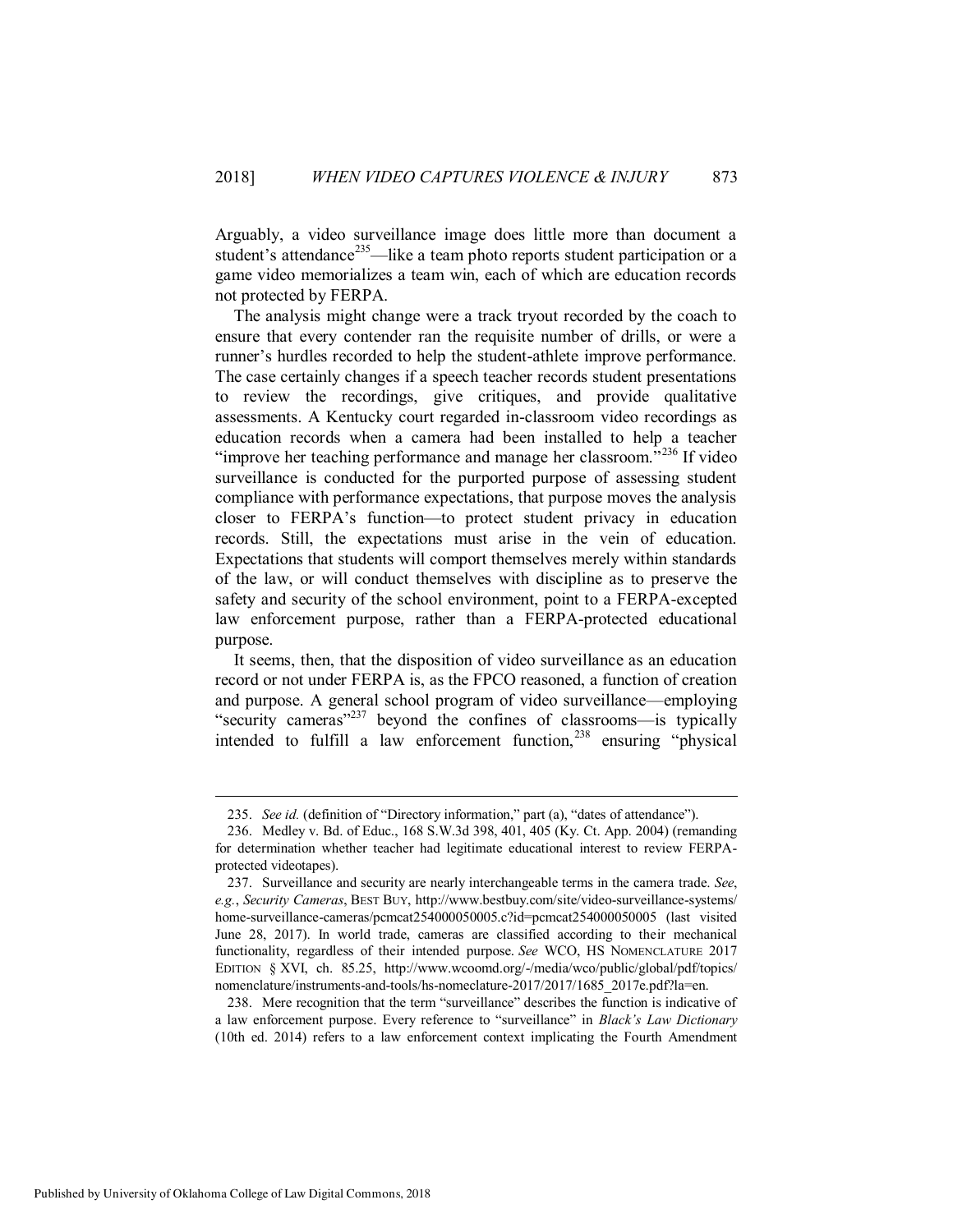security and safety," $^{239}$  not to assess athletic or academic performance. $^{240}$ This was the conclusion of the New York court in *Rome City*,<sup>241</sup> which remains one of precious few decisions to analyze FERPA and video surveillance. After reviewing the definition of a "law enforcement unit" in FERPA, the court decided that "the videotape in question . . . was recorded to maintain the physical security and safety of the school building," and "not the educational performance of the students."<sup>242</sup>

Similarly, a Louisiana court eight years earlier reached the same conclusion in a case involving a bus surveillance video.<sup>243</sup> The court ordered disclosure of the videotape of a student's beating after the tape had been used as evidence in a criminal prosecution.<sup>244</sup> "[FERPA] does not preclude the release of information pertaining to students to the public," the court explained; "rather, it acts to control the careless release of educational information by educational institutions by threatening to withhold federal funds for doing so." $^{245}$ 

241. Rome City Sch. Dist. v. Grifasi, 806 N.Y.S.2d 381 (Sup. Ct. 2005).

242. *Id.* at 383.

 243. State v. Mart, 96-1584, p. 10 (La. App. 1 Cir. 6/20/97); 697 So. 2d 1055, *overruled on other grounds by In re* Matter Under Investigation, 2007-1853, p. 14 (La. 7/1/09), 15 So. 3d 972. A Kentucky Attorney General Opinion, No. 02–ORD–132 (July 17, 2002), apparently reached the opposite conclusion about bus surveillance video, as retold and distinguished in *Medley v. Board of Education*, 168 S.W.3d 398, 404 (Ky. Ct. App. 2004).

244. *Mart*, 96-1584 at p. 9, 697 So. 2d at 1057, 1060.

 245. *Id.* at p. 7, 697 So. 2d at 1060. The latter phrase hints that the court might have been influenced by the fact that FERPA iterates spending conditions rather than mandates. However, collateral discussion of the state constitutional right of privacy points toward the non-educational nature of the record as the decisive rationale. Rejecting the government's contention that, for constitutional purposes, students might derive from FERPA an objective expectation of privacy "in their educational records," the court declared that "[FERPA] was not enacted to grant individual students the right of privacy." *Id.* at p. 9, 697 So. 2d at 1060 (citing Red & Black Pub. Co. v. Bd. of Regents, 427 S.E.2d 257, 261 (Ga. 1993) ("[W]e look to the Buckley Amendment's purpose, which was not to grant individual students the

<sup>(&</sup>quot;electronic surveillance," "foreign intelligence surveillance," "roving surveillance," "search warrant," "surveillance," "video-surveillance warrant").

 <sup>239. 34</sup> C.F.R. § 99.8(a)(1)(ii) (2017).

 <sup>240.</sup> *See generally* Kevin P. Brady, *"Big Brother" Is Watching, But Can He Hear, Too?:*  Legal Issues Surrounding Video Camera Surveillance and Electronic Eavesdropping in *Public Schools*, 218 ED. L. REP. 1, 3 (2007) ("The initial justification for installing video camera surveillance in public schools was to significantly reduce school violence, vandalism and theft. Increasingly, however, the use of video camera surveillance technology is being increasingly adopted in public schools to assist in the evaluation of teacher and school staff job performance.").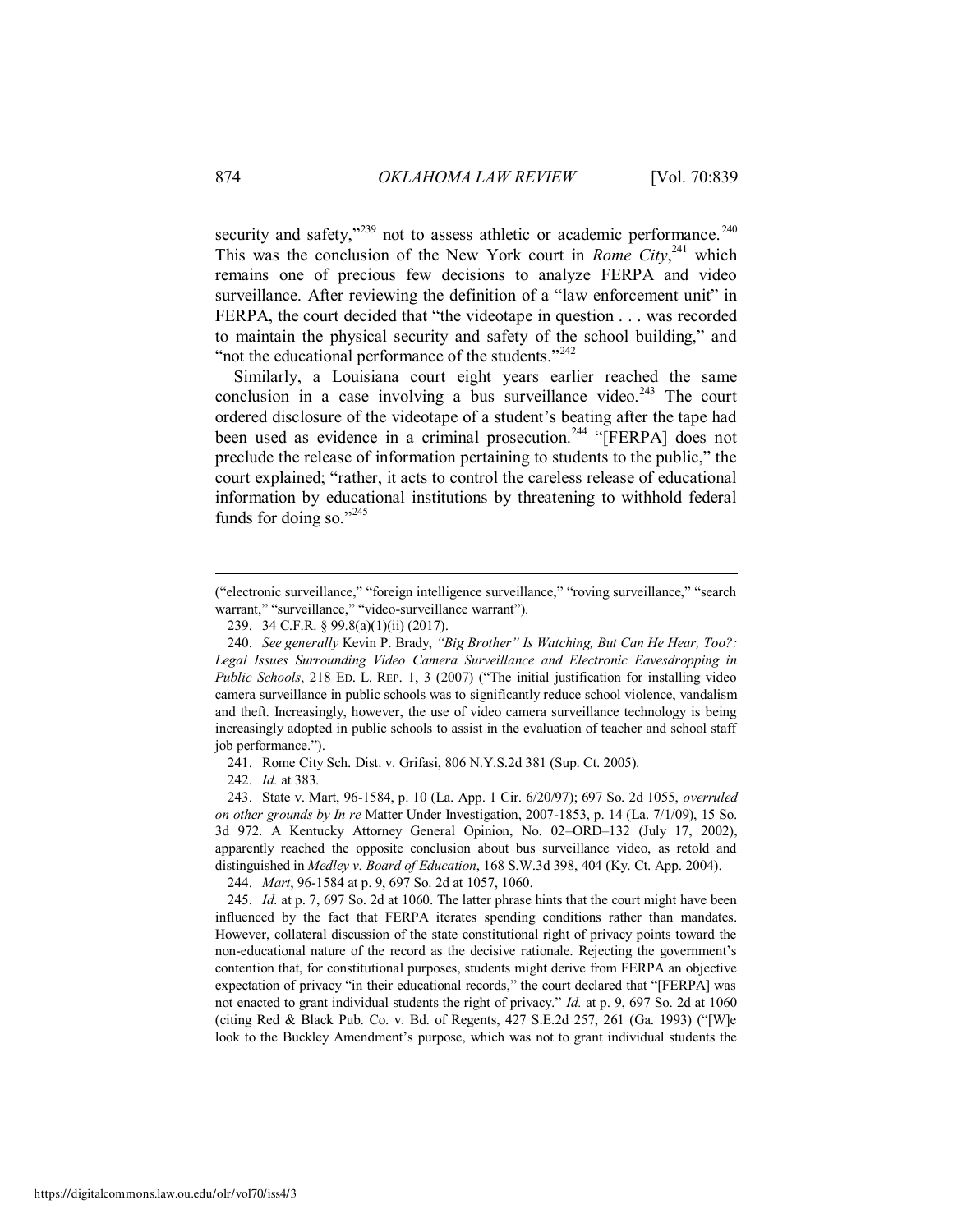Security seems to have been the primary purpose of playground surveillance in Zach's case.<sup>246</sup> The playground had been under construction, $^{247}$  and recess on a primary-school playground would afford no basis for athletic or academic assessment, especially on a weekday night.<sup>248</sup> The same is true for the bus surveillance video described in the Russellville School District case.<sup>249</sup> If the very purpose of the recording is security and safety, then the video recording is not an education record of Zach or any other student.

Ideally, a school would house video surveillance functions in a campus security office, as the FPCO advised in its 2007 brochure.<sup>250</sup> But for a small school, perhaps without a dedicated resource officer,<sup>251</sup> video surveillance might be a function of the same administrative officer who handles student disciplinary matters in education contexts.<sup>252</sup> The dual function of a school official does not transform the recordings into education records, because the video surveillance program was *created* for security and safety. Nor do the recordings become education records merely because violations of the

 $\overline{a}$ 

249. *See supra* Part III.

 250. *See* Trenholm, *supra* note [191](#page-28-1), at 2 ("Until the FPCO issues clear guidance on this subject, schools should approach questions in this area by first determining whether a videotape belongs in any student's education record.").

 251. A "school resource officer" is "a career law enforcement officer, with sworn authority, deployed in community-oriented policing, and assigned by the employing police department or agency to work in collaboration with schools and community-based organizations." 42 U.S.C. § 3796dd-8(4) (2012). This statutory definition for the purpose of federal funding further articulates a range of functions a school resource officer may perform, including the education of students in areas such as "crime prevention and safety," "conflict resolution, restorative justice, and crime awareness." *Id.* §§ 3796dd-8(4)(C), (E). This range of function reminds us that law enforcement functions may have positive as well as negative academic consequences, and still may remain law enforcement functions.

 252. This is the case for schools throughout rural Arkansas, where co-author Cone practices.

right of privacy or access to educational records, but to control the careless release of educational information on the part of many institutions.")).

 <sup>246.</sup> *See supra* Part I.

 <sup>247.</sup> Sitek & Simon, *supra* not[e 3.](#page-2-2) 

 <sup>248.</sup> While working on this Article in June 2017, co-author Peltz-Steele was on a bus in San Juan Teotihuacán, Mexico, when it was boarded by police. They were armed with guns and a small video camera. They used the latter to capture the faces of every individual on the bus, drawing each rider's eyes with a deadpan, "*buenas tardes*." It struck us that this recording epitomized data gathering by video surveillance for the purpose of security and safety, well akin to general video surveillance of school grounds, as opposed to video recording for any other purported purpose, such as a qualitative audit of the transit experience.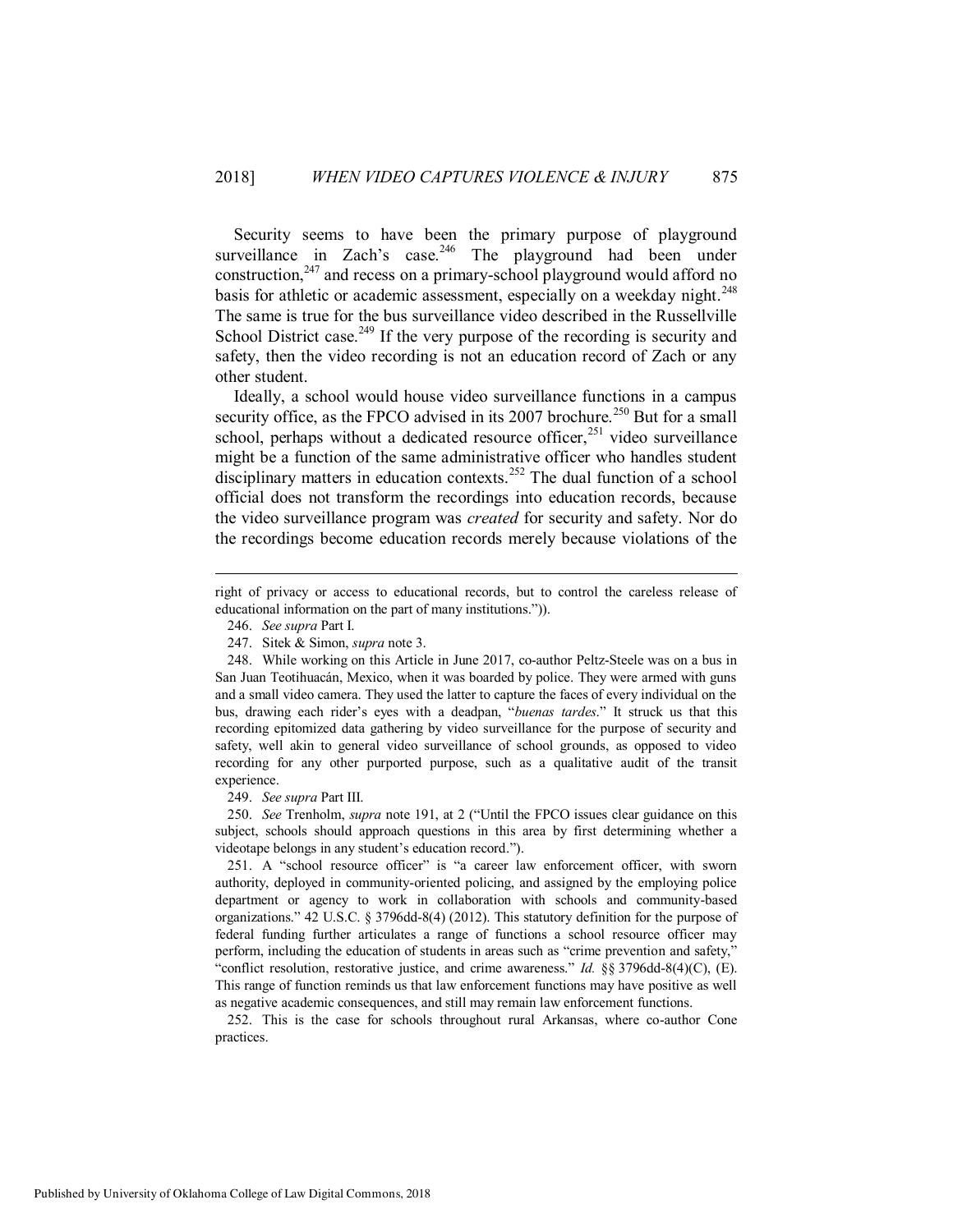student code of conduct and institutional safety policy might have collateral consequences in the education sphere. The video recordings are made for the *purpose* of security and safety.

A closer call might arise in a case such as that of Damon Janes, upon a school's recording of a football game.<sup>253</sup> If the school records the game for purpose of touting student achievement, perhaps attaching the video to news releases, or if the school records the game incidentally to event security, then the purpose is not educational, and the recording is not an education record. A coaching staff may record games, however, to review and improve student-athletes' performance. This purpose could be considered educational, triggering FERPA protection. In either case, the FPCO's 2006 advice letter on law enforcement records makes clear that exclusive purpose overrides creation. Even if athletic/education officials borrow a camera from the speech department to record the game for security purposes, the recording is not educational. Similarly, if a security officer volunteers to record the game to provide coaches and players the opportunity to review the performance of each team member, the recording was not made for the purpose of security and safety.

If the purpose is dual—that is, the video recording is used for both athletic/educational and security/safety purposes—then creation might control. Consonant with the court's decision in *Bauer v. Kincaid*, <sup>254</sup> if security staff record for security purposes and then copy the recording to coaching staff for performance review, or even to administrators to effect collateral academic penalties for student misconduct, the recording within the security unit remains unprotected by FERPA. However, under the DOE's stringent construction of education records—echoed by the FPCO after Virginia Tech and consonant with the court's decision in *Miami University* in 2002—if athletic or education staff record for athletic or educational purposes and then provide the recording to security staff to facilitate investigation of student misconduct, the recording remains an education record protected by FERPA in both units.

The problem is at its grayest if, for example, an administrator with control over both athletic and security units creates a recording for use by both units, for both assessment and security purposes, respectively. The court's *Chevron* deference to DOE stringency in *Miami University* suggests that the administrator's identity as an officer of the educational agency or institution controls after all, making the recording an education record

 <sup>253.</sup> *See supra* Part III.

 <sup>254. 759</sup> F. Supp. 575, 591 (W.D. Mo. 1991).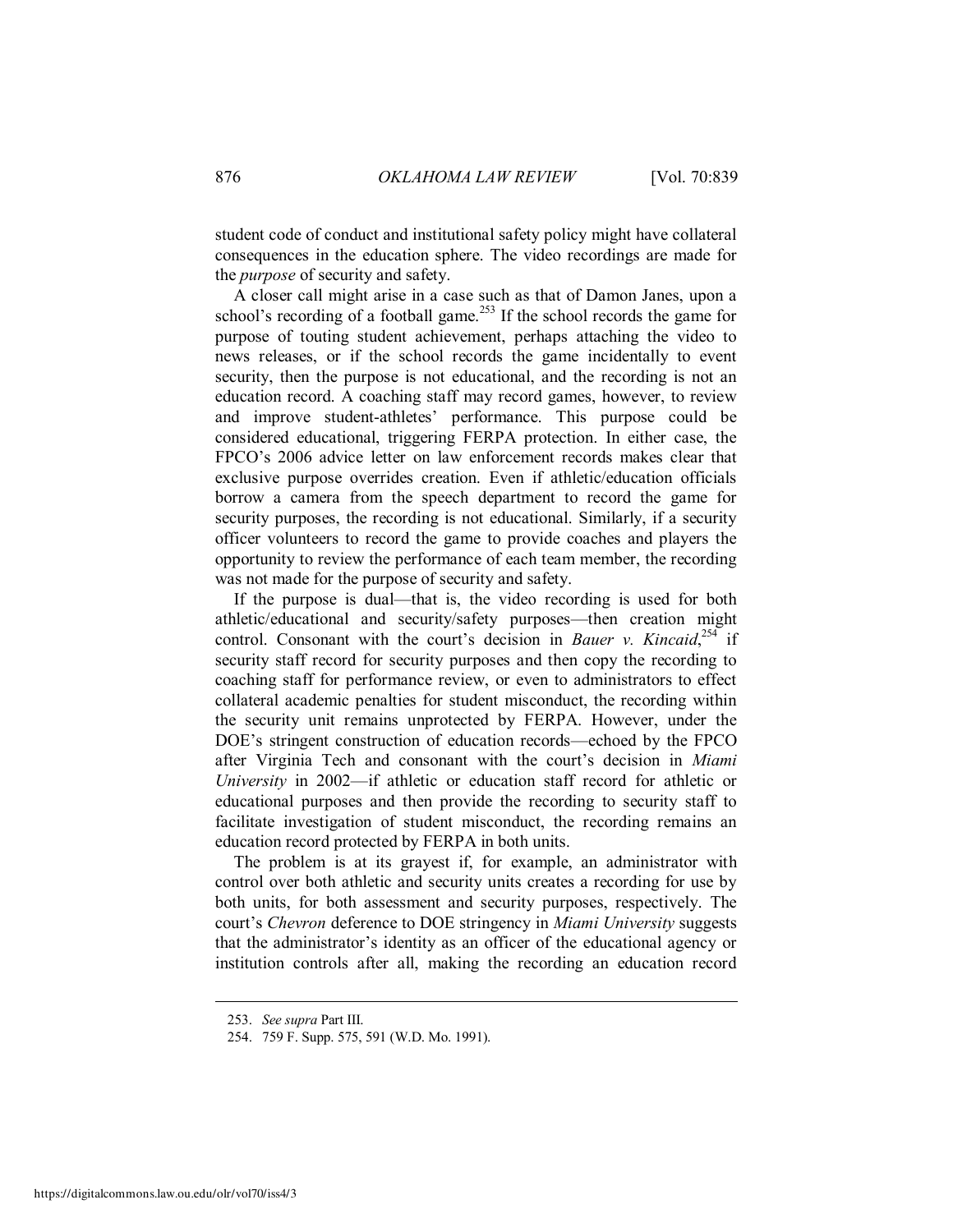within both units. However, the Georgia and Maryland courts' decisions on hazing charges and parking tickets suggest otherwise, leaving room for the argument that education officials engaged purely in the service of disciplinary enforcement do not necessarily create education records.<sup>255</sup> The matter is confused by the FPCO conclusion in 2002 that student housing violations were education records. Perhaps a distinction can be drawn in the offenses. Hazing often implicates crime, resulting in serious bodily injury or death.<sup>256</sup> Parking tickets, whatever the semantics of the violations or infraction, are usually handed out by uniformed officers and ultimately enforced and adjudicated through the justice system. A student housing violation, however, might as readily arise from excessive noise or the illicit use of a toaster oven as from a crime such as theft or consumption of an

Trenholm, *supra* not[e 191,](#page-28-1) at 2.

 $\overline{a}$ 

Creation and purpose are the touchstone of the analysis. If both those factors point to security rather than education, it would make bad policy to suggest that the content of the captured image, much less education officials' post hoc reaction to it, dictates whether a recording is an education record. Unviewed, archived video would sit in legal limbo, pending official review. It would be far too easy for a school official, then, to "decide," perhaps upon a FOI request, that scandalous misconduct long stored in security footage archives is of an "educational" and, therefore, conveniently private nature.

We admit the possibility that a security camera might capture inadvertently information of an educational nature—a snapshot of a teacher's grade book, carelessly left open on a desk, for example—but we think the situation distinguishable by the exclusive classification of the grade book as educational and the inadvertence of the capture, beyond the purpose of the recording. A school official should not be able to, post hoc, characterize video created by and for security as an education record simply because the recorded security breach might also have violated academic standards. If officials crave that much discretion, it is simple enough to house surveillance wholly within an academic unit to begin with, sharing with security officials only pursuant to FERPA, however fatuous a policy choice that might be.

 256. As we began this Article in June 2017, a tragedy at Penn State was playing heavily in the news. *See, e.g.*, *Here & Now: After Penn State Hazing Death, Professor Argues Fraternities Must Go* (WBUR, Boston radio broadcast June 19, 2017), http://www.wbur.org/hereandnow/2017/06/19/penn-state-hazing-fraternities.

 <sup>255.</sup> *See supra* Section IV.B. We respectfully disagree with Trenholm's contention, assuming he meant what he wrote:

Video surveillance generally captures everything in the camera's lens at any given moment and does not become an educational record until a school makes a recording of a particular student doing something of interest to school officials. The recording is then considered an education record of each student of interest involved in the incident.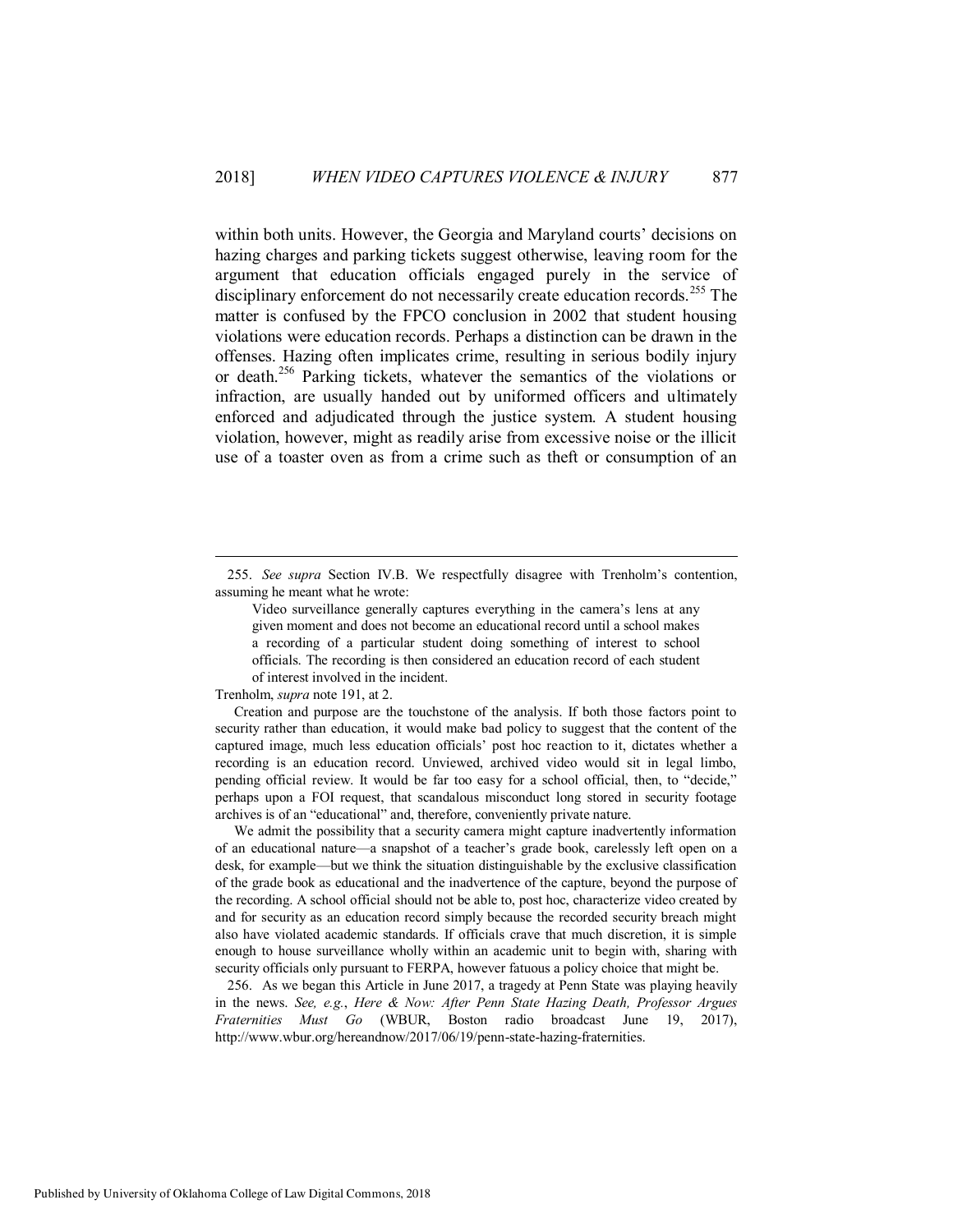illicit substance. $257$  The 2007 FPCO brochure contemplated surveillance by "security cameras" exclusively as *modus operandi* of law enforcement.

## <span id="page-40-0"></span>*B. Even When a Video Recording Is an Education Record, FERPA Allows for Disclosure*

Even in the rare instance that a video recording *is* an education record, FERPA affords ample avenues to disclose. At its most straightforward, FERPA forbids only "a policy or practice of permitting the release of education records."<sup>258</sup> A school official who makes an informed and reasoned decision *to depart* from the usual policy and practice, upon emergency circumstances and with the life and mind of a child hanging in the balance, does not violate FERPA. After all, FERPA has no private enforcement mechanism,<sup>259</sup> and the FPCO is staffed by bureaucrats, not monsters.<sup>260</sup> Sadly, Zach's case is not unique, but also it is not routine. At worst, the offending school district might draw a letter warning not to let a one-off exception become policy.

An emergency such as Zach's case is contemplated expressly by FERPA's health or safety exemption. An emergency doctor's request for information, combined with the gravity of Zach's injuries (severe brain trauma and multiple skull fractures), evidence an immediate critical need for information to provide potentially life-saving treatment.<sup>261</sup> Regulations specifically permit disclosure to a child's parents, law enforcement authorities, or medical personnel in an emergency, as circumstances might dictate, and consent by the parents of other children captured by the same video surveillance is not required.<sup>262</sup> The institution is entitled to assess the "totality of the circumstances" in recognizing the emergency threat to health or safety.<sup>263</sup> The totality approach is designed for flexibility,<sup>264</sup> and

 <sup>257.</sup> *See, e.g.*, NE. UNIV., GUIDE TO RESIDENCE HALL LIVING 2, 4, 11, 17 (2016-2017), https://www.northeastern.edu/housing/wp-content/uploads/2015/07/GuideToResHallLiving\_ Northeastern-2016.pdf.

 <sup>258. 20</sup> U.S.C. §§ 1232g(b)(1), (2) (2012).

 <sup>259.</sup> Gonzaga Univ. v. Doe, 536 U.S. 273, 287 (2002).

 <sup>260.</sup> Dear reader, you needed a citation for that? Well the two are sometimes confused, especially in today's dystopian science fiction. *See, e.g.*, Alyssa Rosenberg, *In 'Snowpiercer,' Bureaucracy Is the Real Monster*, WASH. POST (July 7, 2014), https://www. washingtonpost.com/news/act-four/wp/2014/07/07/in-snowpiercer-bureaucracy-is-the-realmonster/ (reviewing SNOWPIERCER (SnowPiercer et al., 2013)). But we checked, and as yet, that's still fiction.

 <sup>261.</sup> *See* 20 U.S.C. § 1232g(b)(1)(I); 34 C.F.R. §§ 99.31(a)(10), 99.36(a) (2017).

 <sup>262. 34</sup> C.F.R. § 99.36(a) (2017); Recent Amendments, *supra* not[e 108.](#page-16-3) 

 <sup>263. 34</sup> C.F.R. § 99.36(c) (2017).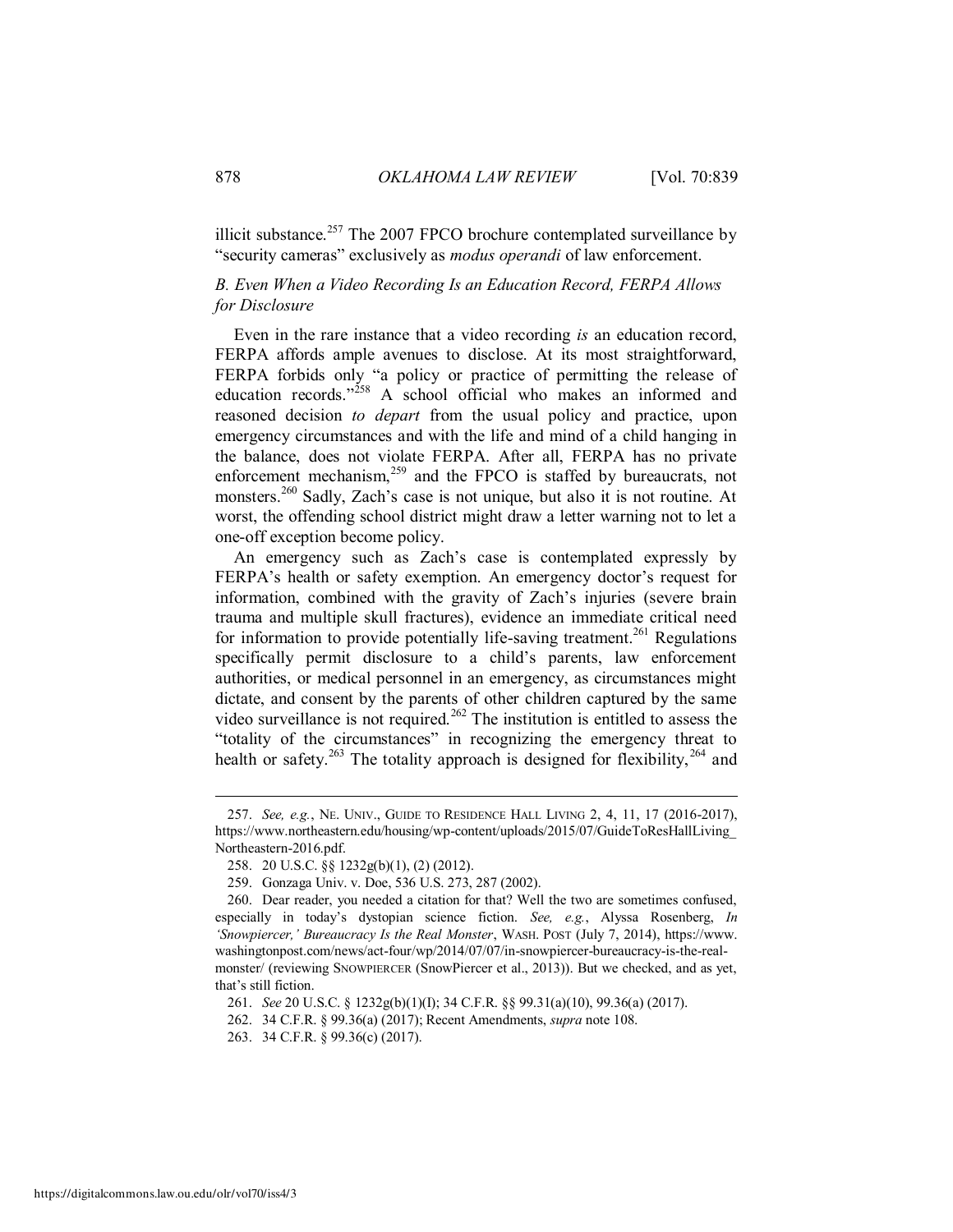circumstances comprise factors such as "immediacy, magnitude, specificity of information concerning the emergency," and duration of the emergency.<sup>265</sup> The DOE will not second-guess a rational decision.<sup>266</sup> The FPCO approved disclosure in case of a public health threat, in which multiple, unknown students might have been at risk,  $267$  and signaled approval of disclosure in case of specific threats of violence against individual students.<sup>268</sup> The health consequences in Zach's case were life threatening with grave implications. Moreover, disclosure upon a documented emergency hardly risks the kind of blanket policy change that the FPCO rejected in New Mexico law.<sup>269</sup>

Another option for record requesters like Zach's parents is to immediately seek an access order from a court. Again, FERPA specifically contemplates a court's equitable balancing of student privacy against a requester's interest in disclosure. By definition, a court order upon analysis of case-specific facts cannot create a policy or practice that would contravene FERPA.<sup>270</sup> The statute does not revoke the power of a trial judge to exercise reasoned discretion, just as a school official might amid a health or safety emergency.<sup>271</sup> The court may employ its full range of tools to ascertain facts and craft an appropriately narrow order, including *in camera* review and an injunction against subsequent disclosure.<sup>272</sup> The copyright enforcement cases demonstrate that the court should not authorize a fishing expedition, but that the enforcement of property rights can support an appropriately narrow disclosure order.<sup>273</sup> The transparency and accountability policy of a public records law weighs similarly in favor of disclosure,  $274$  so surely a child's right to life tips the balance definitively. At the same time, court processes are slow; it would be irresponsible of an educational institution to insist on a court order pro forma in the face of an undisputed medical emergency.

 <sup>264.</sup> EMERGENCIES AND DISASTERS, *supra* not[e 32,](#page-6-1) at 4.

 <sup>265.</sup> Recent Amendments, *supra* not[e 108.](#page-16-3)

 <sup>266. 34</sup> C.F.R. § 99.36(c) (2017).

 <sup>267.</sup> EMERGENCIES AND DISASTERS, *supra* not[e 32.](#page-6-1)

 <sup>268.</sup> Letter to Strayer University, *supra* not[e 33.](#page-6-0)

 <sup>269.</sup> *See supra* not[e 151](#page-23-0) and accompanying text.

 <sup>270.</sup> *See supra* not[e 162](#page-25-0) and accompanying text.

 <sup>271.</sup> *See supra* not[e 164](#page-25-1) and accompanying text.

 <sup>272.</sup> *See supra* note[s 171](#page-26-1)[-174](#page-26-2) and accompanying text.

 <sup>273.</sup> *See supra* note[s 164](#page-25-1)[-165](#page-25-2) and accompanying text.

 <sup>274.</sup> *See supra* not[e 170](#page-26-3) and accompanying text.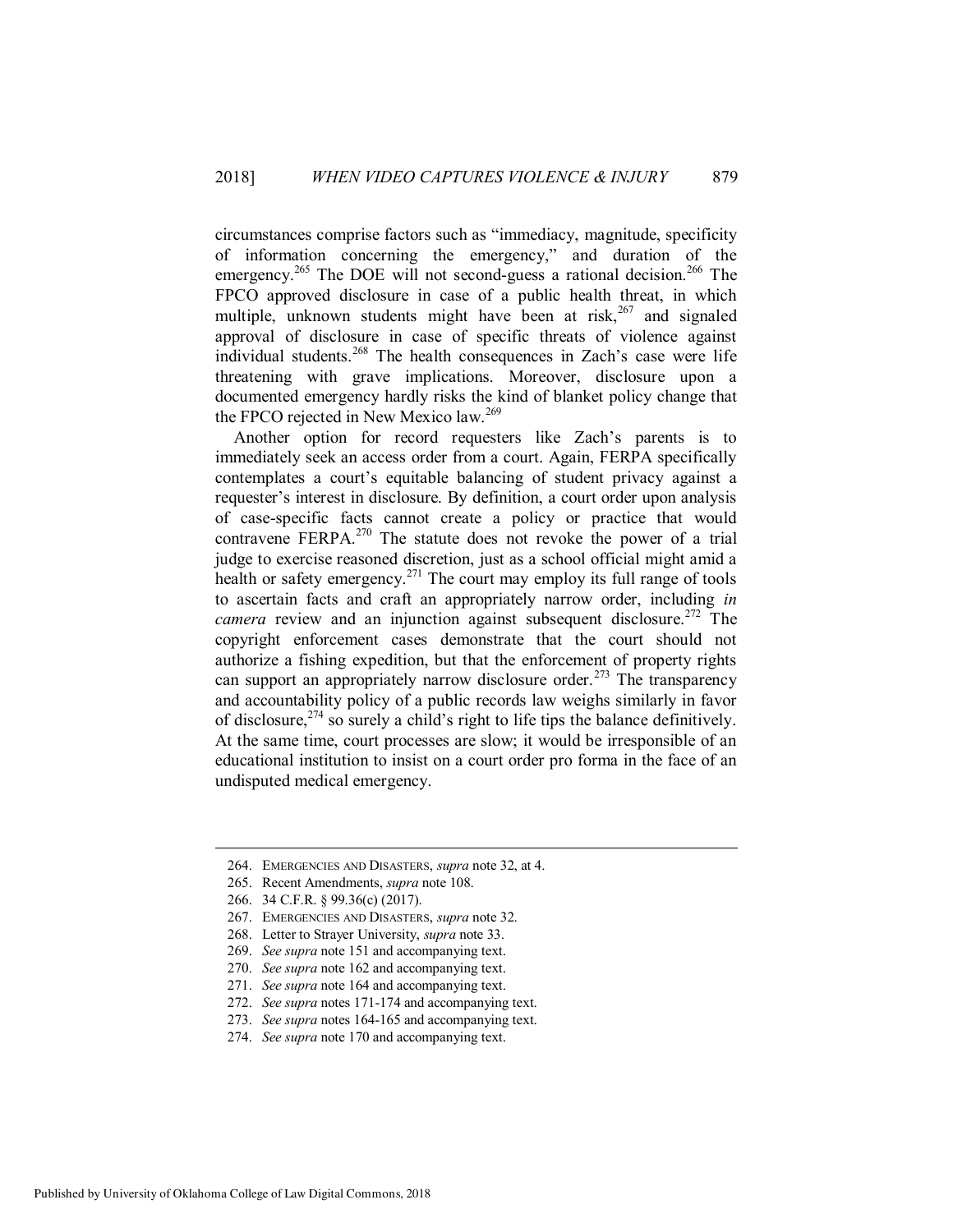## <span id="page-42-0"></span>*C. Even if a Video Recording Captures Multiple Students, FERPA Allows for Disclosure, and at a Public Educational Institution, FOI Law Compels Disclosure*

FERPA does not preclude disclosure because a video recording captures multiple students. A single record, such as a teacher's grade book, may be an education record of multiple students. Similarly, a video recording, such as a recording of a play performed by the drama club, created and maintained for the purpose of reviewing and improving student performance, may be an education record of multiple students. Moreover, a recording might be an education record as to some students depicted and not others. For example, the same drama club recording might be an education record of a student performing on stage, but not an education record of a student incidentally pictured in the audience. The latter representation is more akin to an athletic team photo, neither created nor maintained for any educational purpose with regard to the latter student.<sup>275</sup>

If a recording is not an education record of any student besides the requester, then of course FERPA is no barrier to access.<sup>276</sup> If access to an education record is afforded under a FERPA exception, such as health and safety or court order, then FERPA is no barrier to access, because the exceptions obviate the consent requirement.<sup>277</sup> In crafting a narrow disclosure plan, a school official or court might take account of the scope of necessity. For example, if a recording were an education record as to multiple depicted students, and a medical emergency necessitated examination of the recording, disclosure might be limited to persons responsible for medical direction and treatment. In Zach's case, the Moores were content with their attorney's recounting of the accident when at last the recording was released. Immediate disclosure to Zach's doctors should not have required litigation.

In FERPA's early decades, redaction of identity in video recordings by blurring or similar obfuscation was not a practical option.<sup>278</sup> Even in the age of digital media, many educational institutions still might lack in-house capacity to redact video recordings. In a health or safety emergency, outsourcing redaction might take too long—though again, a health and

 <sup>275.</sup> *See supra* note[s 187](#page-28-0)[-192](#page-29-1) and accompanying text.

 <sup>276.</sup> *See supra* Section V.A.

 <sup>277.</sup> *See supra* Section V.B.

 <sup>278.</sup> The much maligned "blue dot" that concealed the identity of Patricia Bowman in the rape trial that acquitted William Kennedy Smith was state of the art in 1991. *See generally*, *e.g.*, Joe Treen, *The Most Famous Woman Never Seen*, PEOPLE (Dec. 23, 1991), http://people.com/archive/the-most-famous-woman-never-seen-vol-36-no-24/.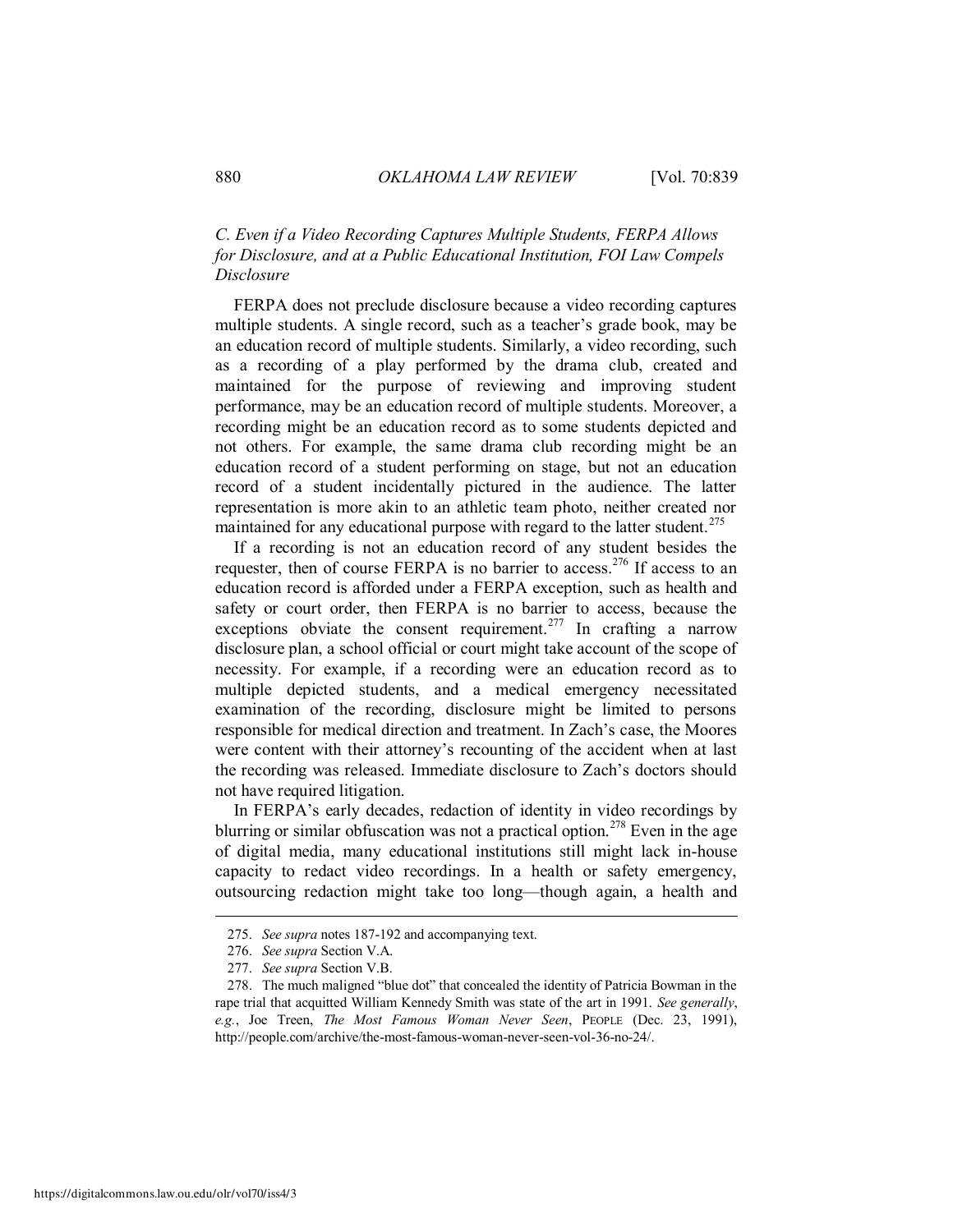safety emergency under FERPA does not require redaction. Today, redaction technology is fast becoming more efficient and readily available.<sup>279</sup> If an educational institution is confronted with a properly requested recording that is an education record of multiple students, and no FERPA exception or rationale to deviate from policy pertains, there is no excuse to withhold the recording from disclosure when redaction can obscure the identities of other students.

The access provisions of FERPA expressly contemplate records of multiple students. In three sentences, FERPA first imposes on educational institutions, as a condition of funding, recognition of a parent or student's "right to inspect and review" the student's education records.<sup>280</sup> Second, FERPA contemplates the possibility of an education record concerning multiple students:

If . . . the education record of a student includes information on more than one student, the parents of one of such students shall have the right to inspect and review only such part of such material or document as relates to such student or to be informed of the specific information contained in such part of such material. $^{281}$ 

Though the statute does not employ a term such as "redaction," the reference to "part" suggests that a single record must be regarded as divisible, if possible. Third, FERPA requires that educational institutions establish "appropriate procedures" for access "within a reasonable time"no more than forty-five days.<sup>282</sup> Propriety certainly admits of redaction, if necessary, and reasonable time to accomplish it.

Experience with the FPCO and DOE supports redaction in comportment with FERPA access. For example, in the 2008 regulation revision, the DOE hypothesized an incident witness statement naming multiple students: "John

 <sup>279.</sup> Products are developing fast in response to the demand created by pervasive cameras, especially in policing. *See, e.g.*, Lily Hay Newman, *Seattle Police Held a Hackathon to Figure Out How to Redact Body Cam Video Streams*, SLATE (Dec. 22, 2014, 2:32 P.M.), http://www.slate.com/blogs/future\_tense/2014/12/22/seattle\_police\_hackathon worked on redacting body cam video streams.html. Software and online tools now abound with variable pricing structures. *See generally*, *e.g.*, *Police Video Redaction Software*, POLICEONE.COM, https://www.policeone.com/police-products/Video-Redaction-Software/ (last visited June 30, 2017).

 <sup>280. 20</sup> U.S.C. § 1232g(a)(1)(A) (2012).

 <sup>281.</sup> *Id.*; 34 C.F.R. § 99.12(a) (2017). The regulations offer no further elaboration.

 <sup>282. 20</sup> U.S.C. § 1232g(a)(1)(A).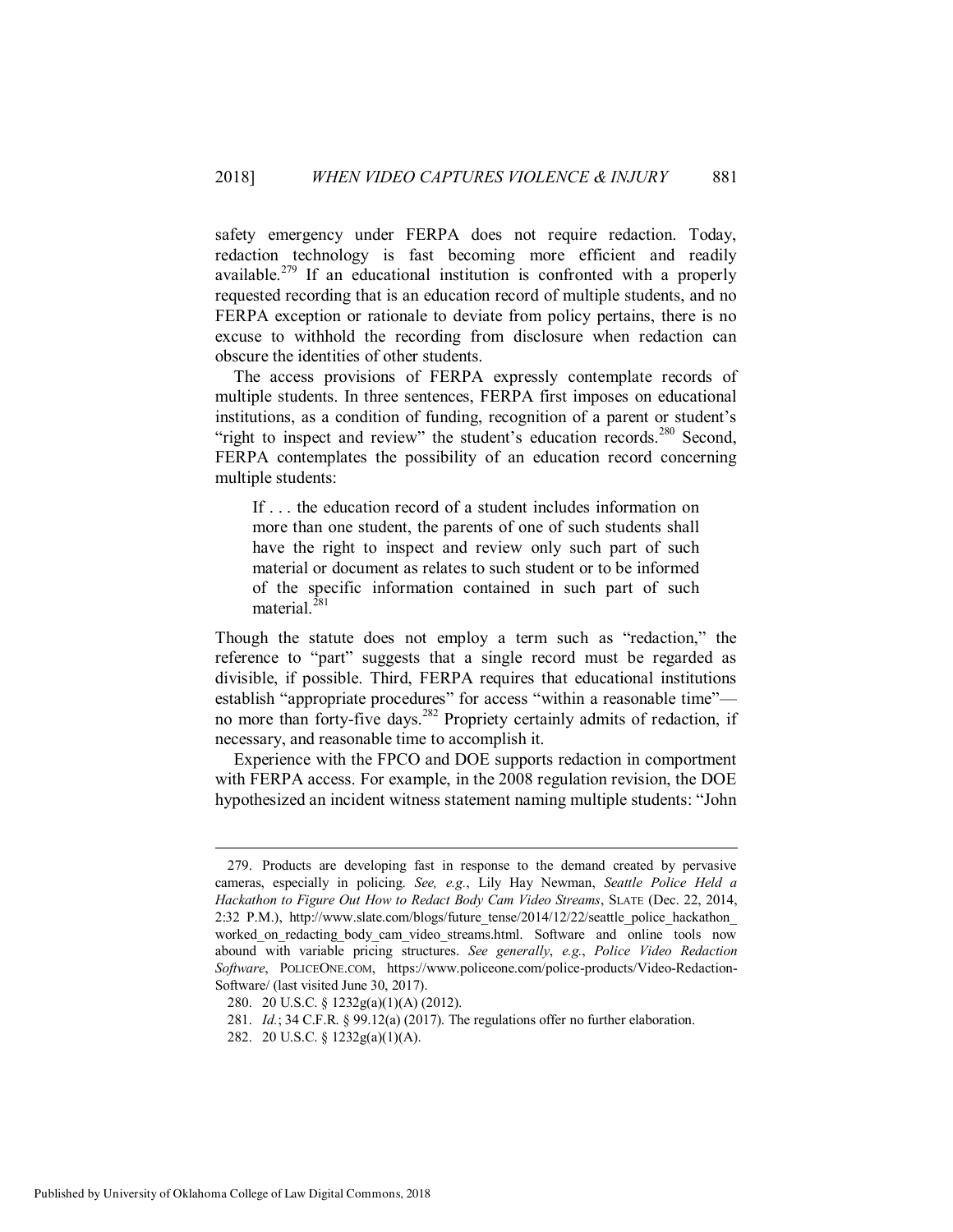grabbed Michael's backpack and hit him over the head with it."<sup>283</sup> The DOE explained that both John's and Michael's parents have a right to inspect and review the statement, though first it must be redacted to conceal the identity of the other named student.<sup>284</sup> If the identity of the other named student is already known to the requesting parents, however, then the statement may not be released at all, as FERPA provides that even an unnamed student is personally identifiable in an education record if reasonable persons in the school community can then identity the student "with reasonable certainty," or the educational institution "reasonably believes" the requester knows who the student is.<sup>285</sup> In the case of an unknown assailant, redaction nullifies any lingering argument against disclosure.

If redaction can conceal identity in a given video recording, FERPA's simultaneous compulsory access and privacy provisions seem to render redaction as the only possible solution. But were there any argument on the point, the tandem action of state FOI law and FERPA lay it to rest, at least in the case of public schools subject to FOI law.

FOI law typically requires maximum disclosure, broadly construed, subject to derogation only by exemption, narrowly construed.<sup>286</sup> Through whatever means of express statutory exemption (or construction of exemption), such as an "other law" exemption, FERPA constitutes an exemption from FOI disclosure. Thus, FOI law and FERPA play a zerosum game with records and their contents. Redaction is an established norm in state FOI law, so a public entity ordinarily must segregate exempt and non-exempt content and release the non-exempt content.

Redaction has become established practice with photographic records, $287$ and that norm is now transitioning comfortably into moving pictures<sup>288</sup> as

 <sup>283.</sup> Family Educational Rights and Privacy, 73 Fed. Reg. 74,806, 74,833 (Dec. 9, 2008) (codified at 34 C.F.R. § 99.36 (2017)).

 <sup>284.</sup> *Id.*

 <sup>285. 34</sup> C.F.R. § 99.3 (2017) (definition of "Personally Identifiable Information," parts  $(f)-(g)$ .

 <sup>286.</sup> *See supra* not[e 208](#page-31-0) and accompanying text.

 <sup>287.</sup> *See, e.g.*, Showing Animals Respect & Kindness v. U.S. Dep't of Interior, 730 F. Supp. 2d 180, 197-98 (D.D.C. 2010) (approving redaction of faces in photographs for statutory privacy exemption of federal FOIA).

 <sup>288.</sup> *See generally* Democratic Party of Wis. v. Wis. Dep't of Justice, 2016 WI 100, ¶ 80- 97, 372 Wis. 2d 460, 888 N.W.2d 584 (Abrahamson, J., dissenting) (applying Wisconsin law; disagreeing, after review of video recording *in camera*, with majority conclusions that, on facts, recording cannot be redacted for disclosure without rendering content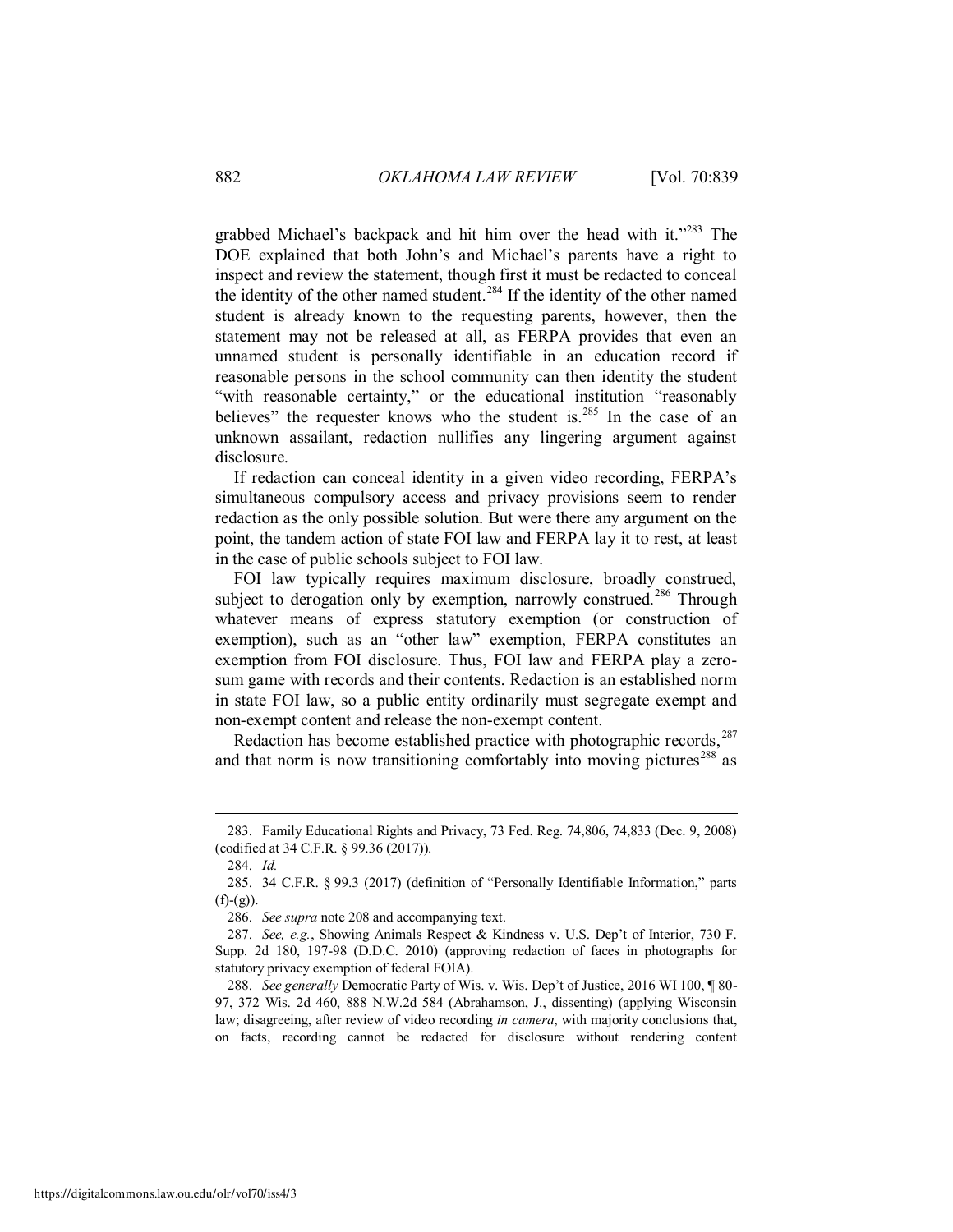video redaction technology becomes more advanced and readily available. In 2011, a federal trial court allowed the U.S. Bureau of Prisons to withhold from disclosure surveillance video implicating privacy concerns when undisputed affidavits established that the government lacked the technological capacity to redact.<sup>289</sup> Only three years later, the Transportation Security Administration released security-checkpoint video with the faces of federal employees redacted to protect their privacy under the federal Freedom of Information Act, and the Eleventh Circuit approved.<sup>290</sup> Similar results have been reached at the state level. In 2015, after a multiple-victim shooting at Seattle Pacific University, a Washington court upheld disclosure of surveillance video after pixelation of students' faces pursuant to a "victim or witness" exemption in state FOI law.<sup>291</sup> The court furthermore rejected students' demands for obfuscation by black boxes rather than pixelation, reasoning that the black boxes went too far to obscure the emergency response, as accountability was the central purpose of the FOI disclosure.<sup>292</sup>

More recently, a New York trial court, applying the state FOI law, required police to review and produce 190 hours of body-camera footage "with redactions as necessary to prevent the disclosure of exempt material," at least pending a showing that redaction would be impossible "without unreasonable difficulty."<sup>293</sup> An affidavit in the New York case established

 $\overline{a}$ 

A contrary assertion in a 2016 New York trial court decision appears to be erroneous. The court in *Jacobson v. Ithaca City School District*, 39 N.Y.S.3d 904 (Sup. Ct. 2016), considered a video recording that was an education record under FERPA, but opined that were the case otherwise, "it would have been entirely exempt from disclosure under FOIL." *Id.* at 908. The court cited *MacKenzie v. Seiden*, 964 N.Y.S.2d 702 (2013), as follows:

(*see e.g. Matter of MacKenzie v. Seiden*, 106 A.D.3d 1140, 1143, 964 N.Y.S.2d 702 [2013] [a document exempt from production pursuant to state or federal statute is "categorically excluded in its entirety and not subject to redaction or

<sup>&</sup>quot;meaningless," or, on law, that "meaningless" content need not be disclosed under state open records law; and reviewing comparable precedents of other states).

 <sup>289.</sup> Mingo v. U.S. Dep't of Justice, 793 F. Supp. 2d 447, 454 (D.D.C. 2011).

 <sup>290.</sup> Corbett v. Transp. Sec. Admin., 568 F. App'x 690, 704-05 (11th Cir. 2014).

 <sup>291.</sup> Does v. King Cty., 366 P.3d 936, 944 (Wash. Ct. App. 2015).

 <sup>292.</sup> *Id.*

 <sup>293.</sup> Time Warner Cable News NY1 v. N.Y.C. Police Dep't, No. 150305/2016, 2017 WL 1354833, at \*2 (N.Y. Sup. Ct. Apr. 7, 2017), *clarifying and affirming interim order in* 36 N.Y.S.3d 579 (Sup. Ct. 2016); *see also* W. Va. Reg'l Jail & Corr. Facility Auth. v. Marcum, 799 S.E.2d 540, 545, 548 (W. Va. 2017) (rejecting magistrate recommendation that inmate "cell extraction" video recording be released after redaction because of overarching security concern, but not for error in redaction methodology).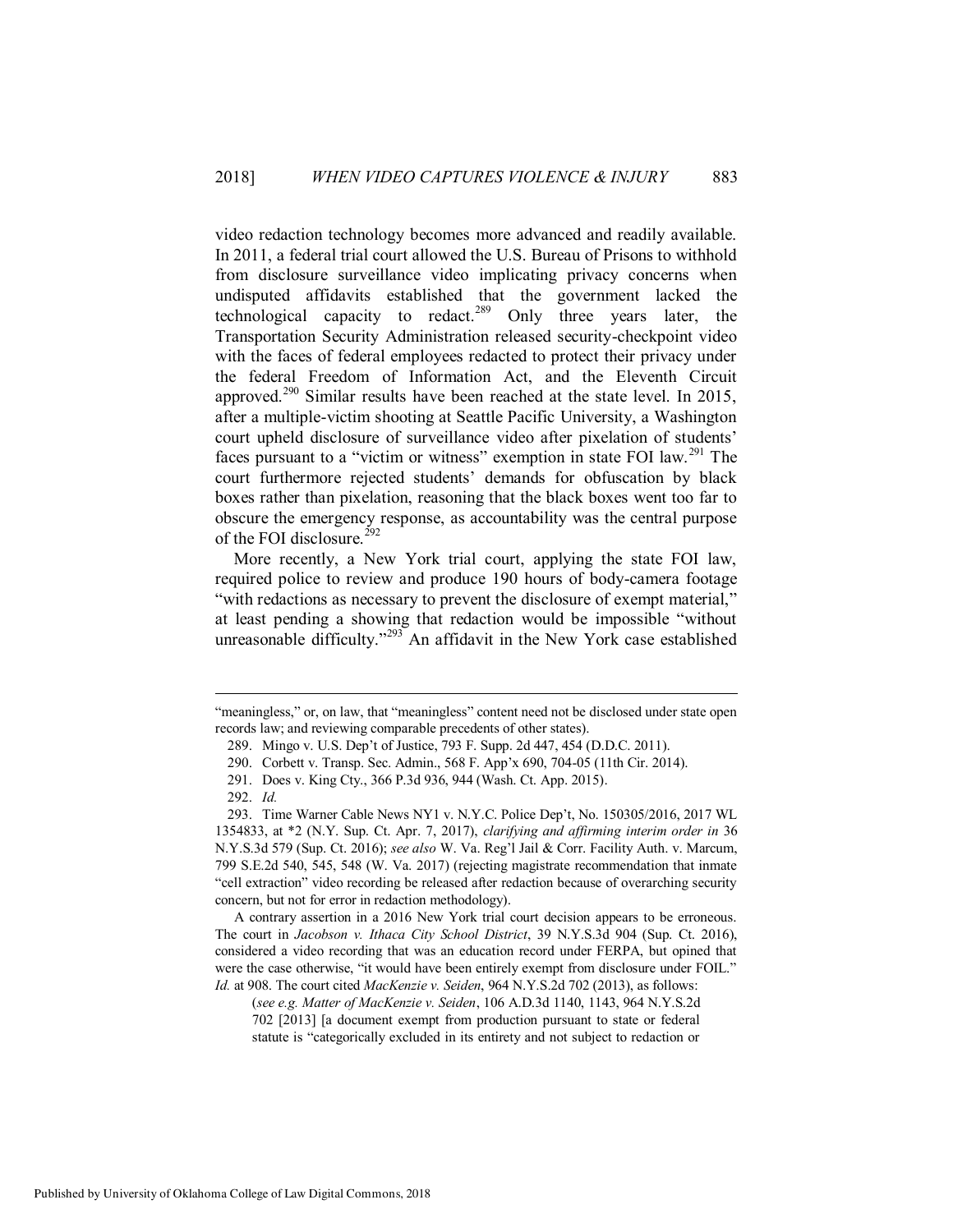that the New York Police Department (NYPD) possessed editing software capable of redaction by blurring.<sup>294</sup> Moreover, the New York court was reluctant to let the NYPD off the hook when counsel suggested possible foot-dragging in police acquisition of redaction technology. The court recounted that at oral argument,

[t]he NYPD essentially took the position that, having ignored the substantial likelihood that the footage captured would be subject to a FOIL request, it could deny such a request on the basis of having to rely on outdated software. That position is untenable. Any true examination of the burden of this request must take into account the costs associated with updating software in order to make redactions. The NYPD cannot intentionally fail to update its technology during the procurement process . . . and simultaneously rely on outdated software as the reason to deny a FOIL request.<sup>295</sup>

Applying state law, the court refused to allow the NYPD to charge for the costs of review and redaction, though it recognized a question of fact in the time the process might reasonably require.<sup>296</sup> In the same vein, recently, the Supreme Court of Pennsylvania soundly rejected a state police argument that redaction of trooper audiovisual vehicle recordings would constitute the impermissible burden of producing a "new record" under the state FOI law.<sup>297</sup> *Au contraire*, the court held: "The redaction envisioned here is analogous to the printed copy of an existing, original agency document

deletion[,] . . . even though redaction might remove all details which tend to identify the victim" (quotation and citations omitted)]).

*Jacobson*, 39 N.Y.S.3d at 908 (parentheses, brackets, omissions, and additions being those of the *Jacobson* court, not ours). However, *MacKenzie*, 964 N.Y.S.2d at 706, concerned only the operation of New York law concerning victims of sex offenses "involving the alleged transmission of [HIV]," N.Y. CIV. RIGHTS LAW § 50-b(1) (McKinney 2006). Naturally, the statute is prophylactically protective of privacy and expressly expansive, prohibiting disclosure of any "report, paper, picture, photograph, court file or other documents." *Id. MacKenzie* made no mention of FERPA, nor any broad declaration about the interaction of the New York FOIL and statutory exemptions. Rather, the appellate division wrote specifically that "if a document is protected by Civil Rights Law § 50–b, a state statute, it would be categorically excluded in its entirety and not subject to redaction or deletion." *MacKenzie*, 964 N.Y.S.2d at 706 (citing precedent construing same statutory section).

 <sup>294.</sup> *Time Warner Cable News NY1*, 36 N.Y.S.3d at 593-94.

 <sup>295.</sup> *Id.* at 594-95.

 <sup>296.</sup> *Id.* at 595, 597.

 <sup>297.</sup> Pa. State Police v. Grove, No. 25 MAP 2016, 2017 WL 2645401, at \*14 (Pa. June 20, 2017).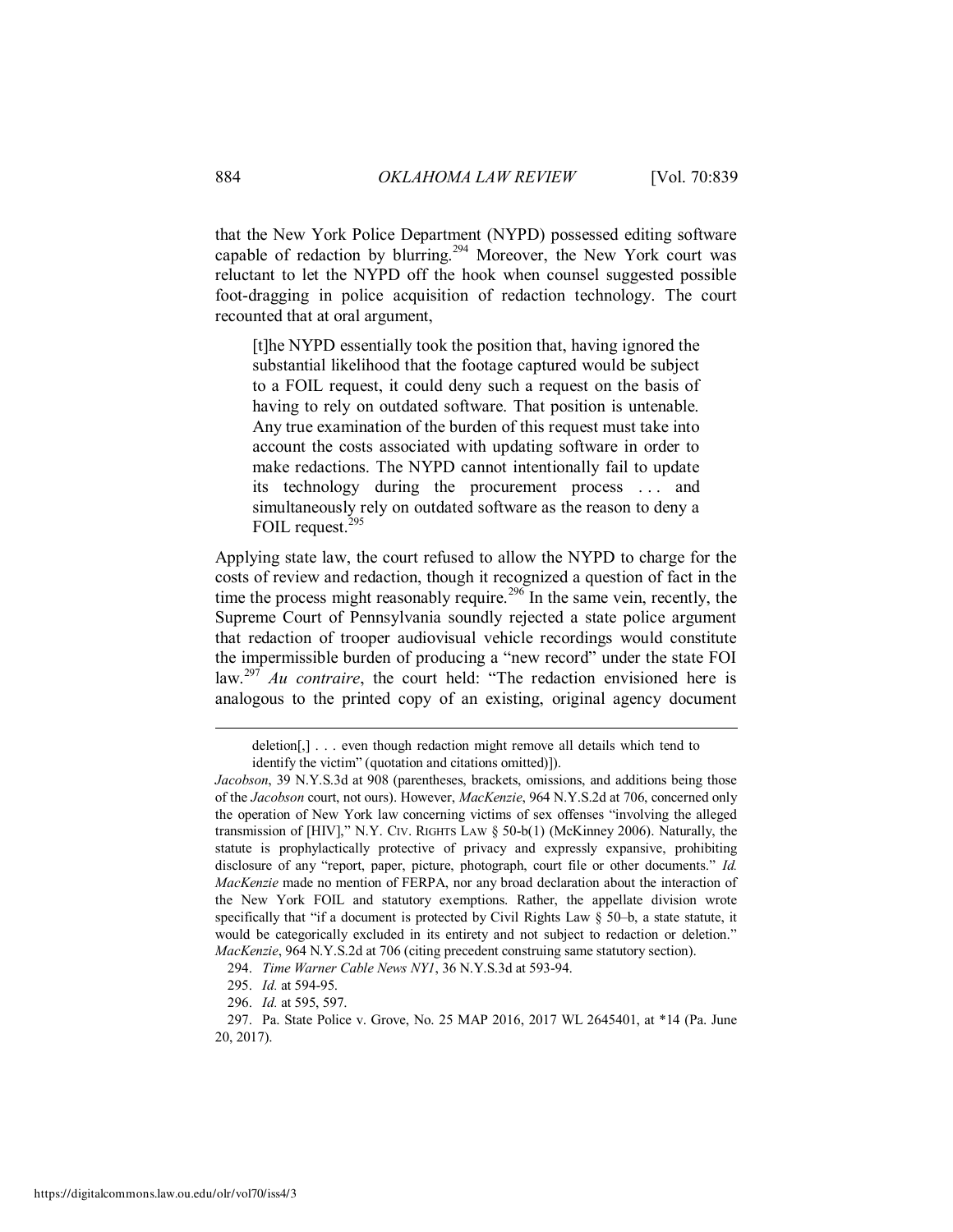which is delivered to the requester with black markings blocking exempt material."<sup>298</sup>

Wholly consistent with the use of redaction to reconcile the twin demands of disclosure and privacy are the softened position of the FPCO on video surveillance, $299$  and the experience of the courts, bolstered by complementary guidance from the DOE, on the permissible disclosure of sufficiently de-identified student records.<sup>300</sup> The limited precedent involving video surveillance under FERPA furthermore accords with the redaction approach. The Utah Court of Appeals opted for redaction at the parent-requester's expense in *Bryner v. Canyons School District*, 301 discussed earlier in Section IV.E.

## *VI. Conclusion: Zach Attack, Back at the Plate*

<span id="page-47-0"></span>The video in Zach's case was ultimately released by court order—but almost a month after the accident.<sup>302</sup> The video showed Zach grasping at the bench, which was elevated in the air rather than planted in the ground, and the bench collapsing on his head. $303$  The video therefore excluded any theory of assault, though it implicated questions of due care on the part of the school district and contractors.<sup>304</sup> Zach progressed to recovery.<sup>305</sup> But, it is impossible to know whether lack of information about his injuries affected or delayed treatment of his neurological condition. It is easy to imagine a case in which a student's life would depend upon transparency.

Policy guidance is urgently needed and long overdue from the DOE and FPCO regarding video surveillance that captures the infliction of injury on a student by staff, by another student, or by accident. FERPA is a meritorious privacy law designed to protect student privacy in education records. It was not designed to obstruct transparency and accountability, and it has been perverted wrongfully to those ends by some institutions

 <sup>298.</sup> *Id.*

 <sup>299.</sup> *See supra* Section IV.E.

 <sup>300.</sup> *See supra* Section IV.F.

 <sup>301. 351</sup> P.3d 852 (Utah Ct. App. 2015); *see supra* Section IV.E.

 <sup>302.</sup> Sitek & Simon, *supra* note [3](#page-2-2) (excerpting surveillance recording in video news story).

 <sup>303.</sup> *Id.* 

 <sup>304.</sup> *Id.*

 <sup>305.</sup> *Id.* Indeed, the heading of this Part derives from a tweet regarding Zach's recovery. *See* Dustin U (@13dwood), TWITTER (Apr. 2, 2016, 9:37 p.m.), https://twitter.com/ 13dwood/status/716439453376483328 ("Super proud to see #Zachattack44 back at the plate. #fsba #riverdogs").